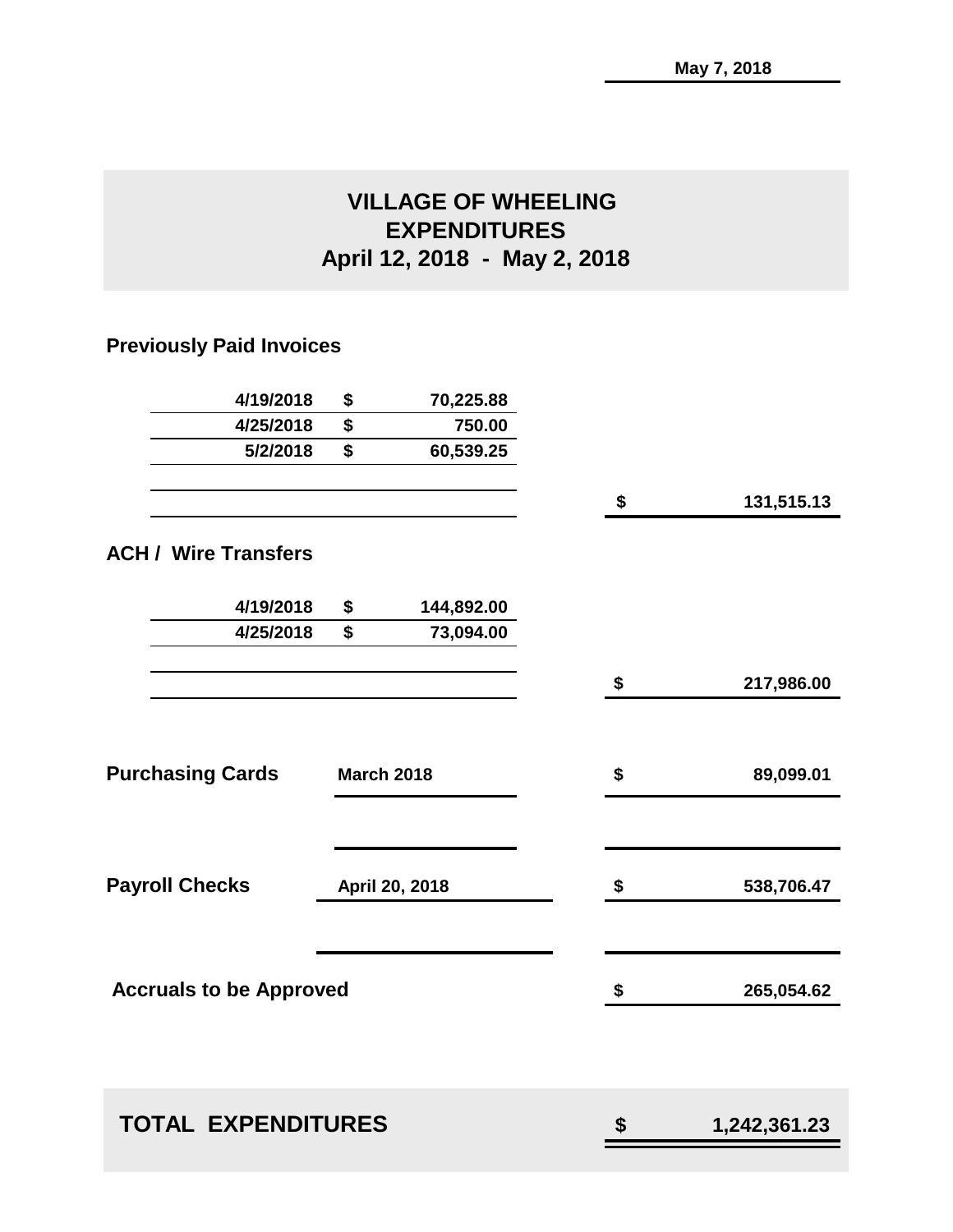SUNGARD PENTAMATION PAGE NUMBER: 1VILLAGE OF WHEELING **ACCTPA51** TIME: 09:28:36 CASH REQUIREMENTS - CHECK FORMAT - DUE DATE: 04/20/2018

ACCOUNTING PERIOD: 4/18

PAYMENT TYPE: CHECKS ONLY

| VENDOR                                             | ORGANIZATION                         | <b>ACCOUNT</b>                       | PURCHASE OR INVOICE                                      |                                                               | AMOUNT                                         | DESCRIPTION                                                                            |
|----------------------------------------------------|--------------------------------------|--------------------------------------|----------------------------------------------------------|---------------------------------------------------------------|------------------------------------------------|----------------------------------------------------------------------------------------|
| 8447<br>ACUTRAK SOLUTIONS<br>TOTAL CHECK           | 1140                                 | 5297                                 | 18000856                                                 |                                                               | 4,750.00<br>4,750.00                           | RNR STAGE/SOUND DEPOSIT                                                                |
| 8013<br>BLUE MEDICARE RX (PDP)<br>TOTAL CHECK      | 2100                                 | 5242                                 | 18000866                                                 |                                                               | 76.50<br>76.50                                 | L. DAWSON RX-MAY                                                                       |
| 8525<br>LARRY BREIDENBACH<br>TOTAL CHECK           | 1320                                 | 5297                                 | 18000834                                                 |                                                               | 150.00<br>150.00                               | 50/90 PARTY                                                                            |
| 397<br>CALL ONE<br>TOTAL CHECK                     | 1600                                 | 5238                                 | 18000231                                                 |                                                               | 10,511.18<br>10,511.18                         | PHONE SERVICE-APR.                                                                     |
| 5335<br>CRAIN COMMUNICATIONS INC                   | 3100<br>3200<br>3500<br>3600<br>3900 | 5333<br>5333<br>5333<br>5333<br>5333 | 18000819<br>18000819<br>18000819<br>18000819<br>18000819 | I00131779<br>I00131779<br>I00131779<br>I00131779<br>I00131779 | 400.00<br>400.00<br>400.00<br>400.00<br>400.00 | NEWSLETTER ADS<br>NEWSLETTER ADS<br>NEWSLETTER ADS<br>NEWSLETTER ADS<br>NEWSLETTER ADS |
| TOTAL CHECK<br>1564<br>LINDA DAWSON<br>TOTAL CHECK | 2100                                 | 5242                                 | 18000877                                                 |                                                               | 2,000.00<br>636.00<br>636.00                   | 1ST & 2ND QTR MED B                                                                    |
| 5704<br>FUELMAN<br>TOTAL CHECK                     | 2100                                 | 5301                                 | 18000767                                                 | NP52966261                                                    | 156.97<br>156.97                               | OUT OF TOWN FUEL                                                                       |
| 10802<br>EDGAR GERMAN<br>TOTAL CHECK               | 5600                                 | 5232                                 | 18000812                                                 | FP0024                                                        | 8,300.00<br>8,300.00                           | FOX POINT ACQUISITION                                                                  |
| 10397<br>IIMC<br>TOTAL CHECK                       | 1600                                 | 5222                                 | 18000865                                                 |                                                               | 200.00<br>200.00                               | MEMBERSHIP DUES                                                                        |
| 9557<br>KARDS INC<br>TOTAL CHECK                   | 2200                                 | 5310                                 | 18000868                                                 | 001900                                                        | 38,476.65<br>38,476.65                         | REPAINT FIRE TRUCK                                                                     |
| 10801<br>ALICE KURLAND<br>TOTAL CHECK              | 40                                   | 2207                                 |                                                          |                                                               | 29.52<br>29.52                                 | WATER BILL REFUND                                                                      |
| 16<br>NCPERS-IL IMRF<br>TOTAL CHECK                | 50                                   | 2110                                 |                                                          |                                                               | 496.00<br>496.00                               | DED:052 NCPERS LIF                                                                     |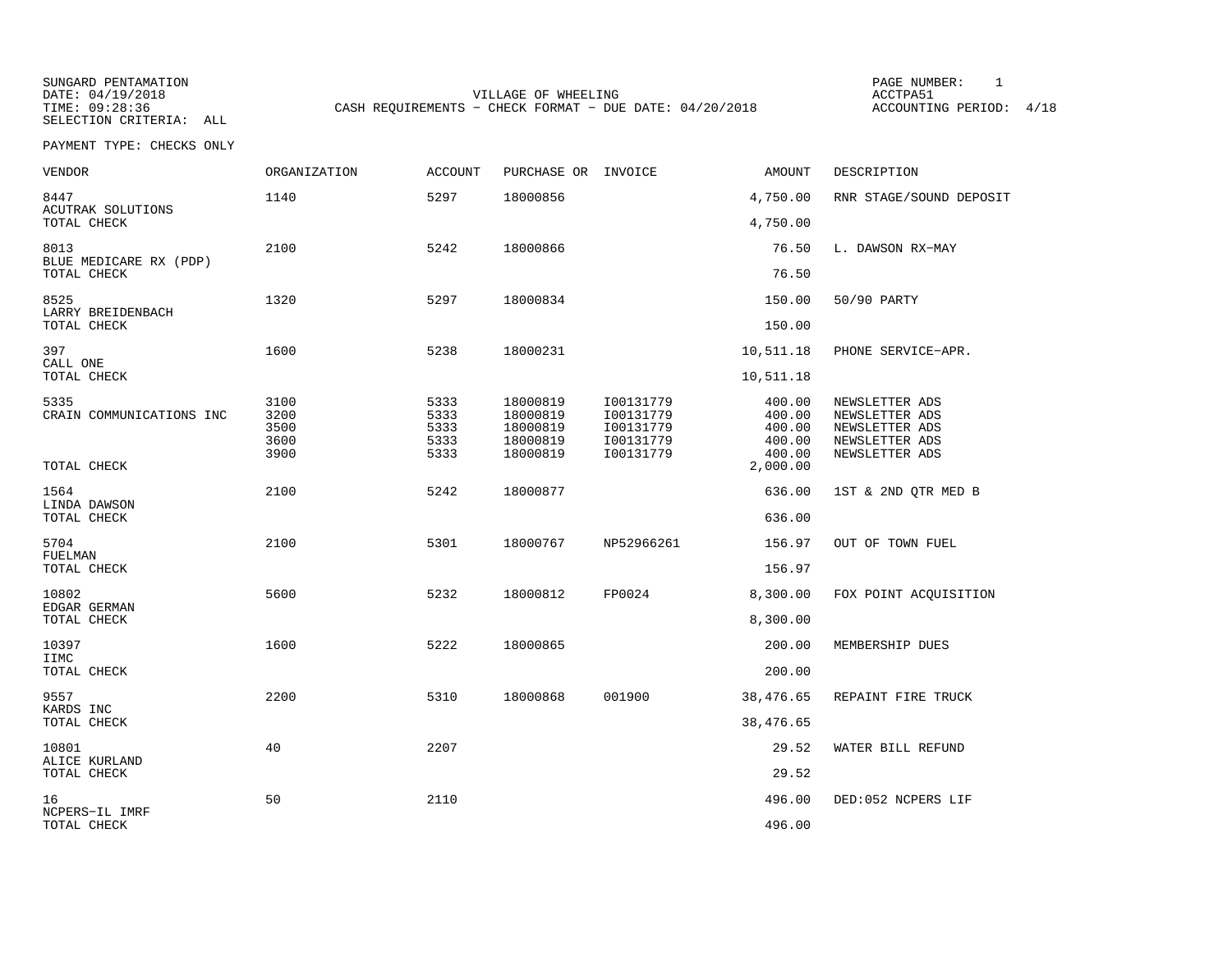SUNGARD PENTAMATION PAGE NUMBER: 2VILLAGE OF WHEELING **ACCTPA51** TIME: 09:28:36 CASH REQUIREMENTS - CHECK FORMAT - DUE DATE: 04/20/2018

ACCOUNTING PERIOD: 4/18

PAYMENT TYPE: CHECKS ONLY

| <b>VENDOR</b>                                            | ORGANIZATION         | ACCOUNT              | PURCHASE OR                      | INVOICE        | AMOUNT                     | DESCRIPTION                                              |
|----------------------------------------------------------|----------------------|----------------------|----------------------------------|----------------|----------------------------|----------------------------------------------------------|
| 5927<br>NICOR GAS                                        | 1170<br>4100<br>4200 | 5209<br>5209<br>5209 | 18000842<br>18000842<br>18000842 |                | 175.01<br>618.70<br>192.78 | GAS SERVICE-MAR.<br>GAS SERVICE-MAR.<br>GAS SERVICE-MAR. |
| TOTAL CHECK                                              |                      |                      |                                  |                | 986.49                     |                                                          |
| 3997<br>NORTH COOK CO SOIL/WATER CON                     | 3900                 | 5206                 | 18000892                         |                | 1,638.00                   | WOLF CROSSING PERMIT                                     |
| TOTAL CHECK                                              |                      |                      |                                  |                | 1,638.00                   |                                                          |
| 10717<br>PANSINO ENTERPRISES INC                         | 1320                 | 5297                 | 18000831                         | $03 - 12 - 18$ | 200.00                     | ENTERTAINMENT 5-29-18                                    |
| TOTAL CHECK                                              |                      |                      |                                  |                | 200.00                     |                                                          |
| 6959<br>PILGRIM PRODUCTIONS INC                          | 5500                 | 5299                 | 18000835                         | 05152018       | 125.00                     | ENTERTAINMENT 5-15-18                                    |
| TOTAL CHECK                                              |                      |                      |                                  |                | 125.00                     |                                                          |
| 10409<br>SUPERION LLC                                    | 1750                 | 5207                 | 18000813                         | 201662         | 236.27                     | ANNUAL SUPPORT MAINT.                                    |
| TOTAL CHECK                                              |                      |                      |                                  |                | 236.27                     |                                                          |
| 2700                                                     | 4100                 | 5237                 | 18000800                         | 9804358734     | 75.06                      | SCADA CELLULAR-MAR.                                      |
| VERIZON WIRELESS<br>TOTAL CHECK                          | 2110                 | 5231                 | 18000829                         | 9804769303     | 512.24<br>587.30           | DATA SERVICE-APR.                                        |
| 10210<br>PATTY WASZAK                                    | 1320                 | 5297                 | 18000833                         | 181605         | 570.00                     | SENIOR TRIP 5-16-18                                      |
| TOTAL CHECK                                              |                      |                      |                                  |                | 570.00                     |                                                          |
| 7828<br>TIM WILSEY                                       | 1320                 | 5297                 | 18000832                         | 3.9.2018       | 100.00                     | ENTERTAINMENT 5-4-18                                     |
| TOTAL CHECK                                              |                      |                      |                                  |                | 100.00                     |                                                          |
| TOTAL CASHABLE CHECKS<br>TOTAL EFT VOUCHERS              |                      |                      |                                  |                | 70,225.88<br>.00           |                                                          |
| TOTAL REPORT<br>TOTAL NUMBER OF CHECKS TO BE ISSUED - 20 |                      |                      |                                  |                | 70,225.88                  |                                                          |

TOTAL NUMBER OF EFT VOUCHERS TO BE ISSUED − 0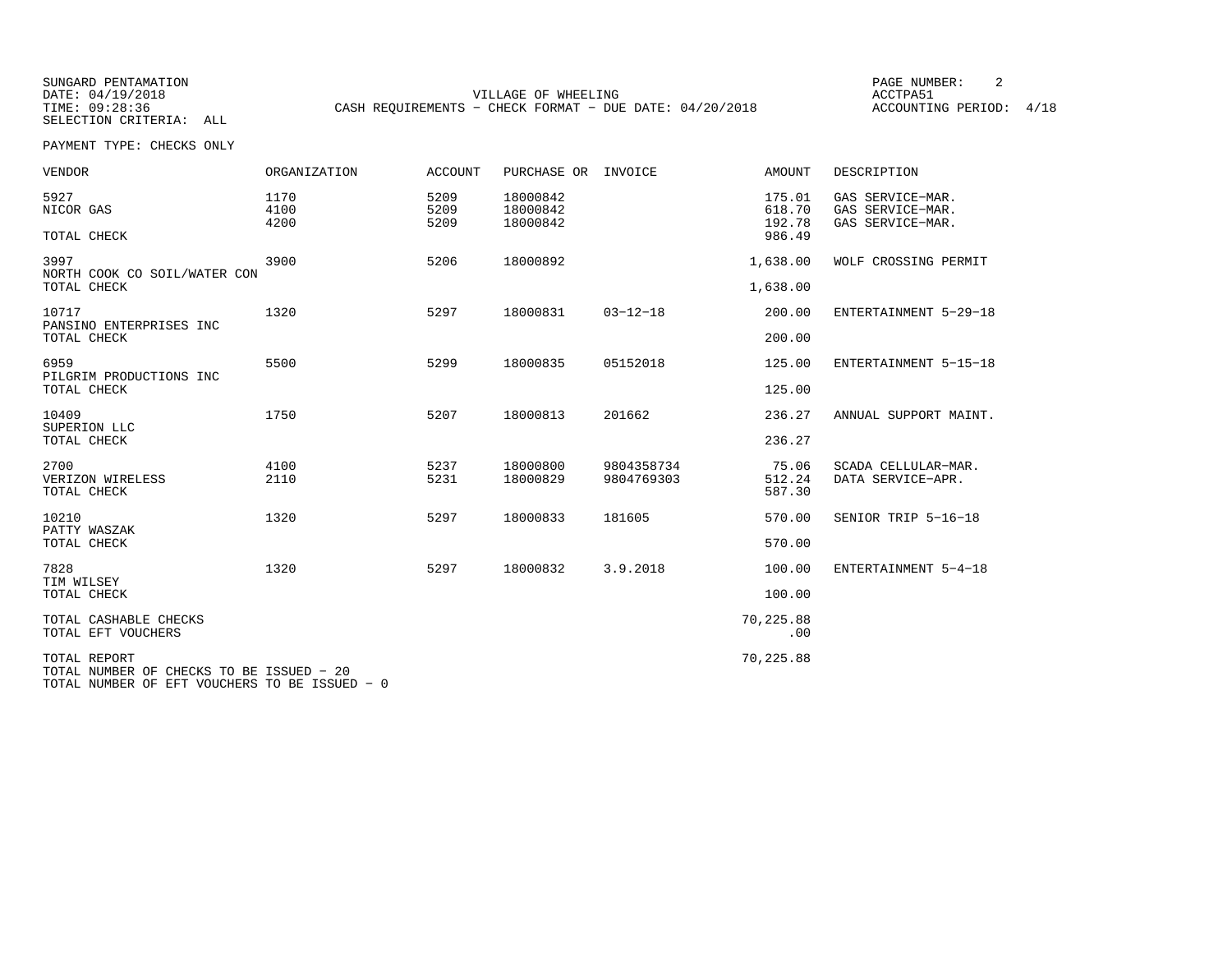| SUNGARD PENTAMATION                          |                                                           | PAGE NUMBER:            |  |
|----------------------------------------------|-----------------------------------------------------------|-------------------------|--|
| DATE: 04/25/2018                             | VILLAGE OF WHEELING                                       | ACCTPA51                |  |
| TIME: 13:02:22                               | CASH REOUIREMENTS - CHECK FORMAT - DUE DATE: $04/25/2018$ | ACCOUNTING PERIOD: 4/18 |  |
| SELECTION CRITERIA: payable.batch='AMM04/25' |                                                           |                         |  |

PAYMENT TYPE: CHECKS ONLY

| VENDOR                                                       | ORGANIZATION | ACCOUNT | PURCHASE OR | INVOICE | AMOUNT  | DESCRIPTION          |
|--------------------------------------------------------------|--------------|---------|-------------|---------|---------|----------------------|
| 10671<br>ERNESTO GARCIA                                      | 5600         | 5232    |             | FP0033  | 750.00  | MOVING REIMBURSEMENT |
| TOTAL CHECK                                                  |              |         |             |         | 750.00  |                      |
| TOTAL CASHABLE CHECKS                                        |              |         |             |         | 750.00  |                      |
| TOTAL EFT VOUCHERS                                           |              |         |             |         | $.00\,$ |                      |
| TOTAL REPORT<br>$T$ TOTAL NIIMBER OF CHECKS TO BE ISSUED $-$ |              |         |             |         | 750.00  |                      |

TOTAL NUMBER OF CHECKS TO BE ISSUED − 1 TOTAL NUMBER OF EFT VOUCHERS TO BE ISSUED − 0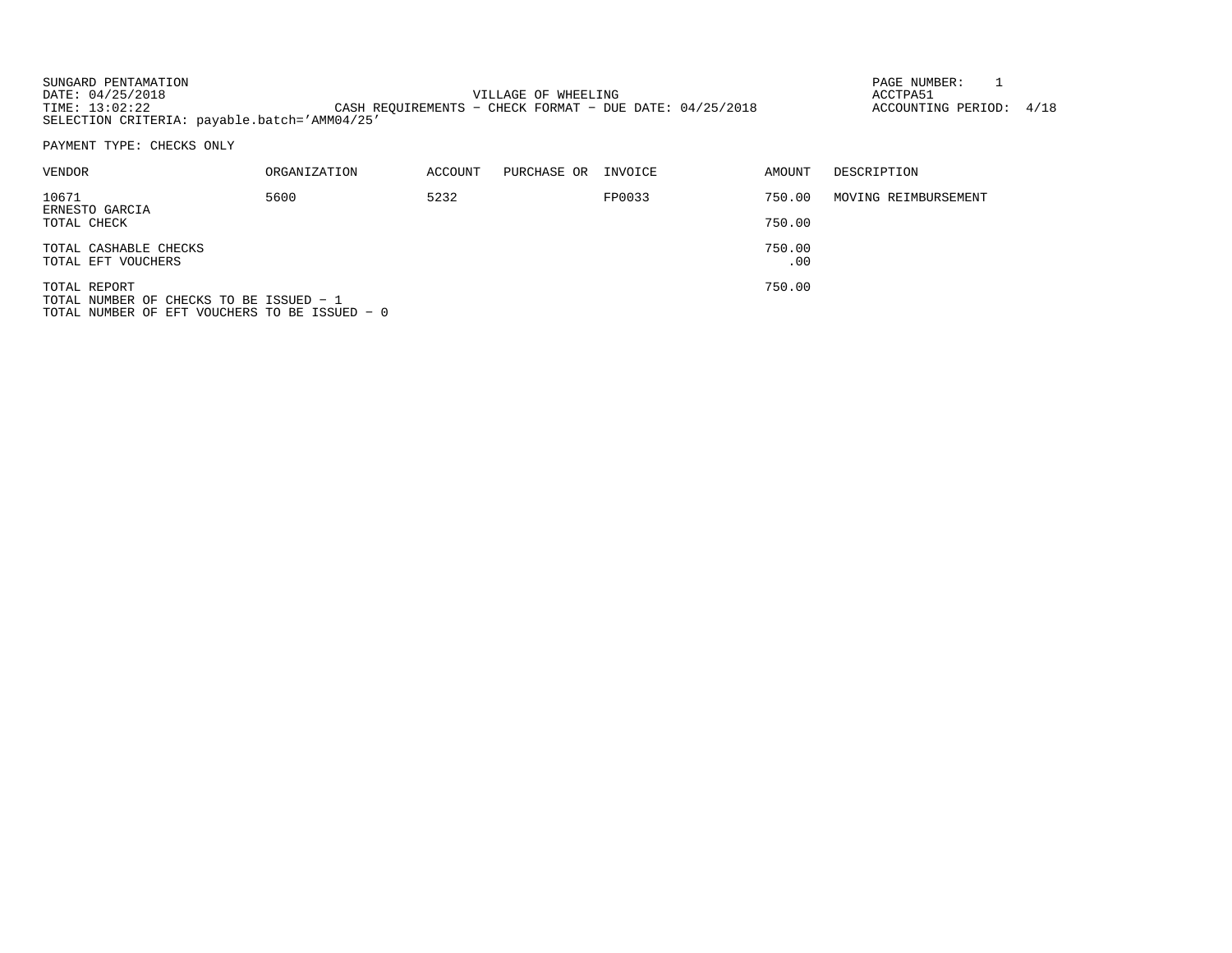| SUNGARD PENTAMATION                          |                                                           | PAGE NUMBER:       |      |
|----------------------------------------------|-----------------------------------------------------------|--------------------|------|
| DATE: 05/02/2018                             | VILLAGE OF WHEELING                                       | ACCTPA51           |      |
| TIME: 07:42:39                               | CASH REOUIREMENTS - CHECK FORMAT - DUE DATE: $05/02/2018$ | ACCOUNTING PERIOD: | 5/18 |
| SELECTION CRITERIA: payable.batch='AMM05/02' |                                                           |                    |      |

PAYMENT TYPE: CHECKS ONLY

| VENDOR                         | ORGANIZATION | ACCOUNT | PURCHASE OR | INVOICE | AMOUNT    | DESCRIPTION           |
|--------------------------------|--------------|---------|-------------|---------|-----------|-----------------------|
| 10820                          | 5600         | 5232    |             | FP0019  | 60,539.25 | FOX POINT ACOUISITION |
| EDWARD TRUJILLO<br>TOTAL CHECK |              |         |             |         | 60,539.25 |                       |
| TOTAL CASHABLE CHECKS          |              |         |             |         | 60,539.25 |                       |
| TOTAL EFT VOUCHERS             |              |         |             |         | .00       |                       |
| TOTAL REPORT                   |              |         |             |         | 60,539.25 |                       |

TOTAL NUMBER OF CHECKS TO BE ISSUED − 1 TOTAL NUMBER OF EFT VOUCHERS TO BE ISSUED − 0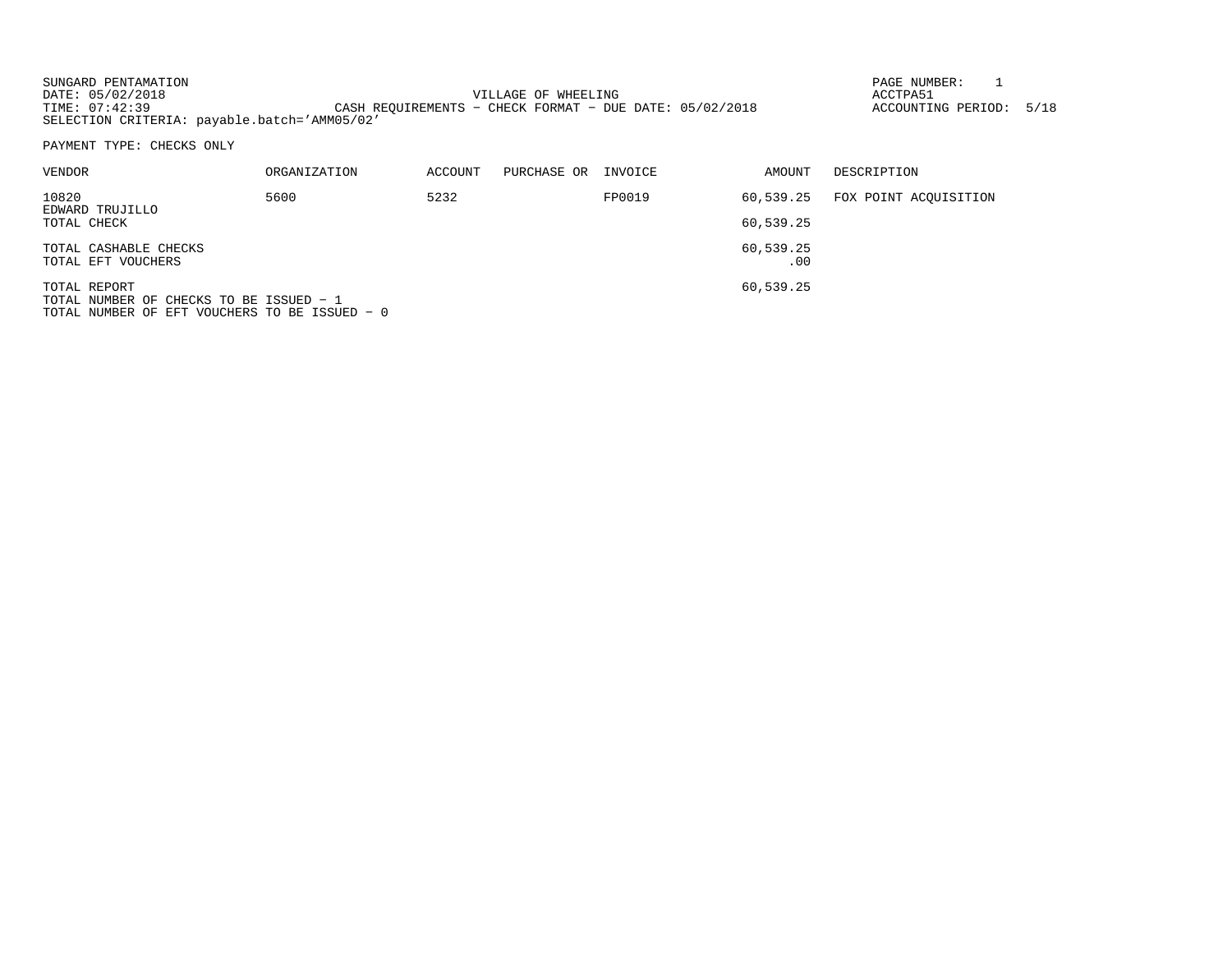SUNGARD PENTAMATION PAGE NUMBER: 1VILLAGE OF WHEELING **ACCTPA51** TIME: 09:02:29 CASH REQUIREMENTS - CHECK FORMAT - DUE DATE: 04/19/2018

ACCOUNTING PERIOD: 4/18

PAYMENT TYPE: EFT ONLY

| <b>VENDOR</b>                                   | <b>ORGANIZATION</b> | <b>ACCOUNT</b> | PURCHASE OR INVOICE  |                | <b>AMOUNT</b>                  | DESCRIPTION                              |
|-------------------------------------------------|---------------------|----------------|----------------------|----------------|--------------------------------|------------------------------------------|
| 8768<br>AFSCME COUNCIL 31                       | 50                  | 2124           |                      |                | 831.00                         | DED:094 AFSCME DUE                       |
| TOTAL VOUCHER                                   |                     |                |                      |                | 831.00                         |                                          |
| 10392<br><b>JUAN ALDANA</b><br>TOTAL VOUCHER    | 1420<br>1430        | 5106<br>5106   | 18000802<br>18000802 |                | 55.67<br>55.67<br>111.34       | UNIFORM REIMB.<br>UNIFORM REIMB.         |
| 291<br>BART BURNS<br>TOTAL VOUCHER              | 2200                | 5242           | 18000878             |                | 378.00<br>378.00               | 2ND QTR MED B REIMB                      |
| 554<br>COMBINED COUNTIES POLICE ASN             | 50                  | 2108           |                      |                | 916.00                         | DED:090 CCPA DUES                        |
| TOTAL VOUCHER                                   |                     |                |                      |                | 916.00                         |                                          |
| 2577<br>THOMAS COUNLEY<br>TOTAL VOUCHER         | 2200                | 5242           | 18000879             |                | 345.00<br>345.00               | 2ND QTR MED B REIMB                      |
|                                                 |                     |                |                      |                |                                |                                          |
| 642<br>DAN DIETER                               | 2200                | 5242           | 18000880             |                | 339.00                         | 2ND QTR MED B REIMB                      |
| TOTAL VOUCHER                                   |                     |                |                      |                | 339.00                         |                                          |
| 2599<br>TIMOTHY DOYLE                           | 2200                | 5242           | 18000881             |                | 366.00                         | 2ND QTR MED B REIMB                      |
| TOTAL VOUCHER                                   |                     |                |                      |                | 366.00                         |                                          |
| 6024<br>HAEGER ENGINEERING LLC<br>TOTAL VOUCHER | 3200<br>3500        | 5206<br>5206   | 18000323<br>18000816 | 81428<br>81467 | 3,290.00<br>775.00<br>4,065.00 | SURVEY MILWAUKEE AVE<br>PLAT OF EASEMENT |
| 4268                                            | 2200                | 5242           | 18000882             |                | 339.00                         | 2ND QTR MED B REIMB                      |
| WILLIAM HENRY<br>TOTAL VOUCHER                  |                     |                |                      |                | 339.00                         |                                          |
|                                                 |                     |                |                      |                |                                |                                          |
| 1328<br>JEFF HOFF<br>TOTAL VOUCHER              | 2200                | 5242           | 18000883             |                | 387.00<br>387.00               | 2ND QTR MED B REIMB                      |
| 2738                                            | 1420                | 5205           | 18000851             |                | 184.00                         | CONF. MEAL ADVANCE                       |
| VINCENT HOFFMAN<br>TOTAL VOUCHER                |                     |                |                      |                | 184.00                         |                                          |
| 2240                                            | 2200                | 5242           | 18000884             |                | 336.00                         | 2ND QTR MED B REIMB                      |
| ROBERT HOOS<br>TOTAL VOUCHER                    |                     |                |                      |                | 336.00                         |                                          |
| 1094                                            | 1800                | 5206           | 18000820             | 55729          | 100.00                         | COBRA NOTICE-MAR.                        |
| HR SIMPLIFIED<br>TOTAL VOUCHER                  |                     |                |                      |                | 100.00                         |                                          |
| 1106                                            | 50                  | 2101           |                      |                | 28,096.95                      | DED:030 457 ICMA                         |
| I C M A RETIREMENT TRUST-457<br>TOTAL VOUCHER   |                     |                |                      |                | 28,096.95                      |                                          |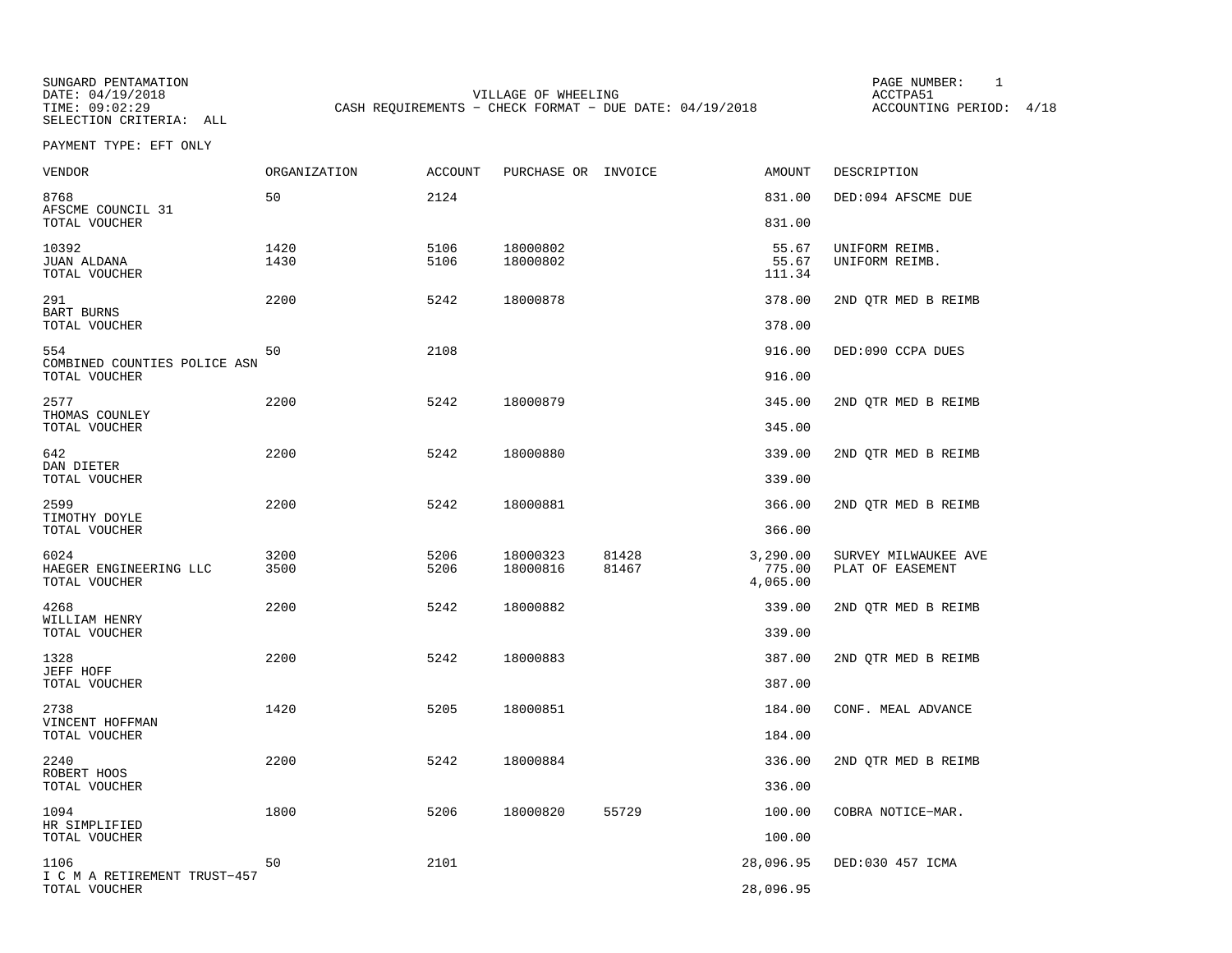SUNGARD PENTAMATION PAGE NUMBER: 2VILLAGE OF WHEELING **ACCTPA51** TIME: 09:02:29 CASH REQUIREMENTS - CHECK FORMAT - DUE DATE: 04/19/2018

ACCOUNTING PERIOD: 4/18

PAYMENT TYPE: EFT ONLY

| 50<br>2138<br>6327<br>JENNIFER WALES (KANCHES)<br>TOTAL VOUCHER<br>1309<br>2200<br>5242<br>18000885<br><b>JAMES JOHNSON</b><br>TOTAL VOUCHER | 668.35<br>668.35<br>339.00<br>339.00<br>61.00<br>61.00<br>26,309.86<br>7,029.25 | DED:199 MISC DEDUC<br>2ND QTR MED B REIMB<br>TRAVEL REIMBURSEMENT |
|----------------------------------------------------------------------------------------------------------------------------------------------|---------------------------------------------------------------------------------|-------------------------------------------------------------------|
|                                                                                                                                              |                                                                                 |                                                                   |
|                                                                                                                                              |                                                                                 |                                                                   |
|                                                                                                                                              |                                                                                 |                                                                   |
| 8407<br>2110<br>5205<br>18000754<br>MICHAEL KELLY                                                                                            |                                                                                 |                                                                   |
| TOTAL VOUCHER                                                                                                                                |                                                                                 |                                                                   |
| 1455<br>1900<br>5218<br>18000839<br>KLEIN THORPE & JENKINS LTD<br>3500<br>5218<br>18000839<br>3600<br>5218<br>18000839<br>TOTAL VOUCHER      | 1,742.50<br>35,081.61                                                           | LEGAL SERVICE-FEB.<br>LEGAL SERVICE-FEB.<br>LEGAL SERVICE-FEB.    |
|                                                                                                                                              |                                                                                 |                                                                   |
| 2200<br>950<br>5242<br>18000886<br>GERALD KOEPPEN<br>TOTAL VOUCHER                                                                           | 339.00<br>339.00                                                                | 2ND QTR MED B REIMB                                               |
| 2200<br>5242<br>10602<br>18000887<br>RICHARD KRAUSER                                                                                         | 402.00                                                                          | 2ND QTR MED B REIMB                                               |
| TOTAL VOUCHER                                                                                                                                | 402.00                                                                          |                                                                   |
| 2200<br>5242<br>4617<br>18000888<br>GEORGE LAHEY                                                                                             | 402.00                                                                          | 2ND OTR MED B REIMB                                               |
| TOTAL VOUCHER                                                                                                                                | 402.00                                                                          |                                                                   |
| 4576<br>1600<br>5323<br>18000862<br>LISA LEONTEOS                                                                                            | 57.97                                                                           | VOLUNTEER CUPCAKES                                                |
| TOTAL VOUCHER                                                                                                                                | 57.97                                                                           |                                                                   |
| 4340<br>2<br>9502<br>5502<br>17001320<br>$\overline{a}$<br>4340<br>MIDWEST WATER GROUP INC<br>5502<br>17002434<br>TOTAL VOUCHER              | 7,587.24<br>1,513.52<br>9,100.76                                                | REHAB MANHOLES<br>REHAB MANHOLES                                  |
| 2110<br>5106<br>18000803<br>9866                                                                                                             | 88.18                                                                           | UNIFORM REIMBURSEMENT                                             |
| NADINE MOGAN<br>TOTAL VOUCHER                                                                                                                | 88.18                                                                           |                                                                   |
| 50<br>2112<br>1869<br>NATIONWIDE RETIREMENT SOLUTI                                                                                           | 13, 314. 43                                                                     | DED:040 457 NTWIDE                                                |
| TOTAL VOUCHER                                                                                                                                | 13,314.43                                                                       |                                                                   |
| 2200<br>5242<br>2164<br>18000889<br>RALPH PERRICONE                                                                                          | 387.00                                                                          | 2ND OTR MED B REIMB                                               |
| TOTAL VOUCHER                                                                                                                                | 387.00                                                                          |                                                                   |
| 1600<br>5227<br>9092<br>18000783<br>1320<br>5227<br>POSTNET IL 140<br>18000836<br>5227<br>1600<br>18000837<br>TOTAL VOUCHER                  | 421.22<br>493.37<br>489.96<br>1,404.55                                          | MAIL WEEK $4/2-4/6$<br>SC NEWSLETTER-MAR.<br>MAIL WEEK $4/9-4/13$ |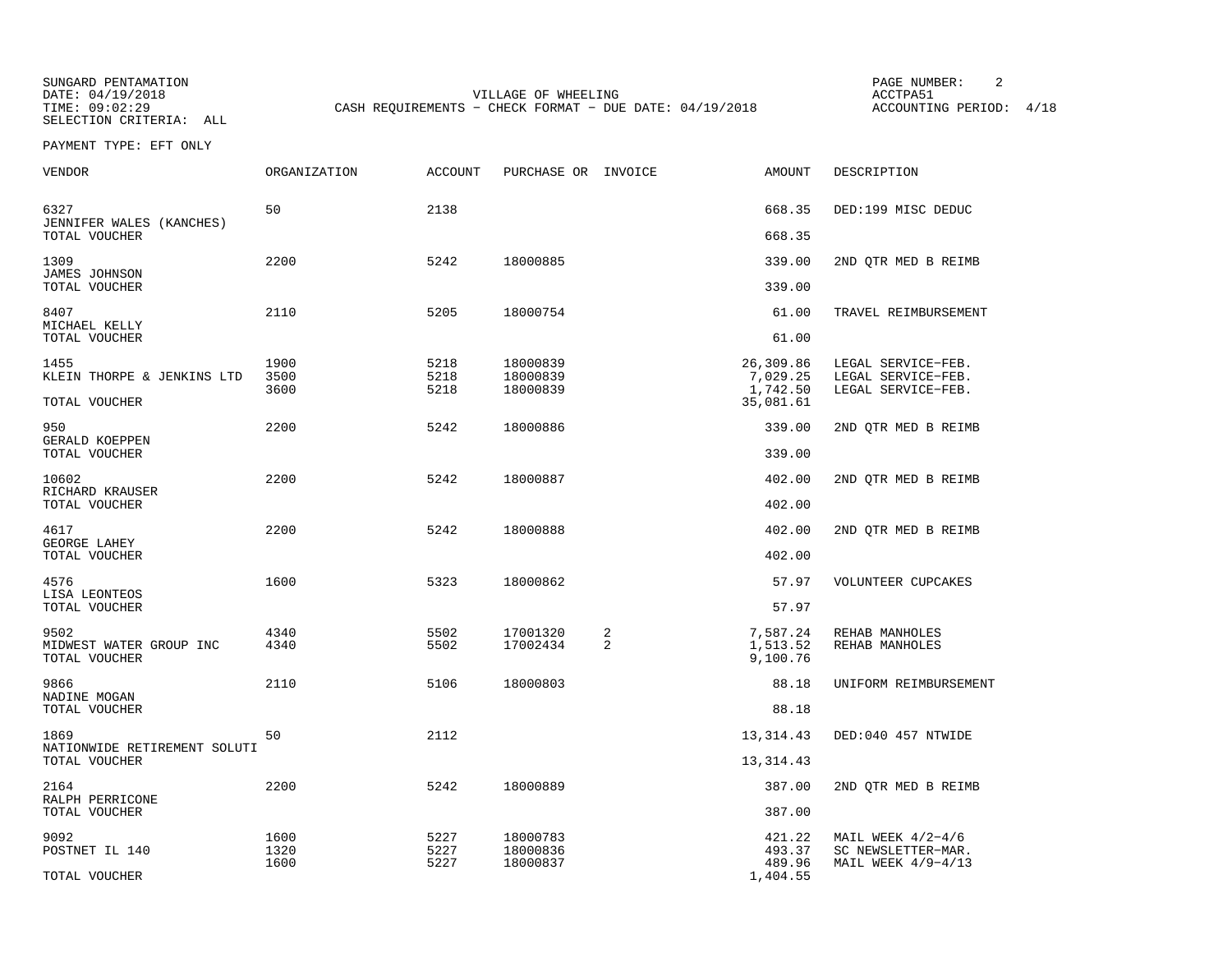SUNGARD PENTAMATION PAGE NUMBER: 3VILLAGE OF WHEELING **ACCTPA51** TIME: 09:02:29 CASH REQUIREMENTS - CHECK FORMAT - DUE DATE: 04/19/2018

ACCOUNTING PERIOD: 4/18

PAYMENT TYPE: EFT ONLY

| <b>VENDOR</b>                                                                                             | <b>ORGANIZATION</b> | <b>ACCOUNT</b> | PURCHASE OR | INVOICE | AMOUNT            | DESCRIPTION          |
|-----------------------------------------------------------------------------------------------------------|---------------------|----------------|-------------|---------|-------------------|----------------------|
| 8852<br>RJN GROUP INC                                                                                     | 4320                | 5502           | 17002090    | 8       | 3,271.29          | 2017 SSES            |
| TOTAL VOUCHER                                                                                             |                     |                |             |         | 3,271.29          |                      |
| 10171<br>ROCELLA RODGERS                                                                                  | 2110                | 5205           | 18000755    |         | 87.76             | TRAVEL REIMBURSEMENT |
| TOTAL VOUCHER                                                                                             |                     |                |             |         | 87.76             |                      |
| 466<br>CHARLES SPRATT                                                                                     | 1240                | 5205           | 18000850    |         | 115.00            | CONF. MEAL ADVANCE   |
| TOTAL VOUCHER                                                                                             |                     |                |             |         | 115.00            |                      |
| 2823<br>WILLIAM STEWART                                                                                   | 2200                | 5242           | 18000890    |         | 393.00            | 2ND OTR MED B REIMB  |
| TOTAL VOUCHER                                                                                             |                     |                |             |         | 393.00            |                      |
| 2228<br>RICHARD THEOBALD                                                                                  | 2200                | 5242           | 18000891    |         | 366.00            | 2ND QTR MED B REIMB  |
| TOTAL VOUCHER                                                                                             |                     |                |             |         | 366.00            |                      |
| 2735<br>WHEELING FIRE PENSION FUND                                                                        | 50                  | 2107           |             |         | 18,023.08         | DED:012 FIRE PENS    |
| TOTAL VOUCHER                                                                                             |                     |                |             |         | 18,023.08         |                      |
| 2792<br>WHEELING FIREFIGHTER'S ASSN                                                                       | 50                  | 2111           |             |         | 1,850.40          | DED:091 FF ASC DUE   |
| TOTAL VOUCHER                                                                                             |                     |                |             |         | 1,850.40          |                      |
| 2736<br>WHEELING POLICE PENSION FUND                                                                      | 50                  | 2106           |             |         | 21,807.73         | DED:011 POL PENS     |
| TOTAL VOUCHER                                                                                             |                     |                |             |         | 21,807.73         |                      |
| 4441<br>KATHY WHITEHEAD                                                                                   | 2100                | 5205           | 18000756    |         | 537.60            | TRAVEL REIMBURSEMENT |
| TOTAL VOUCHER                                                                                             |                     |                |             |         | 537.60            |                      |
| TOTAL CASHABLE CHECKS<br>TOTAL EFT VOUCHERS                                                               |                     |                |             |         | .00<br>144,892.00 |                      |
| TOTAL REPORT<br>TOTAL NUMBER OF CHECKS TO BE ISSUED - 0<br>TOTAL NUMBER OF EFT VOUCHERS TO BE ISSUED - 36 |                     |                |             |         | 144,892.00        |                      |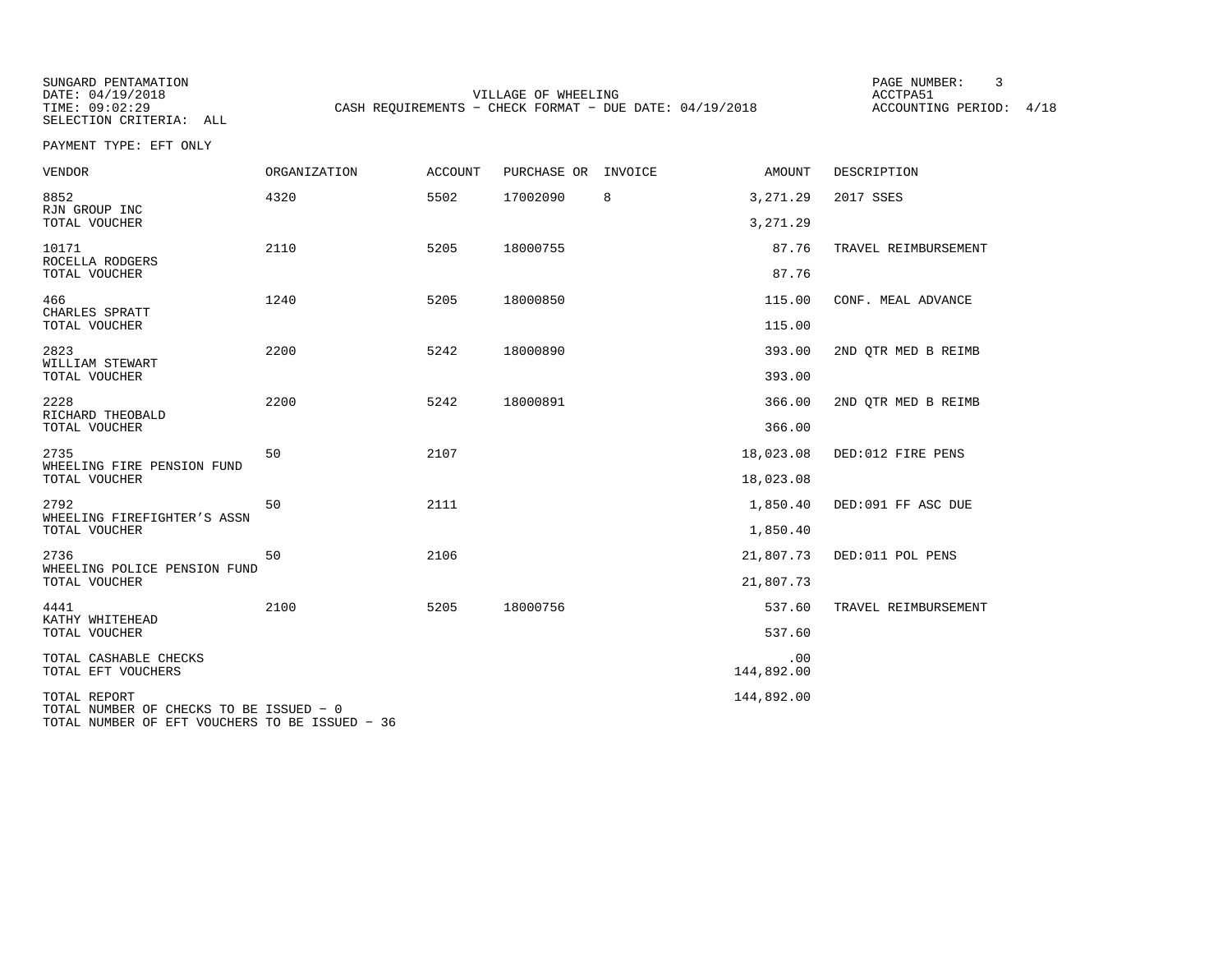| SUNGARD PENTAMATION |                                                           | PAGE NUMBER:            |  |
|---------------------|-----------------------------------------------------------|-------------------------|--|
| DATE: 04/25/2018    | VILLAGE OF WHEELING                                       | ACCTPA51                |  |
| TIME: 14:48:48      | CASH REOUIREMENTS - CHECK FORMAT - DUE DATE: $04/25/2018$ | ACCOUNTING PERIOD: 4/18 |  |
|                     | SELECTION CRITERIA: payable.batch='AMM04/25'              |                         |  |

PAYMENT TYPE: EFT ONLY

| <b>VENDOR</b>                           | ORGANIZATION | ACCOUNT | PURCHASE OR | INVOICE       | AMOUNT    | DESCRIPTION           |
|-----------------------------------------|--------------|---------|-------------|---------------|-----------|-----------------------|
| 4984                                    | 33           | 5401    | 18000163    | $1 - 23 - 18$ | 73,094.00 | REPLACEMENT AMBULANCE |
| FOSTER COACH SALES INC<br>TOTAL VOUCHER |              |         |             |               | 73,094.00 |                       |
| TOTAL CASHABLE CHECKS                   |              |         |             |               | .00       |                       |
| TOTAL EFT VOUCHERS                      |              |         |             |               | 73,094.00 |                       |
| TOTAL REPORT                            |              |         |             |               | 73,094.00 |                       |
| TOTAL NUMBER OF CHECKS TO BE ISSUED - 0 |              |         |             |               |           |                       |

TOTAL NUMBER OF CHECKS TO BE ISSUED − 0 TOTAL NUMBER OF EFT VOUCHERS TO BE ISSUED − 1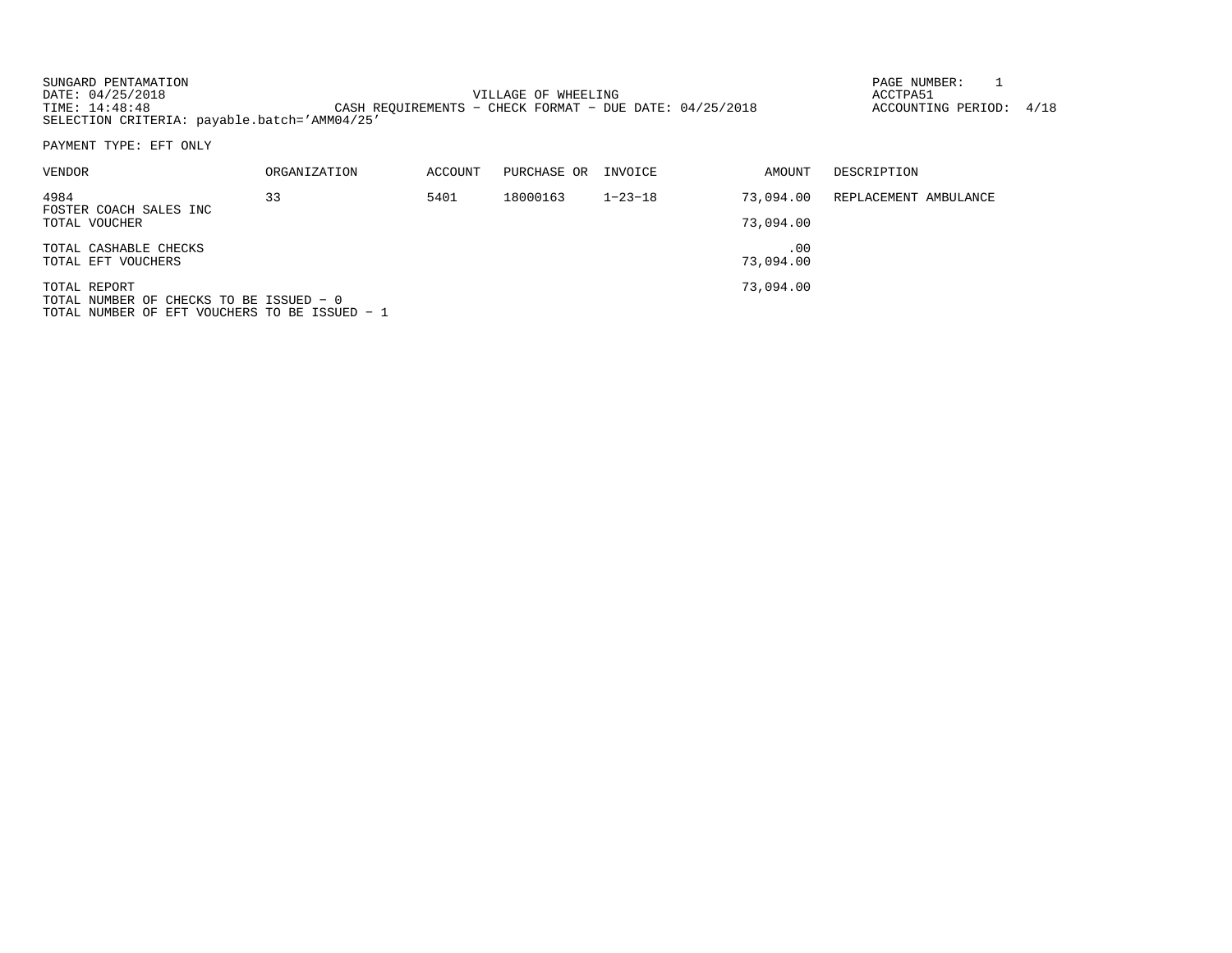# PURCHASE CARD REPORT MARCH, 2018

**(3/06/2018 through 4/4/2018)**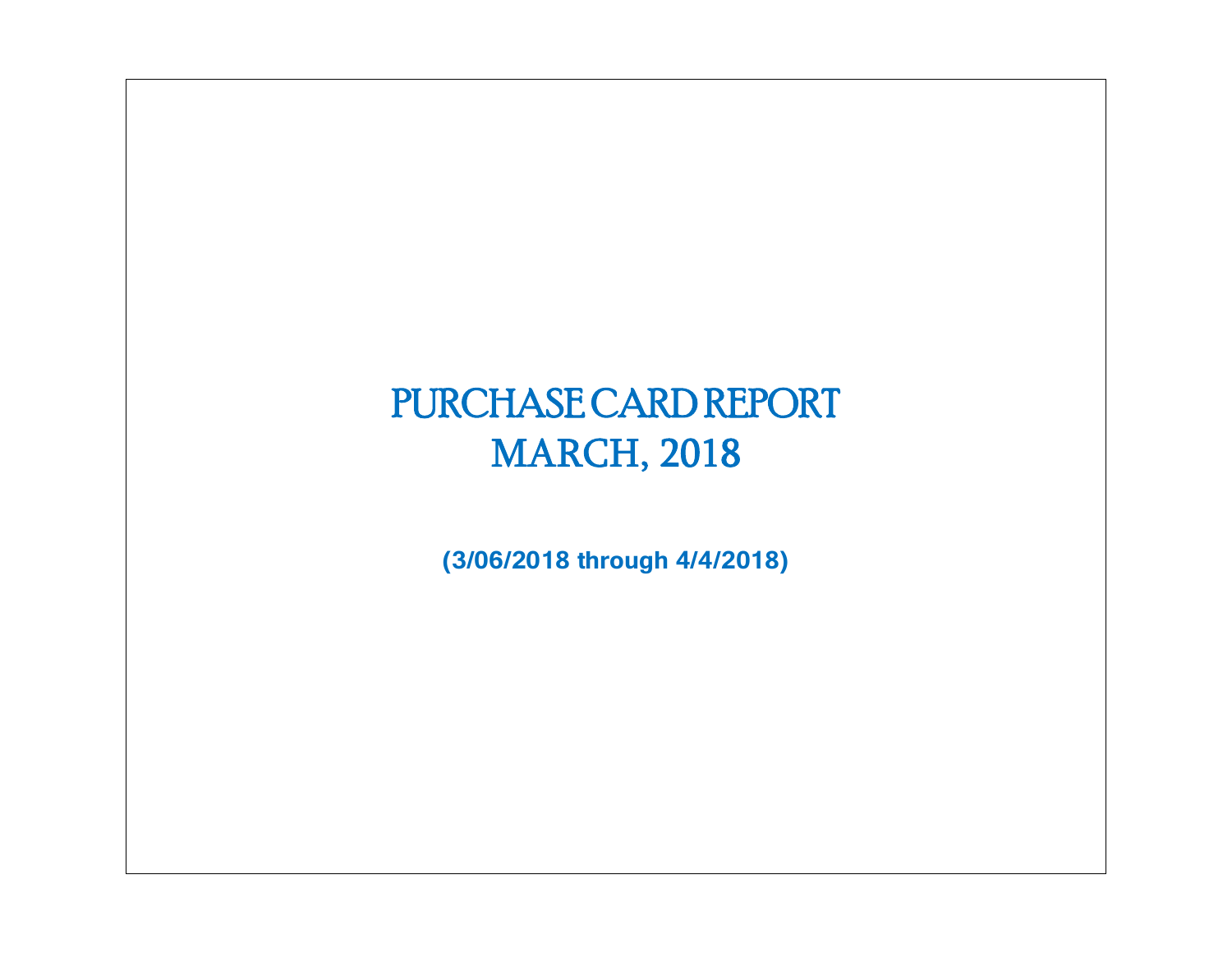## Account Statement

Posting Date: 03/06/2018 - 04/04/2018

|                              | Transaction               | Transaction   |
|------------------------------|---------------------------|---------------|
| <b>Account Name</b>          | Count                     | <b>Amount</b> |
| ALYSIA MILLER GOLDSTEIN      | 4                         | 259.80        |
| <b>ANGELA MORRIS</b>         | 4                         | 39,058.07     |
| <b>CHRISTIE REVELAND</b>     | 7                         | 655.62        |
| <b>CHRISTINE BAJOR</b>       | 1                         | 5,030.00      |
| <b>CHRISTOPHER SURDAM</b>    | 6                         | 924.81        |
| <b>CHUCK SPRATT</b>          | 55                        | 11,664.00     |
| <b>DERRYL SHAPIRO</b>        | 8                         | 2,191.26      |
| <b>ILEEN BRYER</b>           | 16                        | 3.149.98      |
| <b>ISAAC SANTOS</b>          | 1                         | 32.61         |
| <b>JOHN MELANIPHY III</b>    | 6                         | 1,242.40      |
| <b>JOHNNY PEREZ</b>          | 2                         | 319.23        |
| <b>JON SFONDILIS</b>         | $\overline{12}$           | 1,413.80      |
| <b>JOSEPH WARGO</b>          | $\overline{2}$            | 2,110.00      |
| <b>JOSHUA BERMAN</b>         | 7                         | 892.93        |
| KATHERINE WHITEHEAD          | 12                        | 2,295.72      |
| <b>LANA RUDNIK</b>           | 6                         | 468.10        |
| <b>LINA COLUNGA</b>          | 1                         | (1,390.00)    |
| <b>LUCA URSAN</b>            | 15                        | 2,336.17      |
| <b>MARIANTHI THANOPOULOS</b> | 3                         | 160.00        |
| <b>MICHAEL CROTTY</b>        | 1                         | 275.00        |
| <b>MICHAEL MONDSCHAIN</b>    | $\overline{2}$            | 429.99        |
| <b>MICHAEL SCHROEDER</b>     | $\overline{\overline{3}}$ | 1,019.94      |
| <b>PETER RODGERS</b>         | 3                         | 1,162.98      |
| <b>RICHARD BENBOW</b>        | 8                         | 2,785.15      |
| <b>ROSE LEMANIS</b>          | 11                        | 2,187.68      |
| <b>SCOTT WILSON</b>          | $\overline{9}$            | 1,036.02      |
| <b>SEAN LINDSAY</b>          | 4                         | 4,608.57      |
| SHARI MATTHEWS HUIZAR        | 6                         | 1,077.81      |
| <b>THOMAS LUEDERS</b>        | 3                         | 1,050.99      |
| <b>TY JOHNSON</b>            | 3                         | 490.91        |
| <b>VINCENT HOFFMAN</b>       | $\overline{2}$            | 159.47        |
| <b>Report Totals</b>         | 223                       | 89,099.01     |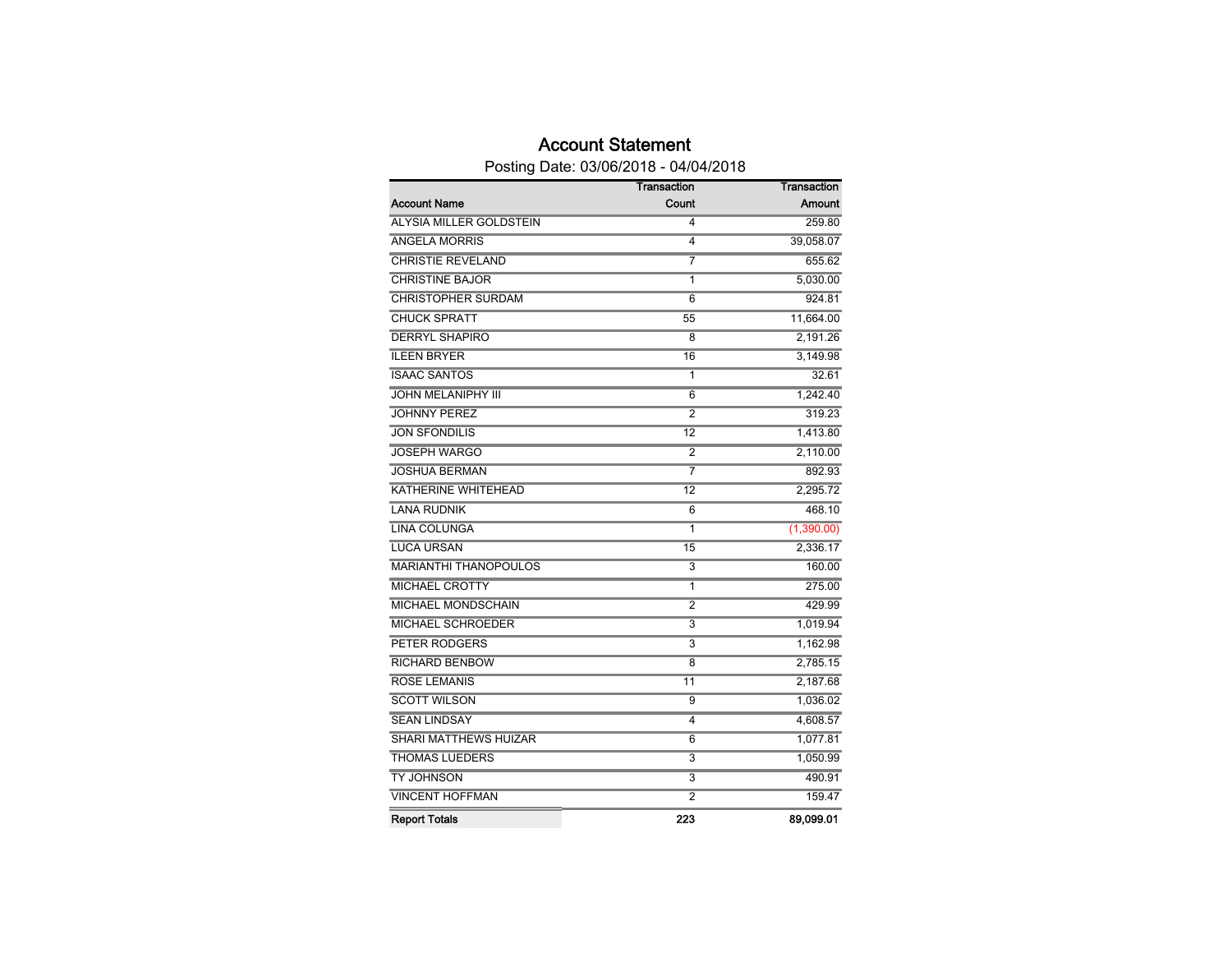## Expense Report

Posting Date: 03/06/2018 - 04/04/2018

#### ALYSIA MILLER GOLDSTEIN

Card Transactions

| Posting                                  | <b>Transaction</b>                                   |                                        |                          | Receipt         | Posted       | <b>Expense</b> |              |          |
|------------------------------------------|------------------------------------------------------|----------------------------------------|--------------------------|-----------------|--------------|----------------|--------------|----------|
| Date                                     | Date                                                 | Description                            |                          | <b>Amount</b>   | Amount       | Amount         | Reviewed     | Approved |
| 03/09/2018                               | 03/09/2018                                           | SEARS CENTRE-877-263-9372, IL, 60169   |                          | $(0.25)$ USD    | $(0.25)$ USD | $(0.25)$ USD   | $\checkmark$ |          |
|                                          | Expense Description: Refund for WindyCityBulls       |                                        |                          |                 |              |                |              |          |
| <b>FUND/PROGRAM:</b><br><b>PROJECT#:</b> | 1320 SENIOR CITIZENS SERVICES                        | <b>EXPENDITURE ACCOUNTS:</b>           | 5297 PROGRAMS/ACTIVITIES | <b>VENDOR#</b>  |              |                |              |          |
| 03/19/2018                               | 03/16/2018                                           | WAL-MART #1735-WHEELING,IL,60090       |                          | 47.61 USD       | 47.61 USD    | 47.61 USD      | $\checkmark$ |          |
|                                          | <b>Expense Description:</b> Cupcakes for St.Patricks |                                        |                          |                 |              |                |              |          |
| <b>FUND/PROGRAM:</b>                     | 1320 SENIOR CITIZENS SERVICES                        | <b>EXPENDITURE ACCOUNTS:</b>           | 5297 PROGRAMS/ACTIVITIES | <b>VENDOR#:</b> |              |                |              |          |
| <b>PROJECT#:</b>                         |                                                      |                                        |                          |                 |              |                |              |          |
|                                          |                                                      | AMAZON.COM AMZN.COM/BI-                |                          |                 |              |                |              |          |
| 03/23/2018                               | 03/22/2018                                           | AMZN.COM/BILL, WA, 98109               |                          | 12.44 USD       | 12.44 USD    | 12.44 USD      | $\checkmark$ |          |
|                                          | Expense Description: New Book for Brain Games        |                                        |                          |                 |              |                |              |          |
| <b>FUND/PROGRAM:</b><br><b>PROJECT#:</b> | 1320 SENIOR CITIZENS SERVICES                        | <b>EXPENDITURE ACCOUNTS:</b>           | 5297 PROGRAMS/ACTIVITIES | <b>VENDOR#:</b> |              |                |              |          |
| 03/28/2018                               | 03/26/2018                                           | CORKYS CATERING-630-9323200, IL, 60101 |                          | 200.00 USD      | 200.00 USD   | 200.00 USD     | $\checkmark$ |          |
|                                          | Expense Description: Deposit-Volunteer Party         |                                        |                          |                 |              |                |              |          |
| <b>FUND/PROGRAM:</b><br><b>PROJECT#:</b> | 1320 SENIOR CITIZENS SERVICES                        | <b>EXPENDITURE ACCOUNTS:</b>           | 5297 PROGRAMS/ACTIVITIES | <b>VENDOR#</b>  |              |                |              |          |
|                                          |                                                      |                                        | 259.80                   |                 |              |                |              |          |

#### ANGELA MORRIS

| Posting                                                                                 | <b>Transaction</b>                                                              |                                          |                                | Receipt       |                  | Posted        | <b>Expense</b> |              |          |
|-----------------------------------------------------------------------------------------|---------------------------------------------------------------------------------|------------------------------------------|--------------------------------|---------------|------------------|---------------|----------------|--------------|----------|
| Date                                                                                    | Date                                                                            | Description                              |                                | Amount        |                  | Amount        | <b>Amount</b>  | Reviewed     | Approved |
| 03/12/2018                                                                              | 03/09/2018                                                                      | COMCAST-866-511-6489, PA, 19462          |                                | 3,156.59 USD  |                  | 3,156.59 USD  | 1,578.30 USD   | $\checkmark$ |          |
| Expense Description: Fiber Optic Links-Feb.<br><b>FUND/PROGRAM:</b><br><b>PROJECT#:</b> | 1750 INFORMATION SYSTEMS                                                        | <b>EXPENDITURE ACCOUNTS:</b>             | 5207 IS SERV & MAINT AGREEMENT |               | <b>VENDOR#</b>   |               |                |              |          |
| 03/12/2018                                                                              | 03/09/2018                                                                      | COMCAST-866-511-6489.PA.19462            |                                | 3.156.59 USD  |                  | 3.156.59 USD  | 1,578.29 USD   | $\checkmark$ |          |
| Expense Description: Fiber Optic Links-Feb.<br><b>FUND/PROGRAM:</b><br><b>PROJECT#:</b> | 2110 DISPATCHERS<br>2014-037                                                    | <b>EXPENDITURE ACCOUNTS:</b>             | 5207 IS SERV & MAINT AGREEMENT |               | <b>VENDOR #:</b> |               |                |              |          |
| 03/16/2018                                                                              | 03/16/2018                                                                      | VZWRLSS MY VZ VB P-800-922-0204.FL.32746 |                                | 5,307.23 USD  |                  | 5,307.23 USD  | 5,307.23 USD   | $\checkmark$ |          |
| Expense Description: Cellular Service-Feb.<br><b>FUND/PROGRAM:</b><br><b>PROJECT#:</b>  | 1600 ADMIN & BOT                                                                | <b>EXPENDITURE ACCOUNTS:</b>             | 5239 CELLULAR SERVICES         |               | <b>VENDOR#:</b>  |               |                |              |          |
| 03/19/2018                                                                              | 03/16/2018                                                                      | CDW GOVT #MBX2855-800-808-4239,IL,60061  |                                | 30,187.48 USD |                  | 30,187.48 USD | 22,640.61 USD  | $\checkmark$ |          |
| <b>FUND/PROGRAM:</b><br><b>PROJECT#:</b>                                                | <b>Expense Description: Cisco Service Agreement</b><br>1750 INFORMATION SYSTEMS | <b>EXPENDITURE ACCOUNTS:</b>             | 5207 IS SERV & MAINT AGREEMENT |               | <b>VENDOR#:</b>  |               |                |              |          |
| 03/19/2018                                                                              | 03/16/2018                                                                      | CDW GOVT #MBX2855-800-808-4239,IL,60061  |                                | 30,187.48 USD |                  | 30,187.48 USD | 7,546.87 USD   | $\checkmark$ |          |
| <b>FUND/PROGRAM:</b>                                                                    | <b>Expense Description:</b> Cisco Service Agreement<br>1700 FINANCE DEPARTMENT  | <b>EXPENDITURE ACCOUNTS:</b>             | 5207 IS SERV & MAINT AGREEMENT |               | <b>VENDOR#:</b>  |               |                |              |          |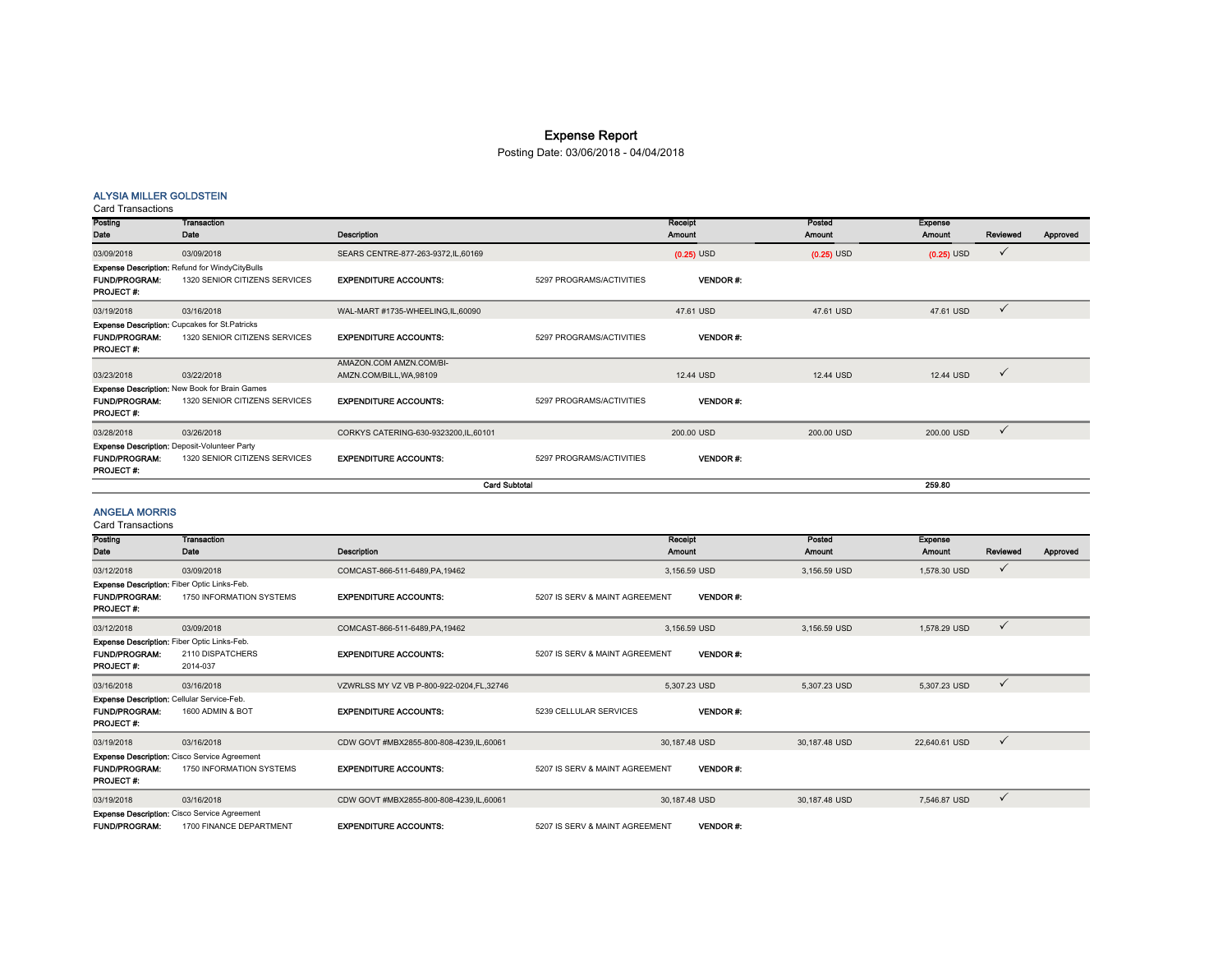#### PROJECT #:

| 03/26/2018                                                                                | 03/22/2018                                                                   | CANDLEWOOD SUITES-SPRINGFIELD,IL,62703                |                                | 406,77 USD        | 406,77 USD              | 406,77 USD               | $\checkmark$ |          |
|-------------------------------------------------------------------------------------------|------------------------------------------------------------------------------|-------------------------------------------------------|--------------------------------|-------------------|-------------------------|--------------------------|--------------|----------|
| <b>FUND/PROGRAM:</b><br><b>PROJECT#:</b>                                                  | <b>Expense Description: Conference Lodging-Santos</b><br>4100 WATER DIVISION | <b>EXPENDITURE ACCOUNTS:</b>                          | 5205 CONFERENCES & MEETINGS    | <b>VENDOR#:</b>   |                         |                          |              |          |
|                                                                                           |                                                                              | <b>Card Subtotal</b>                                  |                                |                   |                         | 39,058.07                |              |          |
| <b>CHRISTIE REVELAND</b><br><b>Card Transactions</b>                                      |                                                                              |                                                       |                                |                   |                         |                          |              |          |
| Posting<br>Date                                                                           | <b>Transaction</b><br>Date                                                   | <b>Description</b>                                    |                                | Receipt<br>Amount | Posted<br><b>Amount</b> | <b>Expense</b><br>Amount | Reviewed     | Approved |
| 03/12/2018                                                                                | 03/10/2018                                                                   | QUILL CORPORATION-800-982-3400, SC, 29223             |                                | 124.43 USD        | 124.43 USD              | 124.43 USD               | $\checkmark$ |          |
| <b>Expense Description: Office Supplies</b><br><b>FUND/PROGRAM:</b><br><b>PROJECT#:</b>   | 1300 COMMUNITY DEVELOPMENT                                                   | <b>EXPENDITURE ACCOUNTS:</b>                          | 5317 MISC OPERATING SUPPLIES   | <b>VENDOR#:</b>   |                         |                          |              |          |
| 03/21/2018                                                                                | 03/21/2018                                                                   | ILLINOIS ENVIRONMENTAL-309-669-9222,IL,61107-<br>2632 |                                | 175.00 USD        | 175.00 USD              | 175.00 USD               | $\checkmark$ |          |
| Expense Description: Health Officer Seminar<br><b>FUND/PROGRAM:</b><br><b>PROJECT#:</b>   | 1300 COMMUNITY DEVELOPMENT                                                   | <b>EXPENDITURE ACCOUNTS:</b>                          | 5205 CONFERENCES & MEETINGS    | <b>VENDOR#:</b>   |                         |                          |              |          |
| 03/23/2018                                                                                | 03/22/2018                                                                   | QUILL CORPORATION-800-982-3400, SC, 29223             |                                | 100.99 USD        | 100.99 USD              | 100.99 USD               | $\checkmark$ |          |
| Expense Description: Office Supplies-Toner<br><b>FUND/PROGRAM:</b><br>PROJECT #:          | 1300 COMMUNITY DEVELOPMENT                                                   | <b>EXPENDITURE ACCOUNTS:</b>                          | 5317 MISC OPERATING SUPPLIES   | <b>VENDOR#:</b>   |                         |                          |              |          |
| 03/27/2018                                                                                | 03/26/2018                                                                   | PLANETIZEN INC-03238576901, CA, 93401                 |                                | 16.95 USD         | 16.95 USD               | 16.95 USD                | $\checkmark$ |          |
| <b>Expense Description: Jennings Training</b><br><b>FUND/PROGRAM:</b><br><b>PROJECT#:</b> | 1300 COMMUNITY DEVELOPMENT                                                   | <b>EXPENDITURE ACCOUNTS:</b>                          | 5105 LOCAL TRAINING & MEETINGS | <b>VENDOR#:</b>   |                         |                          |              |          |
| 03/29/2018                                                                                | 03/28/2018                                                                   | QUILL CORPORATION-800-982-3400, SC, 29223             |                                | 17.99 USD         | 17.99 USD               | 17.99 USD                | $\checkmark$ |          |
| <b>Expense Description: Candy for Counter</b><br><b>FUND/PROGRAM:</b><br><b>PROJECT#:</b> | 1300 COMMUNITY DEVELOPMENT                                                   | <b>EXPENDITURE ACCOUNTS:</b>                          | 5318 OFFICE SUPPLIES           | <b>VENDOR#:</b>   |                         |                          |              |          |
| 03/29/2018                                                                                | 03/28/2018                                                                   | QUILL CORPORATION-800-982-3400, SC, 29223             |                                | 174.98 USD        | 174.98 USD              | 174.98 USD               | $\checkmark$ |          |
| <b>Expense Description: Office Supplies</b><br><b>FUND/PROGRAM:</b><br><b>PROJECT#:</b>   | 1300 COMMUNITY DEVELOPMENT                                                   | <b>EXPENDITURE ACCOUNTS:</b>                          | 5317 MISC OPERATING SUPPLIES   | <b>VENDOR#:</b>   |                         |                          |              |          |
| 04/02/2018                                                                                | 03/30/2018                                                                   | QUILL CORPORATION-800-982-3400.SC.29223               |                                | 45.28 USD         | 45.28 USD               | 45.28 USD                | $\checkmark$ |          |
| <b>Expense Description: Candy for Counter</b><br><b>FUND/PROGRAM:</b><br>PROJECT #:       | 1300 COMMUNITY DEVELOPMENT                                                   | <b>EXPENDITURE ACCOUNTS:</b>                          | 5318 OFFICE SUPPLIES           | <b>VENDOR#:</b>   |                         |                          |              |          |
|                                                                                           |                                                                              | <b>Card Subtotal</b>                                  |                                |                   |                         | 655.62                   |              |          |
| <b>CHRISTINE BAJOR</b>                                                                    |                                                                              |                                                       |                                |                   |                         |                          |              |          |

| Posting                                  | <b>Transaction</b>                                                                       |                                            |                              | Receipt         | Posted       | <b>Expense</b> |          |          |
|------------------------------------------|------------------------------------------------------------------------------------------|--------------------------------------------|------------------------------|-----------------|--------------|----------------|----------|----------|
| Date                                     | Date                                                                                     | <b>Description</b>                         |                              | Amount          | Amount       | <b>Amount</b>  | Reviewed | Approved |
| 03/29/2018                               | 03/28/2018                                                                               | ARTHUR CLESEN - MA-LINCOLNSHIRE, IL, 60069 |                              | 5,030.00 USD    | 5,030.00 USD | 5,030.00 USD   |          |          |
| <b>FUND/PROGRAM:</b><br><b>PROJECT#:</b> | <b>Expense Description: Rock 'n Runway Grass Seed</b><br>1140 SPECIAL EVENTS<br>2018-025 | <b>EXPENDITURE ACCOUNTS:</b>               | 5317 MISC OPERATING SUPPLIES | <b>VENDOR#:</b> |              |                |          |          |
|                                          |                                                                                          | <b>Card Subtotal</b>                       |                              |                 |              | 5,030.00       |          |          |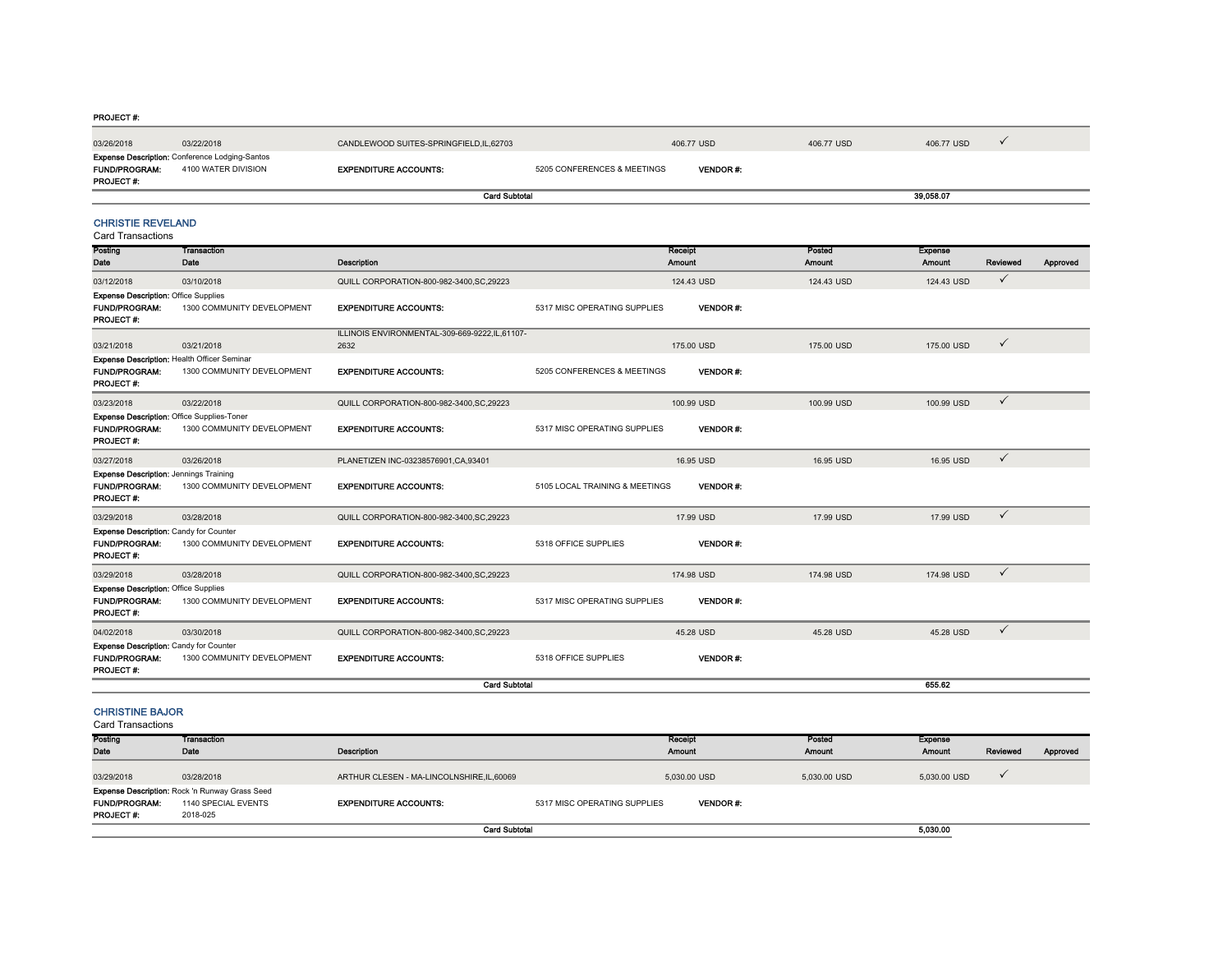## CHRISTOPHER SURDAM

| Posting                                      | <b>Transaction</b>                                    |                                             |                               | Receipt         | Posted        | <b>Expense</b> |              |          |
|----------------------------------------------|-------------------------------------------------------|---------------------------------------------|-------------------------------|-----------------|---------------|----------------|--------------|----------|
| Date                                         | Date                                                  | <b>Description</b>                          |                               | Amount          | Amount        | Amount         | Reviewed     | Approved |
| 03/09/2018                                   | 03/07/2018                                            | THE FLAG STORE OF CONN-MERIDEN, CT, 06450   |                               | 323.13 USD      | 323.13 USD    | 323.13 USD     | $\checkmark$ |          |
|                                              |                                                       |                                             |                               |                 |               |                |              |          |
| <b>Accounting Codes</b>                      |                                                       |                                             |                               |                 |               |                |              |          |
| <b>FUND/PROGRAM:</b><br>PROJECT#:            | 1430 FORESTRY DIVISION                                | <b>EXPENDITURE ACCOUNTS:</b>                | 5311 BLDG/GROUNDS MAINTENANCE | <b>VENDOR#:</b> |               |                |              |          |
| 03/09/2018                                   | 03/07/2018                                            | THE HOME DEPOT #1927-PALATINE,IL,600740000  |                               | 174.61 USD      | 174.61 USD    | 174.61 USD     | $\checkmark$ |          |
|                                              | Expense Description: Chains for Flower Basket         |                                             |                               |                 |               |                |              |          |
| <b>FUND/PROGRAM:</b><br>PROJECT #:           | 1430 FORESTRY DIVISION                                | <b>EXPENDITURE ACCOUNTS:</b>                | 5311 BLDG/GROUNDS MAINTENANCE | <b>VENDOR#:</b> |               |                |              |          |
| 03/12/2018                                   | 03/08/2018                                            | THE HOME DEPOT #1927-PALATINE,IL,60074      |                               | $(15.87)$ USD   | $(15.87)$ USD | $(15.87)$ USD  | $\checkmark$ |          |
| Expense Description: Credit for Tax Charge   |                                                       |                                             |                               |                 |               |                |              |          |
| <b>FUND/PROGRAM:</b><br>PROJECT #:           | 1430 FORESTRY DIVISION                                | <b>EXPENDITURE ACCOUNTS:</b>                | 5311 BLDG/GROUNDS MAINTENANCE | <b>VENDOR#:</b> |               |                |              |          |
| 03/13/2018                                   | 03/12/2018                                            | INT IN POSITIVE PACKA-847-3924405,IL,60008  |                               | 310.10 USD      | 310.10 USD    | 310.10 USD     | $\checkmark$ |          |
| <b>Expense Description:</b> Sheets for Signs |                                                       |                                             |                               |                 |               |                |              |          |
| <b>FUND/PROGRAM:</b>                         | 1420 STREETS DIVISION                                 | <b>EXPENDITURE ACCOUNTS:</b>                | 5320 STREET SIGNS             | <b>VENDOR#:</b> |               |                |              |          |
| PROJECT #:                                   |                                                       |                                             |                               |                 |               |                |              |          |
|                                              |                                                       | <b>HARBOR FREIGHT TOOLS 1-ARLINGTON</b>     |                               |                 |               |                |              |          |
| 03/26/2018                                   | 03/23/2018                                            | HEI, IL, 60004                              |                               | 17.97 USD       | 17.97 USD     | 17.97 USD      | $\checkmark$ |          |
| Expense Description: Tools for Sign Work     |                                                       |                                             |                               |                 |               |                |              |          |
| <b>FUND/PROGRAM:</b><br>PROJECT #:           | 1420 STREETS DIVISION                                 | <b>EXPENDITURE ACCOUNTS:</b>                | 5315 SMALL TOOLS & EQUIPMENT  | <b>VENDOR#:</b> |               |                |              |          |
|                                              |                                                       |                                             |                               |                 |               |                |              |          |
| 04/04/2018                                   | 04/03/2018                                            | LEN'S ACE HARDWARE-BUFFALO GROVE, IL, 60089 |                               | 114,87 USD      | 114.87 USD    | 114,87 USD     | $\checkmark$ |          |
|                                              | <b>Expense Description: Vehicle Cleaning Material</b> |                                             |                               |                 |               |                |              |          |
| <b>FUND/PROGRAM:</b><br><b>PROJECT#:</b>     | 1420 STREETS DIVISION                                 | <b>EXPENDITURE ACCOUNTS:</b>                | 5317 MISC OPERATING SUPPLIES  | <b>VENDOR#:</b> |               |                |              |          |
|                                              |                                                       | <b>Card Subtotal</b>                        |                               |                 |               | 924.81         |              |          |
|                                              |                                                       |                                             |                               |                 |               |                |              |          |

## CHUCK SPRATT

| Posting                                            | <b>Transaction</b>     |                                            |                          | Receipt         | Posted        | <b>Expense</b> |              |          |
|----------------------------------------------------|------------------------|--------------------------------------------|--------------------------|-----------------|---------------|----------------|--------------|----------|
| Date                                               | Date                   | <b>Description</b>                         |                          | <b>Amount</b>   | <b>Amount</b> | <b>Amount</b>  | Reviewed     | Approved |
| 03/06/2018                                         | 03/05/2018             | INT IN ULTRA STROBE C-815-4791717.IL.60014 |                          | 5.438.70 USD    | 5.438.70 USD  | 5,438.70 USD   | $\checkmark$ |          |
| Expense Description: Transport Seat, Kit           |                        |                                            |                          |                 |               |                |              |          |
| <b>FUND/PROGRAM:</b>                               | 2100 POLICE DEPARTMENT | <b>EXPENDITURE ACCOUNTS:</b>               | 5310 VEHICLE MAINTENANCE | <b>VENDOR#:</b> |               |                |              |          |
| <b>PROJECT#:</b>                                   |                        |                                            |                          |                 |               |                |              |          |
|                                                    |                        | AMAZON MKTPLACE PMTS-                      |                          |                 |               |                |              |          |
| 03/06/2018                                         | 03/05/2018             | AMZN.COM/BILL, WA, 98109                   |                          | 159.99 USD      | 159.99 USD    | 159.99 USD     | $\checkmark$ |          |
| <b>Expense Description: Tires Unit #208</b>        |                        |                                            |                          |                 |               |                |              |          |
| <b>FUND/PROGRAM:</b>                               | 1430 FORESTRY DIVISION | <b>EXPENDITURE ACCOUNTS:</b>               | 5310 VEHICLE MAINTENANCE | <b>VENDOR#:</b> |               |                |              |          |
| <b>PROJECT#:</b>                                   |                        |                                            |                          |                 |               |                |              |          |
|                                                    |                        |                                            |                          |                 |               |                |              |          |
| 03/07/2018                                         | 03/06/2018             | ADVANCE AUTO PARTS #71-WHEELING.IL.60090   |                          | 62.29 USD       | 62.29 USD     | 62.29 USD      | $\checkmark$ |          |
| <b>Expense Description: Fuel Filter/Air Filter</b> |                        |                                            |                          |                 |               |                |              |          |
| <b>FUND/PROGRAM:</b>                               | 1420 STREETS DIVISION  | <b>EXPENDITURE ACCOUNTS:</b>               | 5310 VEHICLE MAINTENANCE | <b>VENDOR#:</b> |               |                |              |          |
| <b>PROJECT#:</b>                                   |                        |                                            |                          |                 |               |                |              |          |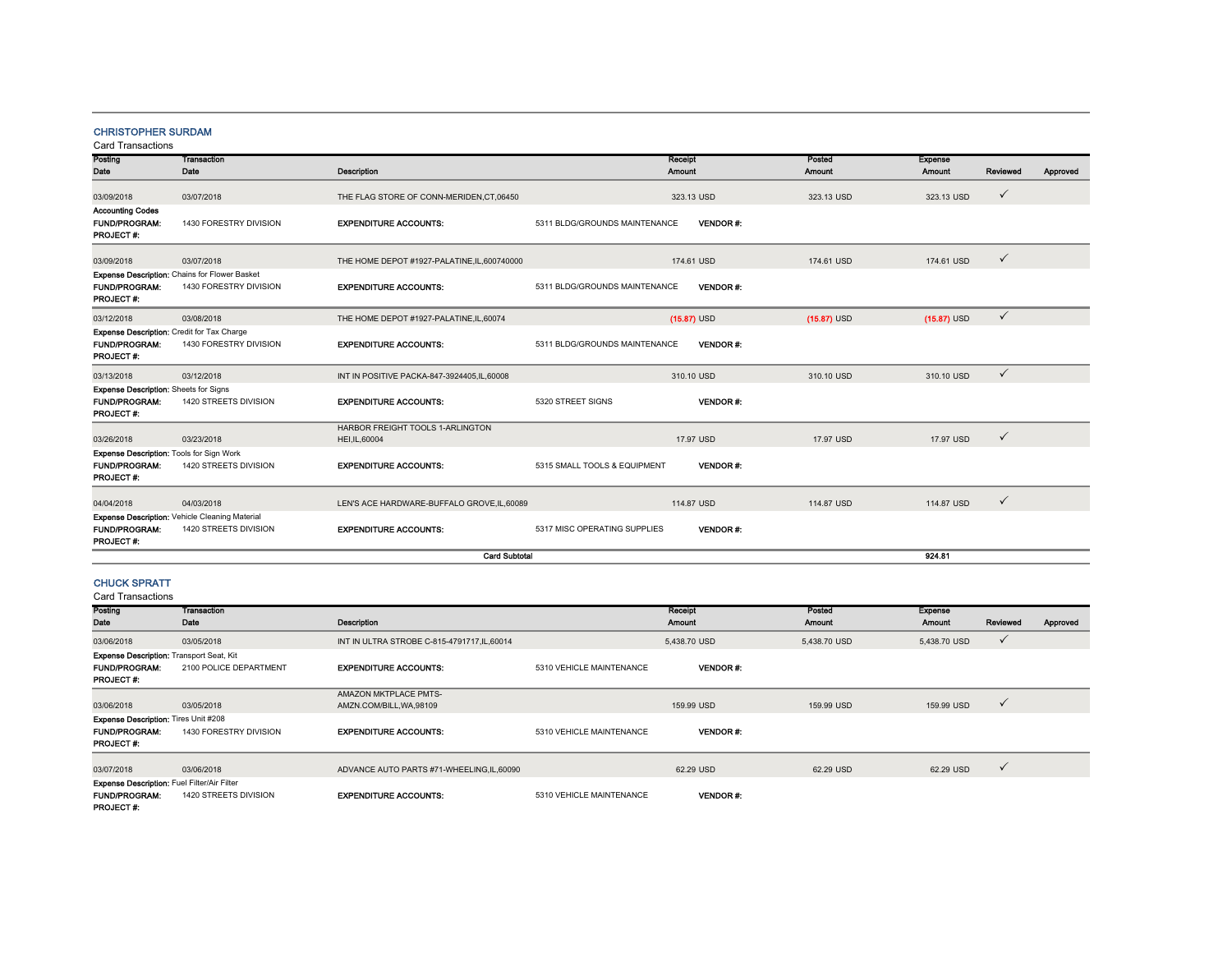|                                                                                    |                                                                       | AMAZON MKTPLACE PMTS-                                    |                                |                 |               |               |              |
|------------------------------------------------------------------------------------|-----------------------------------------------------------------------|----------------------------------------------------------|--------------------------------|-----------------|---------------|---------------|--------------|
| 03/07/2018                                                                         | 03/06/2018                                                            | AMZN.COM/BILL, WA, 98109                                 |                                | 193.00 USD      | 193.00 USD    | 48.25 USD     | $\checkmark$ |
| <b>Expense Description: Fuel Filters</b><br>FUND/PROGRAM:<br><b>PROJECT #:</b>     | 1430 FORESTRY DIVISION                                                | <b>EXPENDITURE ACCOUNTS:</b>                             | 5310 VEHICLE MAINTENANCE       | <b>VENDOR#:</b> |               |               |              |
| 03/07/2018                                                                         | 03/06/2018                                                            | <b>AMAZON MKTPLACE PMTS-</b><br>AMZN.COM/BILL, WA, 98109 |                                | 193.00 USD      | 193.00 USD    | 48.25 USD     | $\checkmark$ |
| <b>Expense Description: Fuel Filters</b><br>FUND/PROGRAM:<br>PROJECT #:            | 2200 FIRE DEPARTMENT                                                  | <b>EXPENDITURE ACCOUNTS:</b>                             | 5310 VEHICLE MAINTENANCE       | <b>VENDOR#:</b> |               |               |              |
| 03/07/2018                                                                         | 03/06/2018                                                            | <b>AMAZON MKTPLACE PMTS-</b><br>AMZN.COM/BILL, WA, 98109 |                                | 193.00 USD      | 193,00 USD    | 48.25 USD     | $\checkmark$ |
| <b>Expense Description: Fuel Filters</b><br><b>FUND/PROGRAM:</b><br>PROJECT #:     | 4100 WATER DIVISION                                                   | <b>EXPENDITURE ACCOUNTS:</b>                             | 5310 VEHICLE MAINTENANCE       | <b>VENDOR#:</b> |               |               |              |
| 03/07/2018                                                                         | 03/06/2018                                                            | AMAZON MKTPLACE PMTS-<br>AMZN.COM/BILL, WA, 98109        |                                | 193.00 USD      | 193.00 USD    | 48.25 USD     | $\checkmark$ |
| <b>Expense Description: Fuel Filters</b><br>FUND/PROGRAM:<br>PROJECT #:            | 4200 SEWER DIVISION                                                   | <b>EXPENDITURE ACCOUNTS:</b>                             | 5310 VEHICLE MAINTENANCE       | <b>VENDOR#:</b> |               |               |              |
| 03/07/2018                                                                         | 03/06/2018                                                            | OREILLY AUTO #3415-BUFFALO GROVE,IL,60089                |                                | 105.56 USD      | 105.56 USD    | 105.56 USD    | $\checkmark$ |
| Expense Description: Air Fuel Oil Filter<br>FUND/PROGRAM:<br>PROJECT#:             | 1420 STREETS DIVISION                                                 | <b>EXPENDITURE ACCOUNTS:</b>                             | 5310 VEHICLE MAINTENANCE       | <b>VENDOR#:</b> |               |               |              |
| 03/07/2018                                                                         | 03/06/2018                                                            | OREILLY AUTO #3415-BUFFALO GROVE,IL,60089                |                                | 33.32 USD       | 33.32 USD     | 33.32 USD     | $\checkmark$ |
| Expense Description: Trans Filter Unit #135<br><b>FUND/PROGRAM:</b><br>PROJECT#:   | 1420 STREETS DIVISION                                                 | <b>EXPENDITURE ACCOUNTS:</b>                             | 5310 VEHICLE MAINTENANCE       | <b>VENDOR#:</b> |               |               |              |
| 03/08/2018                                                                         | 02/23/2018                                                            | SQ SQ UNIVERSAL UPHO-WHEELING,IL,60090                   |                                | $(2.00)$ USD    | $(2.00)$ USD  | $(2.00)$ USD  | $\checkmark$ |
| <b>FUND/PROGRAM:</b><br>PROJECT #:                                                 | Expense Description: Reupholster Seat Unit 819<br>4100 WATER DIVISION | <b>EXPENDITURE ACCOUNTS:</b>                             | 5310 VEHICLE MAINTENANCE       | <b>VENDOR#:</b> |               |               |              |
| 03/08/2018                                                                         | 03/07/2018                                                            | WESTSIDE TRACTO SALE-630-3557150,IL,60563-<br>3909       |                                | 600.24 USD      | 600.24 USD    | 300.12 USD    | $\checkmark$ |
| <b>Expense Description: Subscription</b><br><b>FUND/PROGRAM:</b><br>PROJECT #:     | 4100 WATER DIVISION                                                   | <b>EXPENDITURE ACCOUNTS:</b>                             | 5310 VEHICLE MAINTENANCE       | <b>VENDOR#:</b> |               |               |              |
| 03/08/2018                                                                         | 03/07/2018                                                            | WESTSIDE TRACTO SALE-630-3557150,IL,60563-<br>3909       |                                | 600.24 USD      | 600.24 USD    | 300.12 USD    | $\checkmark$ |
| <b>Expense Description: Subscription</b><br><b>FUND/PROGRAM:</b><br>PROJECT#:      | 4200 SEWER DIVISION                                                   | <b>EXPENDITURE ACCOUNTS:</b>                             | 5310 VEHICLE MAINTENANCE       | <b>VENDOR#:</b> |               |               |              |
| 03/09/2018                                                                         | 03/08/2018                                                            | AUTOZONE #3569-WHEELING.IL.60090                         |                                | 167,99 USD      | 167,99 USD    | 167,99 USD    | $\checkmark$ |
| Expense Description: Battery Unit I-60<br><b>FUND/PROGRAM:</b><br><b>PROJECT#:</b> | 2100 POLICE DEPARTMENT                                                | <b>EXPENDITURE ACCOUNTS:</b>                             | 5310 VEHICLE MAINTENANCE       | <b>VENDOR#:</b> |               |               |              |
| 03/09/2018                                                                         | 03/08/2018                                                            | AUTOZONE #3569-WHEELING,IL,60090                         |                                | $(18.00)$ USD   | $(18.00)$ USD | $(18.00)$ USD | $\checkmark$ |
| <b>Expense Description: Credit for Battery</b><br>FUND/PROGRAM:<br>PROJECT#:       | 2100 POLICE DEPARTMENT                                                | <b>EXPENDITURE ACCOUNTS:</b>                             | 5310 VEHICLE MAINTENANCE       | <b>VENDOR#:</b> |               |               |              |
| 03/09/2018                                                                         | 03/08/2018                                                            | #2630 PAN AM PLAZA-INDIANAPOLIS, IN, 46225               |                                | 26.00 USD       | 26.00 USD     | 26.00 USD     | $\checkmark$ |
| <b>Expense Description: Parking NTEA Show</b><br><b>FUND/PROGRAM:</b>              | 1240 FLEET SERVICES                                                   | <b>EXPENDITURE ACCOUNTS:</b>                             | 5105 LOCAL TRAINING & MEETINGS | <b>VENDOR#:</b> |               |               |              |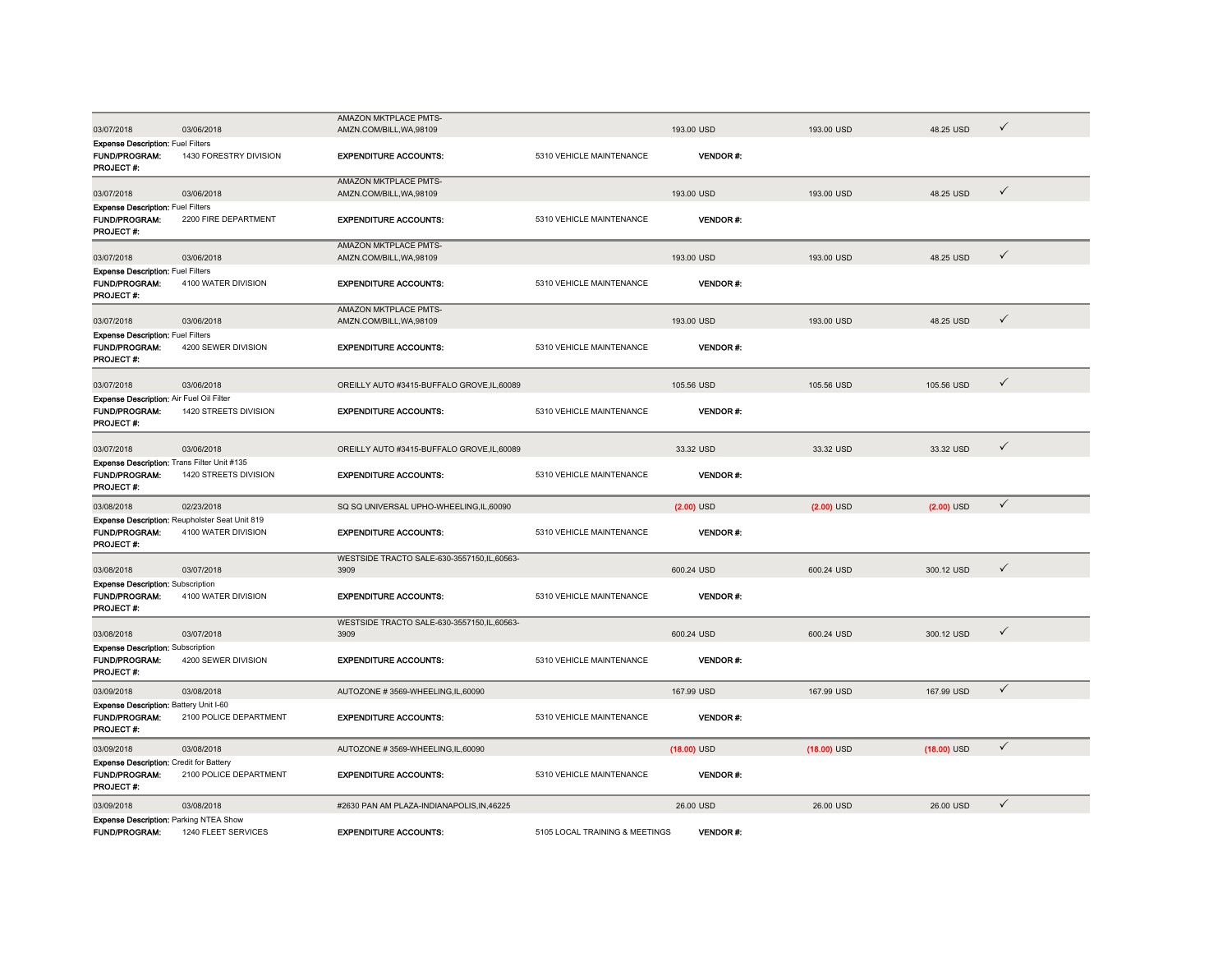| 03/12/2018                                                                             | 03/09/2018                 | MACS WORLDW-2156317020,PA,19446              |                                | 100.00 USD      | 100.00 USD | 100.00 USD | ✓            |
|----------------------------------------------------------------------------------------|----------------------------|----------------------------------------------|--------------------------------|-----------------|------------|------------|--------------|
| <b>Expense Description: Certification Test</b><br><b>FUND/PROGRAM:</b><br>PROJECT #:   | 1240 FLEET SERVICES        | <b>EXPENDITURE ACCOUNTS:</b>                 | 5105 LOCAL TRAINING & MEETINGS | <b>VENDOR#:</b> |            |            |              |
| 03/13/2018                                                                             | 03/12/2018                 | OREILLY AUTO #3415-BUFFALO GROVE.IL.60089    |                                | 55.10 USD       | 55.10 USD  | 55.10 USD  | $\checkmark$ |
| Expense Description: Oil Seal<br><b>FUND/PROGRAM:</b><br>PROJECT#:                     | 2200 FIRE DEPARTMENT       | <b>EXPENDITURE ACCOUNTS:</b>                 | 5310 VEHICLE MAINTENANCE       | <b>VENDOR#:</b> |            |            |              |
| 03/13/2018                                                                             | 03/12/2018                 | ADVANCE AUTO PARTS #71-WHEELING,IL,60090     |                                | 13.11 USD       | 13.11 USD  | 13.11 USD  | $\checkmark$ |
| Expense Description: Brake Light Switch<br><b>FUND/PROGRAM:</b><br>PROJECT #:          | 4200 SEWER DIVISION        | <b>EXPENDITURE ACCOUNTS:</b>                 | 5310 VEHICLE MAINTENANCE       | VENDOR#:        |            |            |              |
| 03/13/2018                                                                             | 03/12/2018                 | PAYPAL QUIVRSINC NORT-8052504555, CA, 93401  |                                | 298.99 USD      | 298.99 USD | 298.99 USD | $\checkmark$ |
| Expense Description: AGM Battery for P-42<br><b>FUND/PROGRAM:</b><br>PROJECT#:         | 2100 POLICE DEPARTMENT     | <b>EXPENDITURE ACCOUNTS:</b>                 | 5310 VEHICLE MAINTENANCE       | <b>VENDOR#:</b> |            |            |              |
| 03/13/2018                                                                             | 03/13/2018                 | AMAZON.COM-AMZN.COM/BILL, WA, 98109          |                                | 239.31 USD      | 239.31 USD | 239.31 USD | $\checkmark$ |
| Expense Description: Rechargeable Flashlight<br><b>FUND/PROGRAM:</b><br>PROJECT #:     | 2100 POLICE DEPARTMENT     | <b>EXPENDITURE ACCOUNTS:</b>                 | 5310 VEHICLE MAINTENANCE       | <b>VENDOR#:</b> |            |            |              |
| 03/14/2018                                                                             | 03/12/2018                 | AUTOZONE #3569-WHEELING,IL,60090             |                                | 307.58 USD      | 307.58 USD | 307.58 USD | $\checkmark$ |
| Expense Description: Batteries, Belt, Brakes<br><b>FUND/PROGRAM:</b><br>PROJECT #:     | 1300 COMMUNITY DEVELOPMENT | <b>EXPENDITURE ACCOUNTS:</b>                 | 5310 VEHICLE MAINTENANCE       | <b>VENDOR#:</b> |            |            |              |
| 03/14/2018                                                                             | 03/12/2018                 | AUTOZONE #3569-WHEELING,IL,60090             |                                | 245.95 USD      | 245.95 USD | 245.95 USD | $\checkmark$ |
| Expense Description: Battery, Ball Joint, TieRod<br><b>FUND/PROGRAM:</b><br>PROJECT #: | 2200 FIRE DEPARTMENT       | <b>EXPENDITURE ACCOUNTS:</b>                 | 5310 VEHICLE MAINTENANCE       | <b>VENDOR#:</b> |            |            |              |
| 03/14/2018                                                                             | 03/13/2018                 | 4TE ILSECOFSTATESFEE-217-782-4696.IL.62756   |                                | 2.37 USD        | 2.37 USD   | 2.37 USD   | $\checkmark$ |
| Expense Description: Processing Fee Renewal<br><b>FUND/PROGRAM:</b><br>PROJECT #:      | 2100 POLICE DEPARTMENT     | <b>EXPENDITURE ACCOUNTS:</b>                 | 5310 VEHICLE MAINTENANCE       | <b>VENDOR#:</b> |            |            |              |
| 03/14/2018                                                                             | 03/13/2018                 | 4TE SOSINTERNET VEHICL-217-785-3920,IL,62756 |                                | 101.00 USD      | 101.00 USD | 101.00 USD | $\checkmark$ |
| <b>Expense Description: Renewal Fee</b><br><b>FUND/PROGRAM:</b><br>PROJECT #:          | 2100 POLICE DEPARTMENT     | <b>EXPENDITURE ACCOUNTS:</b>                 | 5310 VEHICLE MAINTENANCE       | VENDOR#:        |            |            |              |
| 03/14/2018                                                                             | 03/13/2018                 | USPS PO 1664620070-PROSPECT HEIG,IL,60070    |                                | 9.95 USD        | 9.95 USD   | 9.95 USD   | $\checkmark$ |
| Expense Description: I-Pass Exchange<br><b>FUND/PROGRAM:</b><br><b>PROJECT#:</b>       | 1240 FLEET SERVICES        | <b>EXPENDITURE ACCOUNTS:</b>                 | 5317 MISC OPERATING SUPPLIES   | <b>VENDOR#:</b> |            |            |              |
| 03/14/2018                                                                             | 03/13/2018                 | ADVANCE AUTO PARTS #71-WHEELING,IL,60090     |                                | 50.20 USD       | 50.20 USD  | 50.20 USD  | $\checkmark$ |
| <b>Expense Description: Lug Nut</b><br><b>FUND/PROGRAM:</b><br>PROJECT#:               | 1300 COMMUNITY DEVELOPMENT | <b>EXPENDITURE ACCOUNTS:</b>                 | 5310 VEHICLE MAINTENANCE       | <b>VENDOR#:</b> |            |            |              |
| 03/15/2018<br>Expense Description: Battery                                             | 03/13/2018                 | AUTOZONE #3569-WHEELING,IL,60090             |                                | 144.15 USD      | 144.15 USD | 144.15 USD | $\checkmark$ |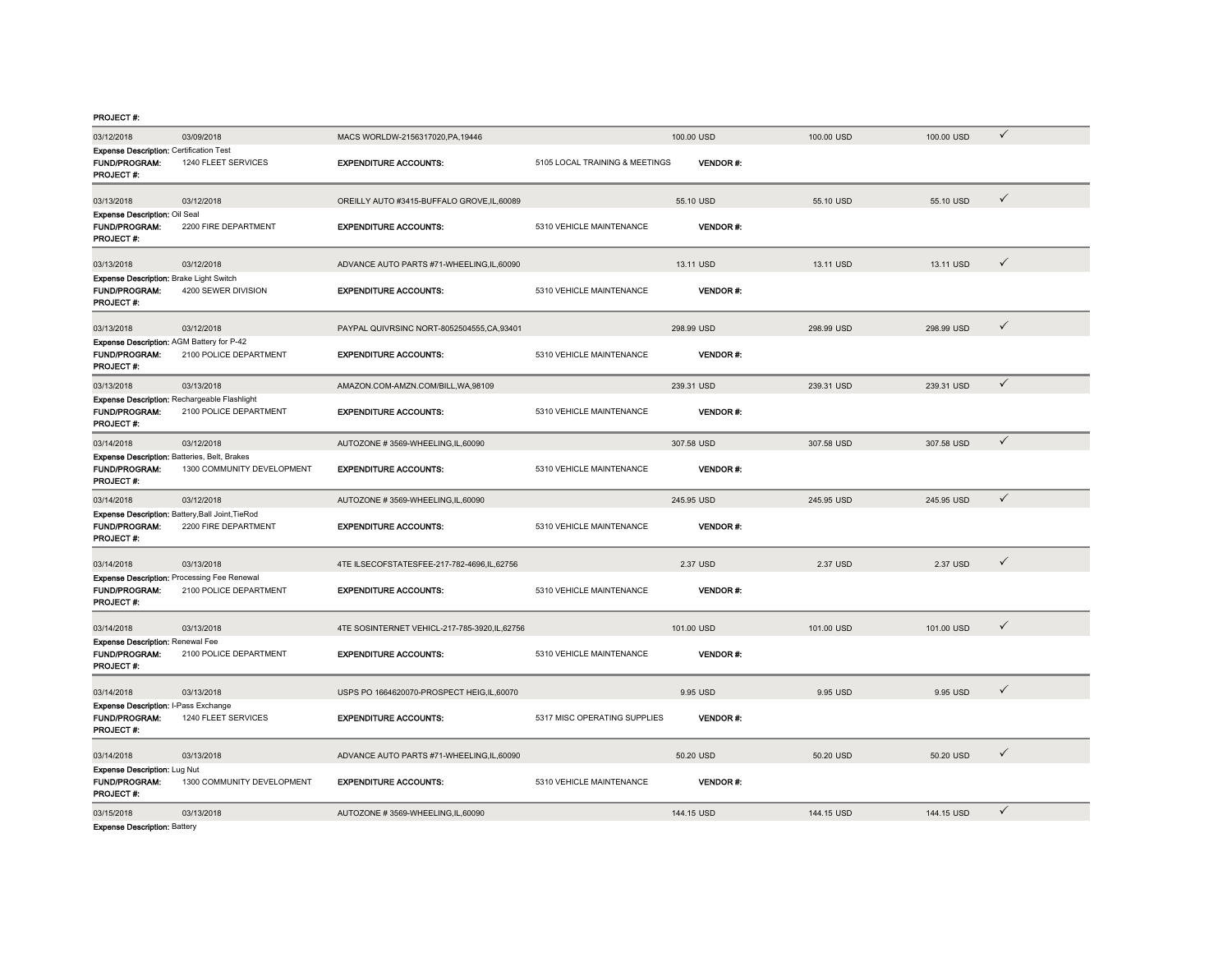| <b>FUND/PROGRAM:</b><br><b>PROJECT#:</b>                                            | 4100 WATER DIVISION                                                         | <b>EXPENDITURE ACCOUNTS:</b>                   | 5310 VEHICLE MAINTENANCE     | <b>VENDOR#:</b> |                |                |              |  |
|-------------------------------------------------------------------------------------|-----------------------------------------------------------------------------|------------------------------------------------|------------------------------|-----------------|----------------|----------------|--------------|--|
| 03/15/2018                                                                          | 03/13/2018                                                                  | AUTOZONE #3569-WHEELING.IL.60090               |                              | $(30.99)$ USD   | $(30.99)$ USD  | $(30.99)$ USD  | $\checkmark$ |  |
| <b>Expense Description: Credit Battery</b><br>FUND/PROGRAM:<br>PROJECT #:           | 2200 FIRE DEPARTMENT                                                        | <b>EXPENDITURE ACCOUNTS:</b>                   | 5310 VEHICLE MAINTENANCE     | <b>VENDOR#:</b> |                |                |              |  |
| 03/15/2018                                                                          | 03/13/2018                                                                  | AUTOZONE #3569-WHEELING,IL,60090               |                              | 30.99 USD       | 30.99 USD      | 30.99 USD      | $\checkmark$ |  |
| Expense Description: Battery Unit 660<br>FUND/PROGRAM:<br>PROJECT#:                 | 2200 FIRE DEPARTMENT                                                        | <b>EXPENDITURE ACCOUNTS:</b>                   | 5310 VEHICLE MAINTENANCE     | <b>VENDOR#:</b> |                |                |              |  |
| 03/15/2018                                                                          | 03/14/2018                                                                  | STK SHUTTERSTOCK, INC.-866-663-3954, NY, 10004 |                              | 49.00 USD       | 49.00 USD      | 49.00 USD      | ✓            |  |
| Expense Description: Images P.M. Forms<br>FUND/PROGRAM:<br>PROJECT #:               | 1240 FLEET SERVICES                                                         | <b>EXPENDITURE ACCOUNTS:</b>                   | 5317 MISC OPERATING SUPPLIES | <b>VENDOR#:</b> |                |                |              |  |
| 03/15/2018                                                                          | 03/14/2018                                                                  | OREILLY AUTO #3415-BUFFALO GROVE,IL,60089      |                              | $(650.17)$ USD  | $(650.17)$ USD | $(650.17)$ USD | $\checkmark$ |  |
| <b>FUND/PROGRAM:</b><br>PROJECT #:                                                  | <b>Expense Description: Credit Nothing Purchased</b><br>1240 FLEET SERVICES | <b>EXPENDITURE ACCOUNTS:</b>                   | 5310 VEHICLE MAINTENANCE     | <b>VENDOR#:</b> |                |                |              |  |
| 03/15/2018                                                                          | 03/14/2018                                                                  | AUTOZONE #3569-WHEELING,IL,60090               |                              | $(15.00)$ USD   | $(15.00)$ USD  | $(15.00)$ USD  | $\checkmark$ |  |
| <b>Expense Description: Battery</b><br><b>FUND/PROGRAM:</b><br>PROJECT#:            | 4100 WATER DIVISION                                                         | <b>EXPENDITURE ACCOUNTS:</b>                   | 5310 VEHICLE MAINTENANCE     | <b>VENDOR#:</b> |                |                |              |  |
| 03/15/2018                                                                          | 03/14/2018                                                                  | OREILLY AUTO #3415-BUFFALO GROVE,IL,60089      |                              | 650.17 USD      | 650.17 USD     | 650.17 USD     | $\checkmark$ |  |
| Expense Description: Charged in Error<br><b>FUND/PROGRAM:</b><br>PROJECT #:         | 1240 FLEET SERVICES                                                         | <b>EXPENDITURE ACCOUNTS:</b>                   | 5310 VEHICLE MAINTENANCE     | <b>VENDOR#:</b> |                |                |              |  |
| 03/15/2018                                                                          | 03/14/2018                                                                  | STK SHUTTERSTOCK, INC.-866-663-3954,NY,10004   |                              | 49.00 USD       | 49.00 USD      | 49.00 USD      | $\checkmark$ |  |
| Expense Description: Images for P.M. Forms<br><b>FUND/PROGRAM:</b><br>PROJECT#:     | 1240 FLEET SERVICES                                                         | <b>EXPENDITURE ACCOUNTS:</b>                   | 5317 MISC OPERATING SUPPLIES | <b>VENDOR#:</b> |                |                |              |  |
| 03/15/2018                                                                          | 03/14/2018                                                                  | CHECKFLUID INC-05196526373, MI, 48060          |                              | 322.38 USD      | 322.38 USD     | 322.38 USD     | $\checkmark$ |  |
| Expense Description: Valve, Hose, Rail Clamp<br><b>FUND/PROGRAM:</b><br>PROJECT #:  | 2200 FIRE DEPARTMENT                                                        | <b>EXPENDITURE ACCOUNTS:</b>                   | 5310 VEHICLE MAINTENANCE     | <b>VENDOR#:</b> |                |                |              |  |
| 03/16/2018                                                                          | 03/15/2018                                                                  | INT IN ULTRA STROBE C-815-4791717, IL, 60014   |                              | 498.75 USD      | 498.75 USD     | 498.75 USD     | $\checkmark$ |  |
| Expense Description: Siren/Switch Box<br>FUND/PROGRAM:<br>PROJECT #:                | 2100 POLICE DEPARTMENT                                                      | <b>EXPENDITURE ACCOUNTS:</b>                   | 5310 VEHICLE MAINTENANCE     | <b>VENDOR#:</b> |                |                |              |  |
| 03/16/2018                                                                          | 03/15/2018                                                                  | INT IN ULTRA STROBE C-815-4791717,IL,60014     |                              | 574.80 USD      | 574.80 USD     | 574.80 USD     | $\checkmark$ |  |
| Expense Description: Console, Arm Rest, Siern<br><b>FUND/PROGRAM:</b><br>PROJECT #: | 2100 POLICE DEPARTMENT                                                      | <b>EXPENDITURE ACCOUNTS:</b>                   | 5310 VEHICLE MAINTENANCE     | <b>VENDOR#:</b> |                |                |              |  |
| 03/21/2018                                                                          | 03/20/2018                                                                  | OREILLY AUTO #3415-BUFFALO GROVE,IL,60089      |                              | 214.16 USD      | 214.16 USD     | 214.16 USD     | ✓            |  |
| Expense Description: Air Filter, Gas Magnum<br><b>FUND/PROGRAM:</b><br>PROJECT#:    | 1430 FORESTRY DIVISION                                                      | <b>EXPENDITURE ACCOUNTS:</b>                   | 5310 VEHICLE MAINTENANCE     | <b>VENDOR#:</b> |                |                |              |  |
| 03/21/2018<br><b>Expense Description: Shop Stool</b>                                | 03/20/2018                                                                  | NOR NORTHERN TOOL-800-222-5381.MN.55337        |                              | 52.99 USD       | 52.99 USD      | 52.99 USD      | ✓            |  |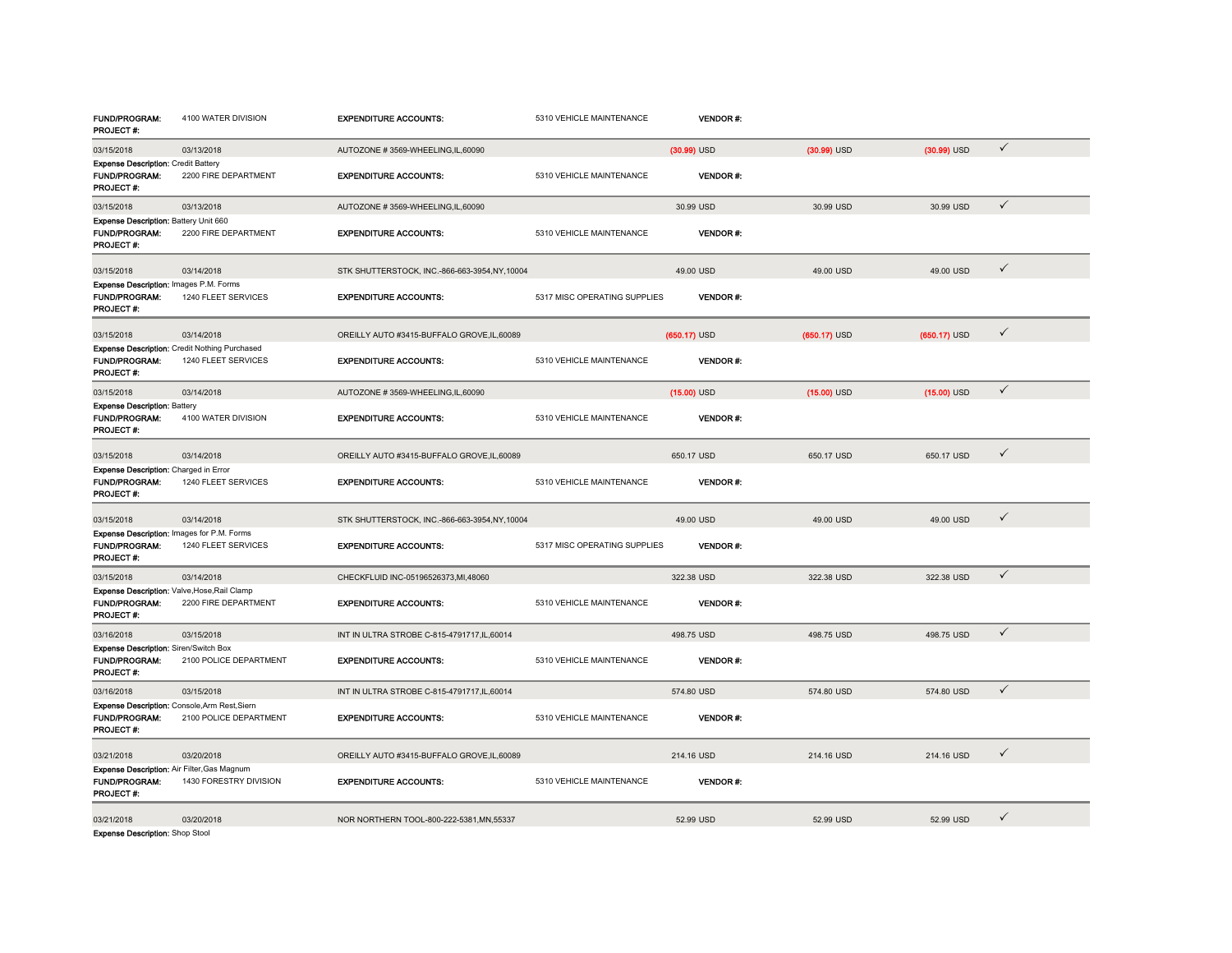| FUND/PROGRAM:<br>PROJECT #:                                                      | 1240 FLEET SERVICES            | <b>EXPENDITURE ACCOUNTS:</b>             | 5317 MISC OPERATING SUPPLIES | VENDOR #:       |            |            |              |  |
|----------------------------------------------------------------------------------|--------------------------------|------------------------------------------|------------------------------|-----------------|------------|------------|--------------|--|
| 03/21/2018                                                                       | 03/20/2018                     | ADVANCE AUTO PARTS #71-WHEELING,IL,60090 |                              | 24.78 USD       | 24.78 USD  | 24.78 USD  | $\checkmark$ |  |
| <b>Expense Description: Belt</b><br>FUND/PROGRAM:<br>PROJECT #:                  | 1430 FORESTRY DIVISION         | <b>EXPENDITURE ACCOUNTS:</b>             | 5310 VEHICLE MAINTENANCE     | <b>VENDOR#:</b> |            |            |              |  |
| 03/21/2018                                                                       | 03/20/2018                     | ADVANCE AUTO PARTS #71-WHEELING,IL,60090 |                              | 410.11 USD      | 410.11 USD | 19.10 USD  | $\checkmark$ |  |
| Expense Description: Oil/Air Filters<br>FUND/PROGRAM:<br>PROJECT#:               | 1220 BUILDING SERVICES         | <b>EXPENDITURE ACCOUNTS:</b>             | 5310 VEHICLE MAINTENANCE     | VENDOR#:        |            |            |              |  |
| 03/21/2018                                                                       | 03/20/2018                     | ADVANCE AUTO PARTS #71-WHEELING,IL,60090 |                              | 410.11 USD      | 410.11 USD | 17.76 USD  | $\checkmark$ |  |
| Expense Description: Oil/Air Filters<br>FUND/PROGRAM:<br>PROJECT#:               | 1240 FLEET SERVICES            | <b>EXPENDITURE ACCOUNTS:</b>             | 5310 VEHICLE MAINTENANCE     | VENDOR#:        |            |            |              |  |
| 03/21/2018                                                                       | 03/20/2018                     | ADVANCE AUTO PARTS #71-WHEELING,IL,60090 |                              | 410.11 USD      | 410.11 USD | 11.27 USD  | $\checkmark$ |  |
| Expense Description: Oil/Air Filters<br>FUND/PROGRAM:<br>PROJECT#:               | 1300 COMMUNITY DEVELOPMENT     | <b>EXPENDITURE ACCOUNTS:</b>             | 5310 VEHICLE MAINTENANCE     | <b>VENDOR#:</b> |            |            |              |  |
| 03/21/2018                                                                       | 03/20/2018                     | ADVANCE AUTO PARTS #71-WHEELING,IL,60090 |                              | 410.11 USD      | 410.11 USD | 4.72 USD   | $\checkmark$ |  |
| Expense Description: Oil/Air Filters<br>FUND/PROGRAM:<br>PROJECT #:              | 1400 CIP ENGINEERING           | <b>EXPENDITURE ACCOUNTS:</b>             | 5310 VEHICLE MAINTENANCE     | <b>VENDOR#:</b> |            |            |              |  |
| 03/21/2018                                                                       | 03/20/2018                     | ADVANCE AUTO PARTS #71-WHEELING,IL,60090 |                              | 410.11 USD      | 410.11 USD | 116.67 USD | $\checkmark$ |  |
| Expense Description: Oil/Air Filters<br>FUND/PROGRAM:<br>PROJECT#:               | 1420 STREETS DIVISION          | <b>EXPENDITURE ACCOUNTS:</b>             | 5310 VEHICLE MAINTENANCE     | <b>VENDOR#:</b> |            |            |              |  |
| 03/21/2018                                                                       | 03/20/2018                     | ADVANCE AUTO PARTS #71-WHEELING,IL,60090 |                              | 410.11 USD      | 410.11 USD | 14.84 USD  | $\checkmark$ |  |
| Expense Description: Oil/Air Filters<br>FUND/PROGRAM:<br>PROJECT#:               | 1430 FORESTRY DIVISION         | <b>EXPENDITURE ACCOUNTS:</b>             | 5310 VEHICLE MAINTENANCE     | VENDOR#:        |            |            |              |  |
| 03/21/2018                                                                       | 03/20/2018                     | ADVANCE AUTO PARTS #71-WHEELING,IL,60090 |                              | 410.11 USD      | 410.11 USD | 5.25 USD   | $\checkmark$ |  |
| <b>Expense Description: Oil/Air Filters</b><br>FUND/PROGRAM:<br><b>PROJECT#:</b> | 1500 PUBLIC WORKS ADMINISTRATI | <b>EXPENDITURE ACCOUNTS:</b>             | 5310 VEHICLE MAINTENANCE     | <b>VENDOR#:</b> |            |            |              |  |
| 03/21/2018                                                                       | 03/20/2018                     | ADVANCE AUTO PARTS #71-WHEELING,IL,60090 |                              | 410.11 USD      | 410.11 USD | 9.75 USD   | $\checkmark$ |  |
| Expense Description: Oil/Air Filters<br>FUND/PROGRAM:<br>PROJECT#:               | 2100 POLICE DEPARTMENT         | <b>EXPENDITURE ACCOUNTS:</b>             | 5310 VEHICLE MAINTENANCE     | <b>VENDOR#:</b> |            |            |              |  |
| 03/21/2018                                                                       | 03/20/2018                     | ADVANCE AUTO PARTS #71-WHEELING,IL,60090 |                              | 410.11 USD      | 410.11 USD | 164.00 USD | $\checkmark$ |  |
| Expense Description: Oil/Air Filters<br>FUND/PROGRAM:<br>PROJECT #:              | 2200 FIRE DEPARTMENT           | <b>EXPENDITURE ACCOUNTS:</b>             | 5310 VEHICLE MAINTENANCE     | <b>VENDOR#:</b> |            |            |              |  |
| 03/21/2018                                                                       | 03/20/2018                     | ADVANCE AUTO PARTS #71-WHEELING,IL,60090 |                              | 410.11 USD      | 410.11 USD | 16.30 USD  | $\checkmark$ |  |
| Expense Description: Oil/Air Filters<br><b>FUND/PROGRAM:</b>                     | 4100 WATER DIVISION            | <b>EXPENDITURE ACCOUNTS:</b>             | 5310 VEHICLE MAINTENANCE     | <b>VENDOR#:</b> |            |            |              |  |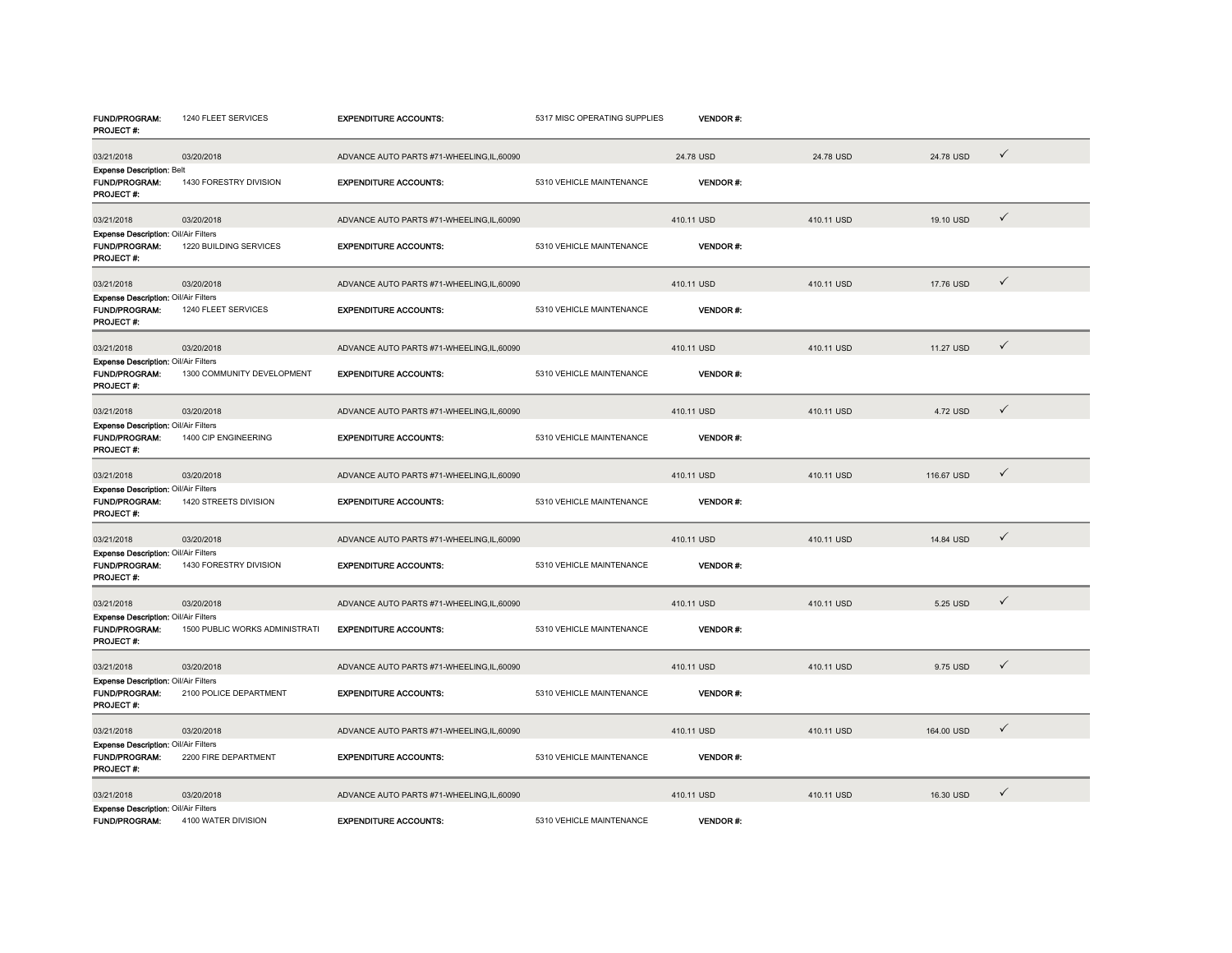PROJECT #:

| 03/21/2018                                                                        | 03/20/2018                                                              | ADVANCE AUTO PARTS #71-WHEELING,IL,60090     |                          | 410.11 USD       | 410.11 USD | 30.45 USD  | ✓            |
|-----------------------------------------------------------------------------------|-------------------------------------------------------------------------|----------------------------------------------|--------------------------|------------------|------------|------------|--------------|
| Expense Description: Oil/Air Filters<br>FUND/PROGRAM:<br>PROJECT #:               | 4200 SEWER DIVISION                                                     | <b>EXPENDITURE ACCOUNTS:</b>                 | 5310 VEHICLE MAINTENANCE | <b>VENDOR#:</b>  |            |            |              |
| 03/23/2018                                                                        | 03/22/2018                                                              | 4TE ILSECOFSTATESFEE-217-782-4696.IL.62756   |                          | 2.37 USD         | 2.37 USD   | 2.37 USD   | ✓            |
| <b>Expense Description: Processing Fee</b><br><b>FUND/PROGRAM:</b><br>PROJECT#:   | 2100 POLICE DEPARTMENT                                                  | <b>EXPENDITURE ACCOUNTS:</b>                 | 5310 VEHICLE MAINTENANCE | <b>VENDOR#:</b>  |            |            |              |
| 03/23/2018                                                                        | 03/22/2018                                                              | 4TE SOSINTERNET VEHICL-217-785-3920,IL,62756 |                          | 101.00 USD       | 101.00 USD | 101.00 USD | $\checkmark$ |
| <b>Expense Description: Renewing Fee</b><br>FUND/PROGRAM:<br>PROJECT#:            | 2100 POLICE DEPARTMENT                                                  | <b>EXPENDITURE ACCOUNTS:</b>                 | 5310 VEHICLE MAINTENANCE | <b>VENDOR#:</b>  |            |            |              |
| 03/23/2018                                                                        | 03/22/2018                                                              | ADVANCE AUTO PARTS #71-WHEELING,IL,60090     |                          | 12.42 USD        | 12.42 USD  | 12.42 USD  | $\checkmark$ |
| Expense Description: Trans Filter<br>FUND/PROGRAM:<br><b>PROJECT#:</b>            | 2200 FIRE DEPARTMENT                                                    | <b>EXPENDITURE ACCOUNTS:</b>                 | 5310 VEHICLE MAINTENANCE | <b>VENDOR#:</b>  |            |            |              |
| 03/26/2018                                                                        | 03/23/2018                                                              | AUTOZONE #3569-WHEELING,IL,60090             |                          | 13.99 USD        | 13.99 USD  | 13.99 USD  | $\checkmark$ |
| Expense Description: Halogen Light<br><b>FUND/PROGRAM:</b><br>PROJECT #:          | 2100 POLICE DEPARTMENT                                                  | <b>EXPENDITURE ACCOUNTS:</b>                 | 5310 VEHICLE MAINTENANCE | <b>VENDOR#:</b>  |            |            |              |
| 03/26/2018                                                                        | 03/23/2018                                                              | INTERMOTIVE INC-05308231048,CA,95602         |                          | 30.76 USD        | 30.76 USD  | 30.76 USD  | $\checkmark$ |
| Expense Description: Phone Connector End<br><b>FUND/PROGRAM:</b><br>PROJECT #:    | 1240 FLEET SERVICES                                                     | <b>EXPENDITURE ACCOUNTS:</b>                 | 5310 VEHICLE MAINTENANCE | <b>VENDOR #:</b> |            |            |              |
| 03/27/2018                                                                        | 03/26/2018                                                              | G&K SERVICES AR-09529125525.MN.55343         |                          | 372.77 USD       | 372.77 USD | 171.60 USD | $\checkmark$ |
| Expense Description: Towel/Mats<br><b>FUND/PROGRAM:</b><br>PROJECT #:             | 1240 FLEET SERVICES                                                     | <b>EXPENDITURE ACCOUNTS:</b>                 | 5215 JANITORIAL SERVICES | <b>VENDOR#:</b>  |            |            |              |
| 03/27/2018                                                                        | 03/26/2018                                                              | G&K SERVICES AR-09529125525, MN, 55343       |                          | 372.77 USD       | 372.77 USD | 201.17 USD | $\checkmark$ |
| <b>Expense Description: Uniforms</b><br><b>FUND/PROGRAM:</b><br><b>PROJECT #:</b> | 1240 FLEET SERVICES                                                     | <b>EXPENDITURE ACCOUNTS:</b>                 | 5106 UNIFORM ALLOWANCE   | <b>VENDOR#:</b>  |            |            |              |
| 03/28/2018                                                                        | 03/27/2018                                                              | OREILLY AUTO #3415-BUFFALO GROVE,IL,60089    |                          | 228.49 USD       | 228.49 USD | 228.49 USD | ✓            |
| <b>FUND/PROGRAM:</b><br>PROJECT#:                                                 | Expense Description: Heater Kit, Core, AD-IPCart<br>4100 WATER DIVISION | <b>EXPENDITURE ACCOUNTS:</b>                 | 5310 VEHICLE MAINTENANCE | <b>VENDOR#:</b>  |            |            |              |
| 03/28/2018                                                                        | 03/27/2018                                                              | ADVANCE AUTO PARTS #71-WHEELING,IL,60090     |                          | 77.45 USD        | 77.45 USD  | 77.45 USD  | $\checkmark$ |
| Expense Description: Fuel/Air Filter<br>FUND/PROGRAM:<br><b>PROJECT#:</b>         | 4200 SEWER DIVISION                                                     | <b>EXPENDITURE ACCOUNTS:</b>                 | 5310 VEHICLE MAINTENANCE | VENDOR#:         |            |            |              |
| 03/28/2018                                                                        | 03/27/2018                                                              | ADVANCE AUTO PARTS #71-WHEELING,IL,60090     |                          | 23.09 USD        | 23.09 USD  | 23.09 USD  | $\checkmark$ |
| Expense Description: Oxygen Sensor<br>FUND/PROGRAM:<br><b>PROJECT#:</b>           | 2100 POLICE DEPARTMENT                                                  | <b>EXPENDITURE ACCOUNTS:</b>                 | 5310 VEHICLE MAINTENANCE | VENDOR#:         |            |            |              |
| 03/29/2018<br>Expense Description: Oxygen Sensor                                  | 03/28/2018                                                              | ADVANCE AUTO PARTS #71-WHEELING,IL,60090     |                          | 23.09 USD        | 23.09 USD  | 23.09 USD  | ✓            |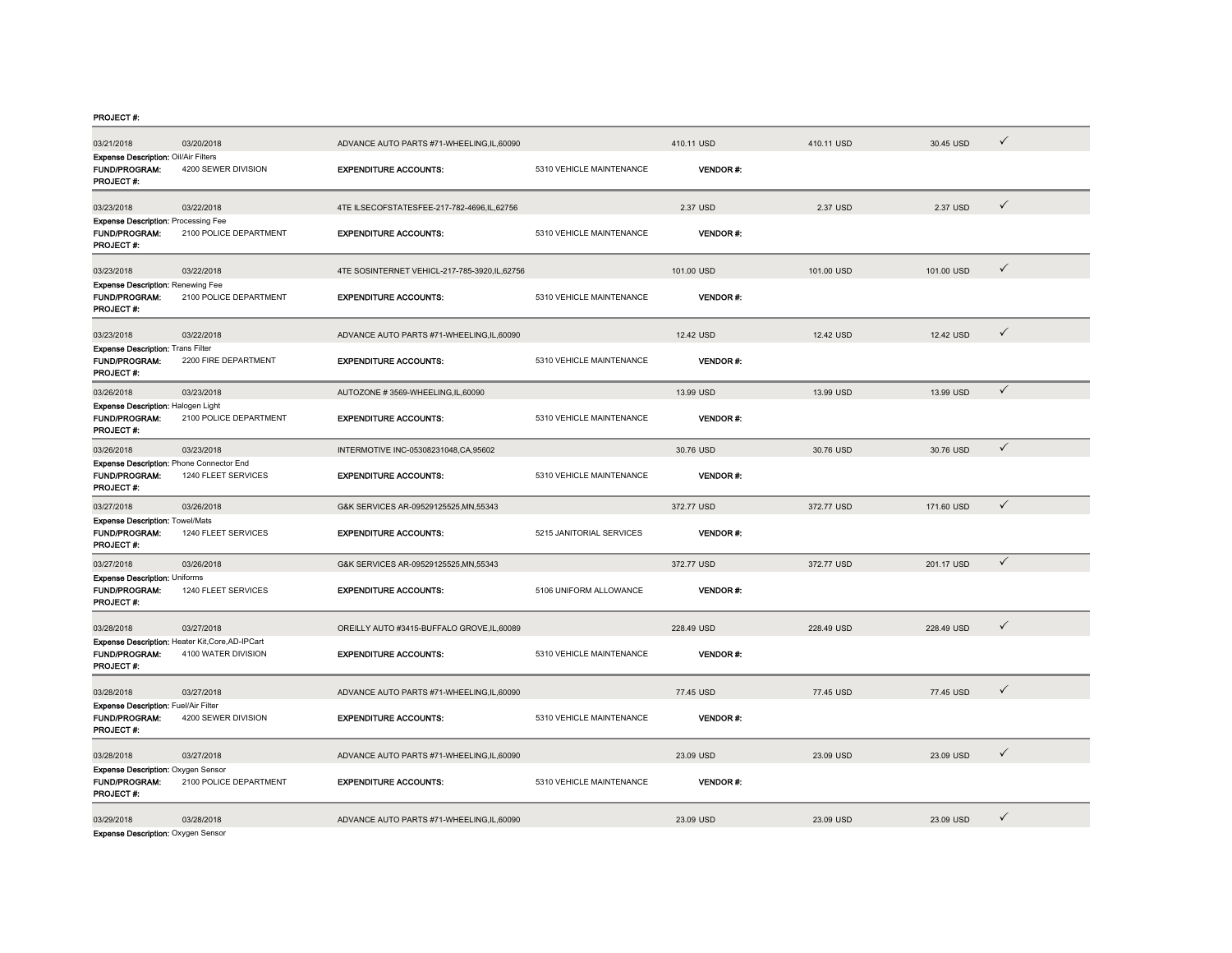| <b>FUND/PROGRAM:</b><br>PROJECT#:                                                 | 2100 POLICE DEPARTMENT | <b>EXPENDITURE ACCOUNTS:</b>              | 5310 VEHICLE MAINTENANCE | <b>VENDOR#:</b> |               |               |              |  |
|-----------------------------------------------------------------------------------|------------------------|-------------------------------------------|--------------------------|-----------------|---------------|---------------|--------------|--|
| 03/29/2018                                                                        | 03/28/2018             | ADVANCE AUTO PARTS #71-WHEELING,IL,60090  |                          | (23.09) USD     | $(23.09)$ USD | (23.09) USD   | $\checkmark$ |  |
| <b>Expense Description: Credit</b><br><b>FUND/PROGRAM:</b><br>PROJECT#:           | 2100 POLICE DEPARTMENT | <b>EXPENDITURE ACCOUNTS:</b>              | 5310 VEHICLE MAINTENANCE | <b>VENDOR#:</b> |               |               |              |  |
| 03/29/2018                                                                        | 03/28/2018             | OREILLY AUTO #3415-BUFFALO GROVE,IL,60089 |                          | 36.39 USD       | 36.39 USD     | 36.39 USD     | $\checkmark$ |  |
| Expense Description: Tail Lamp<br>FUND/PROGRAM:<br>PROJECT#:                      | 1420 STREETS DIVISION  | <b>EXPENDITURE ACCOUNTS:</b>              | 5310 VEHICLE MAINTENANCE | <b>VENDOR#:</b> |               |               |              |  |
| 03/29/2018                                                                        | 03/28/2018             | ROCK AUTO-06086611376, WI, 53719          |                          | 60.98 USD       | 60.98 USD     | 60.98 USD     | $\checkmark$ |  |
| Expense Description: Outside Mirror<br><b>FUND/PROGRAM:</b><br>PROJECT#:          | 1420 STREETS DIVISION  | <b>EXPENDITURE ACCOUNTS:</b>              | 5310 VEHICLE MAINTENANCE | <b>VENDOR#:</b> |               |               |              |  |
| 03/29/2018                                                                        | 03/28/2018             | AUTOZONE #3569-WHEELING,IL,60090          |                          | 92.99 USD       | 92.99 USD     | 92.99 USD     | $\checkmark$ |  |
| <b>Expense Description: Tie Rod</b><br><b>FUND/PROGRAM:</b><br>PROJECT #:         | 1420 STREETS DIVISION  | <b>EXPENDITURE ACCOUNTS:</b>              | 5310 VEHICLE MAINTENANCE | <b>VENDOR#:</b> |               |               |              |  |
| 03/29/2018                                                                        | 03/28/2018             | ADVANCE AUTO PARTS #71-WHEELING,IL,60090  |                          | 40.70 USD       | 40.70 USD     | 40.70 USD     | ✓            |  |
| Expense Description: Fuel Filters, Lube<br>FUND/PROGRAM:<br>PROJECT#:             | 4100 WATER DIVISION    | <b>EXPENDITURE ACCOUNTS:</b>              | 5310 VEHICLE MAINTENANCE | VENDOR#:        |               |               |              |  |
| 04/02/2018                                                                        | 03/30/2018             | OREILLY AUTO #3415-BUFFALO GROVE,IL,60089 |                          | $(50.00)$ USD   | $(50.00)$ USD | $(50.00)$ USD | $\checkmark$ |  |
| <b>Expense Description: Credit for Core</b><br><b>FUND/PROGRAM:</b><br>PROJECT #: | 4100 WATER DIVISION    | <b>EXPENDITURE ACCOUNTS:</b>              | 5310 VEHICLE MAINTENANCE | <b>VENDOR#:</b> |               |               |              |  |
| 04/02/2018                                                                        | 03/30/2018             | ADVANCE AUTO PARTS #71-WHEELING,IL,60090  |                          | 46.52 USD       | 46.52 USD     | 19.95 USD     | $\checkmark$ |  |
| <b>Expense Description: Lube</b><br>FUND/PROGRAM:<br>PROJECT #:                   | 1420 STREETS DIVISION  | <b>EXPENDITURE ACCOUNTS:</b>              | 5310 VEHICLE MAINTENANCE | <b>VENDOR#:</b> |               |               |              |  |
| 04/02/2018                                                                        | 03/30/2018             | ADVANCE AUTO PARTS #71-WHEELING,IL,60090  |                          | 46.52 USD       | 46.52 USD     | 4.07 USD      | $\checkmark$ |  |
| <b>Expense Description: Air Filter</b><br><b>FUND/PROGRAM:</b><br>PROJECT #:      | 4100 WATER DIVISION    | <b>EXPENDITURE ACCOUNTS:</b>              | 5310 VEHICLE MAINTENANCE | <b>VENDOR#:</b> |               |               |              |  |
| 04/02/2018                                                                        | 03/30/2018             | ADVANCE AUTO PARTS #71-WHEELING,IL,60090  |                          | 46.52 USD       | 46.52 USD     | 19.95 USD     | $\checkmark$ |  |
| <b>Expense Description: Lube</b><br><b>FUND/PROGRAM:</b><br>PROJECT #:            | 4100 WATER DIVISION    | <b>EXPENDITURE ACCOUNTS:</b>              | 5310 VEHICLE MAINTENANCE | <b>VENDOR#:</b> |               |               |              |  |
| 04/02/2018                                                                        | 03/30/2018             | ADVANCE AUTO PARTS #71-WHEELING,IL,60090  |                          | 46.52 USD       | 46.52 USD     | 2.55 USD      | ✓            |  |
| <b>Expense Description: Lube</b><br><b>FUND/PROGRAM:</b><br>PROJECT#:             | 1220 BUILDING SERVICES | <b>EXPENDITURE ACCOUNTS:</b>              | 5310 VEHICLE MAINTENANCE | <b>VENDOR#:</b> |               |               |              |  |
| 04/04/2018                                                                        | 04/03/2018             | OREILLY AUTO #3415-BUFFALO GROVE,IL,60089 |                          | 58.31 USD       | 58.31 USD     | 58.31 USD     | $\checkmark$ |  |
| <b>Expense Description: Air Filter</b><br><b>FUND/PROGRAM:</b><br>PROJECT #       | 1430 FORESTRY DIVISION | <b>EXPENDITURE ACCOUNTS:</b>              | 5310 VEHICLE MAINTENANCE | <b>VENDOR#:</b> |               |               |              |  |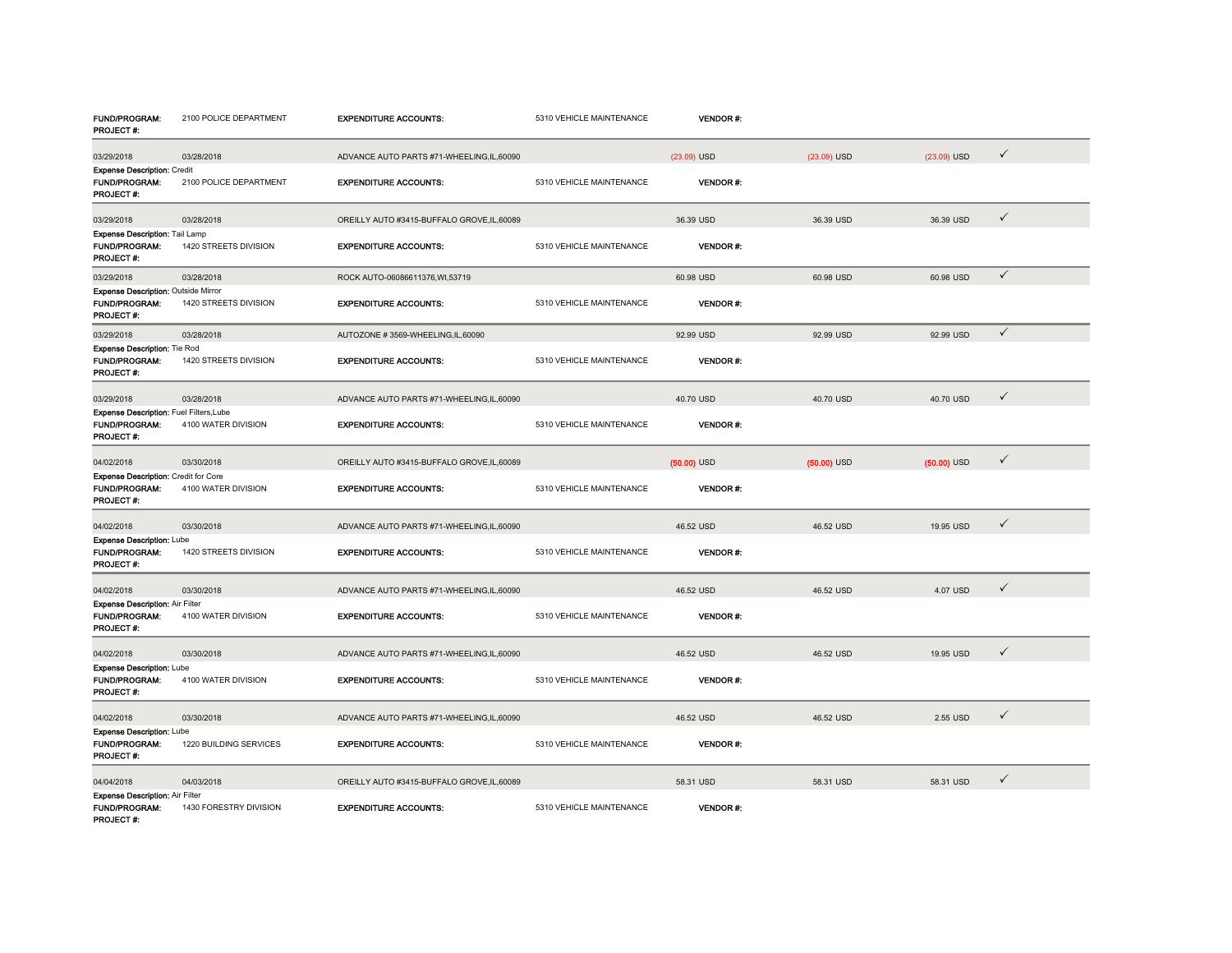|                                                                                        | <b>Card Subtotal</b>                                                          |                                         |                               |                   |                 |                  | 11,664.00                       |              |          |
|----------------------------------------------------------------------------------------|-------------------------------------------------------------------------------|-----------------------------------------|-------------------------------|-------------------|-----------------|------------------|---------------------------------|--------------|----------|
| <b>DERRYL SHAPIRO</b><br><b>Card Transactions</b>                                      |                                                                               |                                         |                               |                   |                 |                  |                                 |              |          |
| Posting<br>Date                                                                        | <b>Transaction</b><br>Date                                                    | Description                             |                               | Receipt<br>Amount |                 | Posted<br>Amount | <b>Expense</b><br><b>Amount</b> | Reviewed     | Approved |
| 03/14/2018                                                                             | 03/14/2018                                                                    | AMAZON.COM-AMZN.COM/BILL, WA, 98109     |                               |                   | 48.64 USD       | 48.64 USD        | 48.64 USD                       | $\checkmark$ |          |
| Expense Description: DVD Media 4 Meetings<br>FUND/PROGRAM:<br>PROJECT #:               | 1750 INFORMATION SYSTEMS                                                      | <b>EXPENDITURE ACCOUNTS:</b>            | 5317 MISC OPERATING SUPPLIES  |                   | <b>VENDOR#:</b> |                  |                                 |              |          |
| 03/19/2018                                                                             | 03/16/2018                                                                    | CDW GOVT #MBW3401-800-808-4239,IL,60061 |                               | 723.68 USD        |                 | 723.68 USD       | 542.76 USD                      | $\checkmark$ |          |
| <b>FUND/PROGRAM:</b><br>PROJECT #:                                                     | Expense Description: PhotoshopSoftwRenewal(2)<br>1750 INFORMATION SYSTEMS     | <b>EXPENDITURE ACCOUNTS:</b>            | 5327 IS MISC SOFTWARE         |                   | <b>VENDOR#:</b> |                  |                                 |              |          |
| 03/19/2018                                                                             | 03/16/2018                                                                    | CDW GOVT #MBW3401-800-808-4239,IL,60061 |                               | 723.68 USD        |                 | 723.68 USD       | 180.92 USD                      | $\checkmark$ |          |
| FUND/PROGRAM:<br>PROJECT #:                                                            | Expense Description: PhotoshopSoftwRenewal(2)<br>1750 INFORMATION SYSTEMS     | <b>EXPENDITURE ACCOUNTS:</b>            | 5327 IS MISC SOFTWARE         |                   | VENDOR #:       |                  |                                 |              |          |
| 03/29/2018                                                                             | 03/27/2018                                                                    | WAREHOUSE DIRECT-CCRECEIPTS@WA,IL,60056 |                               | 721.51 USD        |                 | 721.51 USD       | 2.83 USD                        | ✓            |          |
| Expense Description: Copies - Feb CD<br>FUND/PROGRAM:<br>PROJECT #:                    | 1300 COMMUNITY DEVELOPMENT                                                    | <b>EXPENDITURE ACCOUNTS:</b>            | 5220 MAINT OFF/SPEC EQUIPMENT |                   | <b>VENDOR#:</b> |                  |                                 |              |          |
| 03/29/2018                                                                             | 03/27/2018                                                                    | WAREHOUSE DIRECT-CCRECEIPTS@WA,IL,60056 |                               | 721.51 USD        |                 | 721.51 USD       | 16.38 USD                       | ✓            |          |
| Expense Description: Copies - Feb PW Fleet<br>FUND/PROGRAM:<br><b>PROJECT#:</b>        | 1240 FLEET SERVICES                                                           | <b>EXPENDITURE ACCOUNTS:</b>            | 5220 MAINT OFF/SPEC EQUIPMENT |                   | <b>VENDOR#:</b> |                  |                                 |              |          |
| 03/29/2018                                                                             | 03/27/2018                                                                    | WAREHOUSE DIRECT-CCRECEIPTS@WA,IL,60056 |                               | 721.51 USD        |                 | 721.51 USD       | 145.97 USD                      | $\checkmark$ |          |
| FUND/PROGRAM:<br>PROJECT#:                                                             | Expense Description: Copies - Feb Police Hall<br>2100 POLICE DEPARTMENT       | <b>EXPENDITURE ACCOUNTS:</b>            | 5220 MAINT OFF/SPEC EQUIPMENT |                   | VENDOR#:        |                  |                                 |              |          |
| 03/29/2018                                                                             | 03/27/2018                                                                    | WAREHOUSE DIRECT-CCRECEIPTS@WA,IL,60056 |                               | 721.51 USD        |                 | 721.51 USD       | 363.07 USD                      | ✓            |          |
| FUND/PROGRAM:<br>PROJECT #:                                                            | <b>Expense Description: Copies - Feb Police Rec</b><br>2100 POLICE DEPARTMENT | <b>EXPENDITURE ACCOUNTS:</b>            | 5220 MAINT OFF/SPEC EQUIPMENT |                   | <b>VENDOR#:</b> |                  |                                 |              |          |
| 03/29/2018                                                                             | 03/27/2018                                                                    | WAREHOUSE DIRECT-CCRECEIPTS@WA,IL,60056 |                               | 721.51 USD        |                 | 721.51 USD       | 91.70 USD                       | ✓            |          |
| <b>Expense Description: Copies - Feb Finance</b><br><b>FUND/PROGRAM:</b><br>PROJECT #: | 1700 FINANCE DEPARTMENT                                                       | <b>EXPENDITURE ACCOUNTS:</b>            | 5220 MAINT OFF/SPEC EQUIPMENT |                   | <b>VENDOR#:</b> |                  |                                 |              |          |
| 03/29/2018                                                                             | 03/27/2018                                                                    | WAREHOUSE DIRECT-CCRECEIPTS@WA,IL,60056 |                               | 721.51 USD        |                 | 721.51 USD       | 33.85 USD                       | $\checkmark$ |          |
| <b>FUND/PROGRAM:</b><br><b>PROJECT#:</b>                                               | Expense Description: Copies - Feb PW Admin<br>1500 PUBLIC WORKS ADMINISTRATI  | <b>EXPENDITURE ACCOUNTS:</b>            | 5220 MAINT OFF/SPEC EQUIPMENT |                   | <b>VENDOR#:</b> |                  |                                 |              |          |
| 03/29/2018                                                                             | 03/27/2018                                                                    | WAREHOUSE DIRECT-CCRECEIPTS@WA,IL,60056 |                               | 721.51 USD        |                 | 721.51 USD       | 33.85 USD                       | ✓            |          |
| FUND/PROGRAM:<br>PROJECT #:                                                            | Expense Description: Copies - Feb PW Water<br>4100 WATER DIVISION             | <b>EXPENDITURE ACCOUNTS:</b>            | 5220 MAINT OFF/SPEC EQUIPMENT |                   | VENDOR#:        |                  |                                 |              |          |
| 03/29/2018                                                                             | 03/27/2018                                                                    | WAREHOUSE DIRECT-CCRECEIPTS@WA,IL,60056 |                               | 721.51 USD        |                 | 721.51 USD       | 33.86 USD                       | ✓            |          |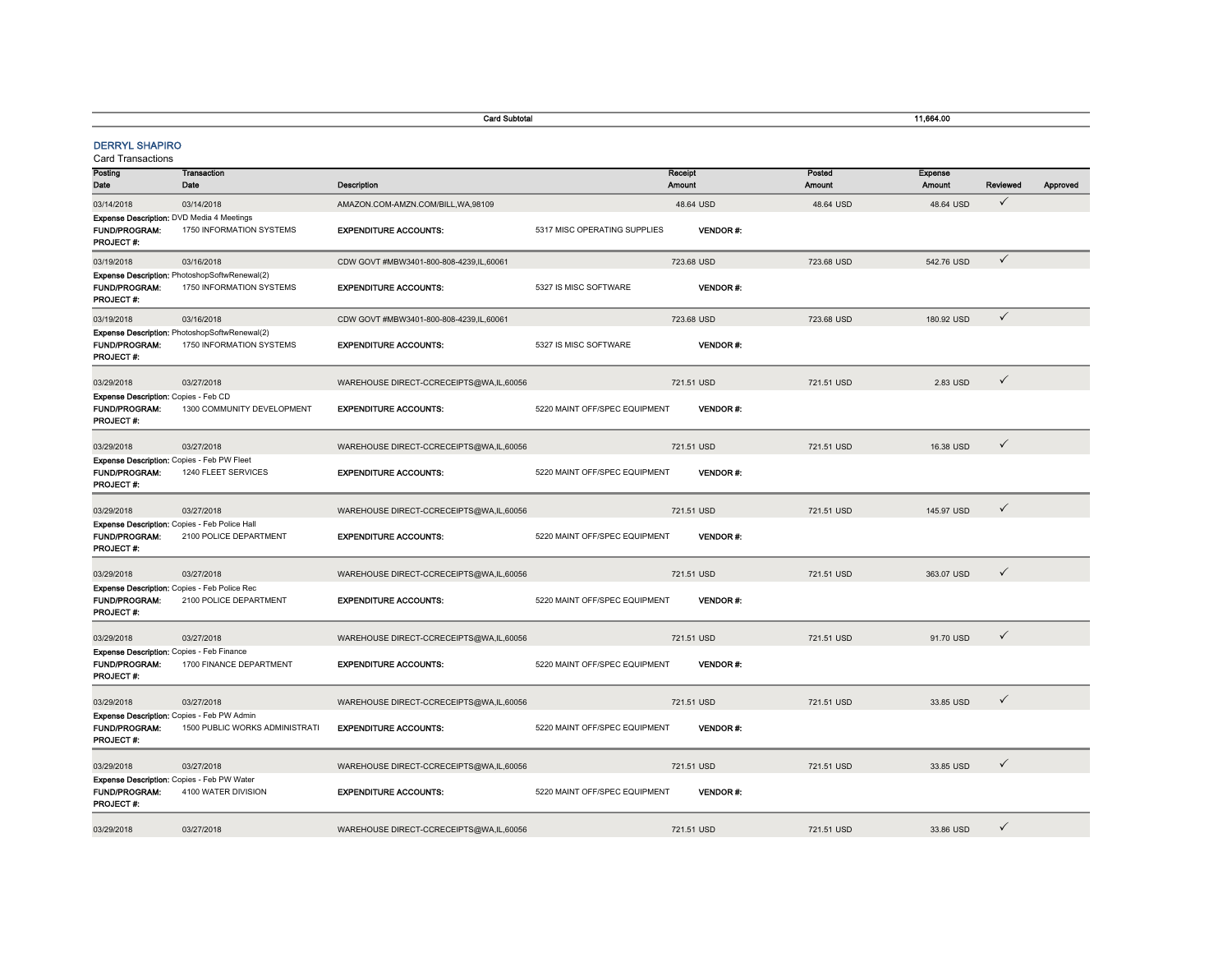| Expense Description: Split - Feb PW Sewer<br><b>FUND/PROGRAM:</b><br>PROJECT#:      | 4200 SEWER DIVISION                                                  | <b>EXPENDITURE ACCOUNTS:</b>                      | 5220 MAINT OFF/SPEC EQUIPMENT  | <b>VENDOR #:</b> |            |            |              |
|-------------------------------------------------------------------------------------|----------------------------------------------------------------------|---------------------------------------------------|--------------------------------|------------------|------------|------------|--------------|
| 03/29/2018                                                                          | 03/29/2018                                                           | DMI DELL HIGHER EDUC-800-274-7799.TX.78682        |                                | 307.30 USD       | 307.30 USD | 230.47 USD | $\checkmark$ |
| Expense Description: MaintRenewalServer<br><b>FUND/PROGRAM:</b><br>PROJECT#:        | 1750 INFORMATION SYSTEMS                                             | <b>EXPENDITURE ACCOUNTS:</b>                      | 5207 IS SERV & MAINT AGREEMENT | <b>VENDOR#:</b>  |            |            |              |
| 03/29/2018                                                                          | 03/29/2018                                                           | DMI DELL HIGHER EDUC-800-274-7799.TX.78682        |                                | 307.30 USD       | 307.30 USD | 76.83 USD  | $\checkmark$ |
| Expense Description: MaintRenewalServer<br><b>FUND/PROGRAM:</b><br><b>PROJECT#:</b> | 1750 INFORMATION SYSTEMS                                             | <b>EXPENDITURE ACCOUNTS:</b>                      | 5207 IS SERV & MAINT AGREEMENT | <b>VENDOR#:</b>  |            |            |              |
| 03/30/2018                                                                          | 03/30/2018                                                           | DMI DELL HIGHER EDUC-800-274-7799.TX.78682        |                                | 38.16 USD        | 38.16 USD  | 38.16 USD  | $\checkmark$ |
| <b>FUND/PROGRAM:</b><br>PROJECT#:                                                   | Expense Description: MaintRenewalCH17PC<br>1750 INFORMATION SYSTEMS  | <b>EXPENDITURE ACCOUNTS:</b>                      | 5207 IS SERV & MAINT AGREEMENT | <b>VENDOR#:</b>  |            |            |              |
| 04/02/2018                                                                          | 03/31/2018                                                           | AMAZON.COM-AMZN.COM/BILL, WA, 98109               |                                | 84.99 USD        | 84.99 USD  | 84.99 USD  | $\checkmark$ |
| <b>FUND/PROGRAM:</b><br><b>PROJECT#:</b>                                            | Expense Description: FaxMachineTonerAdmin<br>1600 ADMIN & BOT        | <b>EXPENDITURE ACCOUNTS:</b>                      | 5318 OFFICE SUPPLIES           | <b>VENDOR#:</b>  |            |            |              |
| 04/02/2018                                                                          | 03/31/2018                                                           | AMAZON MKTPLACE PMTS-<br>AMZN.COM/BILL, WA, 98109 |                                | 87,00 USD        | 87.00 USD  | 87.00 USD  | $\checkmark$ |
| <b>FUND/PROGRAM:</b><br>PROJECT #:                                                  | Expense Description: FaxMachineDrum-Admin<br>1600 ADMIN & BOT        | <b>EXPENDITURE ACCOUNTS:</b>                      | 5318 OFFICE SUPPLIES           | <b>VENDOR#:</b>  |            |            |              |
| 04/02/2018                                                                          | 04/01/2018                                                           | AMAZON MKTPLACE PMTS-<br>AMZN.COM/BILL, WA, 98109 |                                | 179.98 USD       | 179.98 USD | 179.98 USD | $\checkmark$ |
| <b>FUND/PROGRAM:</b><br>PROJECT #:                                                  | Expense Description: ModemsForST24Ambulances<br>2200 FIRE DEPARTMENT | <b>EXPENDITURE ACCOUNTS:</b>                      | 5312 MEDICAL SUPPLIES          | <b>VENDOR#:</b>  |            |            |              |
|                                                                                     | <b>Card Subtotal</b>                                                 |                                                   |                                |                  | 2.191.26   |            |              |

## ILEEN BRYER

| Posting                                             | <b>Transaction</b>   |                                           |                                | Receipt         | Posted     | <b>Expense</b> |              |          |
|-----------------------------------------------------|----------------------|-------------------------------------------|--------------------------------|-----------------|------------|----------------|--------------|----------|
| Date                                                | Date                 | <b>Description</b>                        |                                | <b>Amount</b>   | Amount     | <b>Amount</b>  | Reviewed     | Approved |
|                                                     |                      |                                           |                                |                 |            |                |              |          |
| 03/08/2018                                          | 03/07/2018           | NIPSTAILPARKPARKSNREC-8479988091,KS,66502 |                                | 129.05 USD      | 129.05 USD | 129.05 USD     | $\checkmark$ |          |
| <b>Expense Description: Fire Training Rope Tech</b> |                      |                                           |                                |                 |            |                |              |          |
| <b>FUND/PROGRAM:</b>                                | 2200 FIRE DEPARTMENT | <b>EXPENDITURE ACCOUNTS:</b>              | 5105 LOCAL TRAINING & MEETINGS | <b>VENDOR#:</b> |            |                |              |          |
| <b>PROJECT#:</b>                                    |                      |                                           |                                |                 |            |                |              |          |
|                                                     |                      |                                           |                                |                 |            |                |              |          |
| 03/08/2018                                          | 03/07/2018           | NIPSTAILPARKPARKSNREC-8479988091,KS,66502 |                                | 129.05 USD      | 129.05 USD | 129.05 USD     | $\checkmark$ |          |
| <b>Expense Description: Fire Training Rope Tech</b> |                      |                                           |                                |                 |            |                |              |          |
| <b>FUND/PROGRAM:</b>                                | 2200 FIRE DEPARTMENT | <b>EXPENDITURE ACCOUNTS:</b>              | 5105 LOCAL TRAINING & MEETINGS | <b>VENDOR#:</b> |            |                |              |          |
| <b>PROJECT#:</b>                                    |                      |                                           |                                |                 |            |                |              |          |
| 03/13/2018                                          | 03/12/2018           | TARGET 00013854-WHEELING,IL,60090         |                                | 59.97 USD       | 59.97 USD  | 59.97 USD      | $\checkmark$ |          |
| <b>Expense Description: Kitchen Supplies</b>        |                      |                                           |                                |                 |            |                |              |          |
| <b>FUND/PROGRAM:</b>                                | 2200 FIRE DEPARTMENT | <b>EXPENDITURE ACCOUNTS:</b>              | 5317 MISC OPERATING SUPPLIES   | <b>VENDOR#:</b> |            |                |              |          |
| <b>PROJECT#:</b>                                    |                      |                                           |                                |                 |            |                |              |          |
|                                                     |                      |                                           |                                |                 |            |                |              |          |
| 03/13/2018                                          | 03/12/2018           | WM SUPERCENTER #1735-WHEELING,IL,60090    |                                | 347.56 USD      | 347.56 USD | 347.56 USD     | $\checkmark$ |          |
| <b>Expense Description: Kitchen Items</b>           |                      |                                           |                                |                 |            |                |              |          |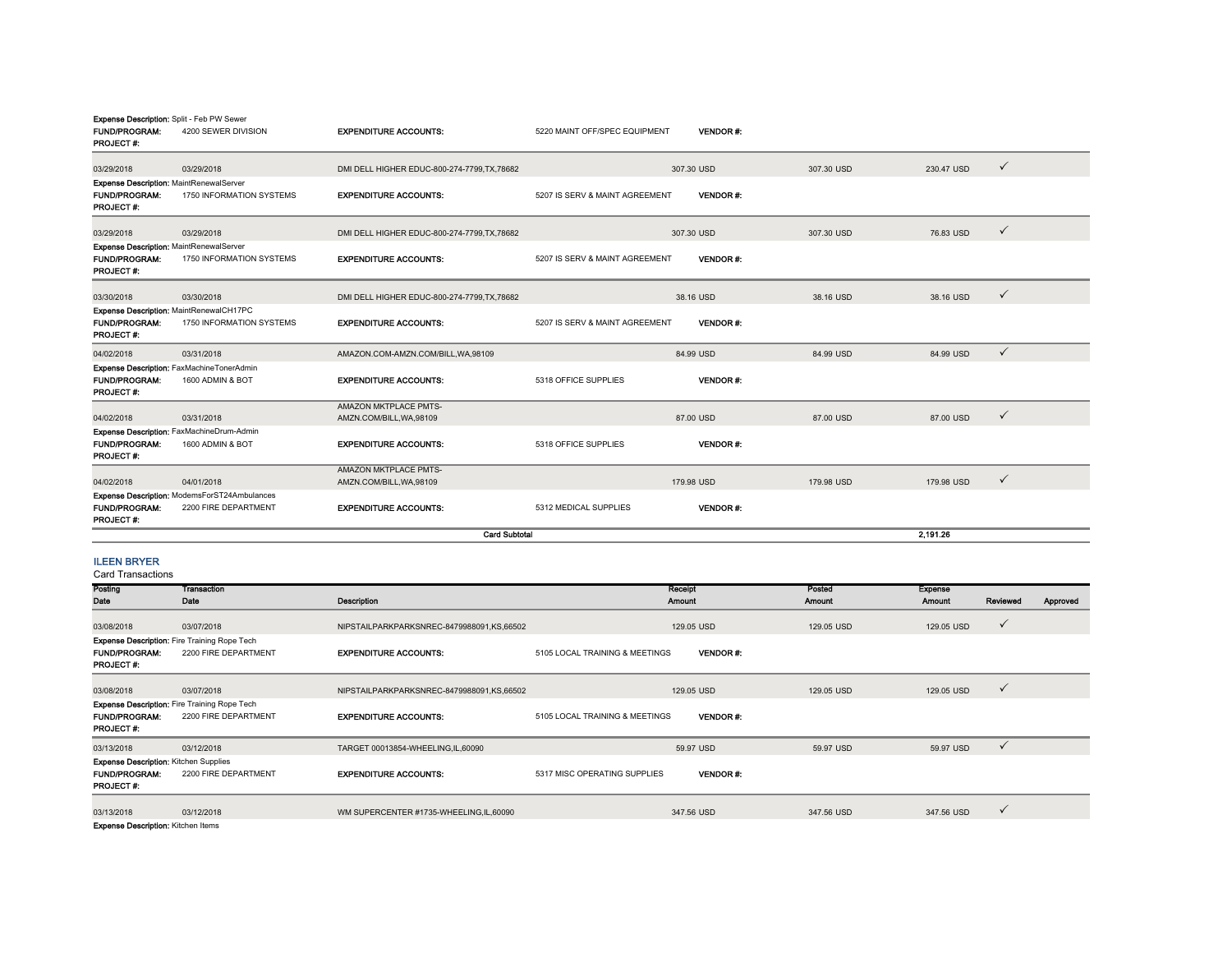| <b>FUND/PROGRAM:</b><br><b>PROJECT #:</b>                                                | 2200 FIRE DEPARTMENT                                                         | <b>EXPENDITURE ACCOUNTS:</b>                             | 5317 MISC OPERATING SUPPLIES   | VENDOR #:       |              |            |              |
|------------------------------------------------------------------------------------------|------------------------------------------------------------------------------|----------------------------------------------------------|--------------------------------|-----------------|--------------|------------|--------------|
| 03/14/2018                                                                               | 03/13/2018                                                                   | FIRE TRAINING RESO-PONTIAC, IL, 61764                    |                                | 125.00 USD      | 125.00 USD   | 125.00 USD | $\checkmark$ |
| <b>Expense Description: Fire Training</b><br>FUND/PROGRAM:<br>PROJECT #:                 | 2200 FIRE DEPARTMENT                                                         | <b>EXPENDITURE ACCOUNTS:</b>                             | 5105 LOCAL TRAINING & MEETINGS | <b>VENDOR#:</b> |              |            |              |
| 03/14/2018                                                                               | 03/13/2018                                                                   | <b>AMAZON MKTPLACE PMTS-</b><br>AMZN.COM/BILL, WA, 98109 |                                | 215.74 USD      | 215,74 USD   | 215,74 USD | $\checkmark$ |
| Expense Description: Books for New FF's<br><b>FUND/PROGRAM:</b><br>PROJECT #:            | 2200 FIRE DEPARTMENT                                                         | <b>EXPENDITURE ACCOUNTS:</b>                             | 5302 BOOKS & SUBSCRIPTIONS     | <b>VENDOR#:</b> |              |            |              |
| 03/16/2018                                                                               | 03/15/2018                                                                   | WAL-MART #1735-WHEELING.IL.60090                         |                                | 91.05 USD       | 91.05 USD    | 91.05 USD  | $\checkmark$ |
| <b>Expense Description: Supplies for Drill Dive</b><br><b>FUND/PROGRAM:</b><br>PROJECT#: | 2200 FIRE DEPARTMENT                                                         | <b>EXPENDITURE ACCOUNTS:</b>                             | 5105 LOCAL TRAINING & MEETINGS | <b>VENDOR#:</b> |              |            |              |
| 03/19/2018                                                                               | 03/16/2018                                                                   | DUNKIN #349692 Q35-WHEELING,IL,60090                     |                                | 76.40 USD       | 76.40 USD    | 76.40 USD  | $\checkmark$ |
| Expense Description: Supplies for Dive Drill<br><b>FUND/PROGRAM:</b><br>PROJECT #:       | 2200 FIRE DEPARTMENT                                                         | <b>EXPENDITURE ACCOUNTS:</b>                             | 5105 LOCAL TRAINING & MEETINGS | VENDOR#:        |              |            |              |
| 03/26/2018                                                                               | 03/23/2018                                                                   | AMAZON MKTPLACE PMTS-<br>AMZN.COM/BILL, WA, 98109        |                                | 119.97 USD      | 119.97 USD   | 119.97 USD | $\checkmark$ |
| <b>FUND/PROGRAM:</b><br>PROJECT#:                                                        | Expense Description: OSHA Compliance Shelving<br>2200 FIRE DEPARTMENT        | <b>EXPENDITURE ACCOUNTS:</b>                             | 5317 MISC OPERATING SUPPLIES   | <b>VENDOR#:</b> |              |            |              |
| 03/26/2018                                                                               | 03/23/2018                                                                   | PAUL CONWAY SHIELDS-262-7821886.WI.53151                 |                                | 202.12 USD      | 202.12 USD   | 202.12 USD | $\checkmark$ |
| Expense Description: Helmet MacIsaac<br><b>FUND/PROGRAM:</b><br><b>PROJECT #:</b>        | 2200 FIRE DEPARTMENT                                                         | <b>EXPENDITURE ACCOUNTS:</b>                             | 5319 PROTECTIVE CLOTHING       | <b>VENDOR#:</b> |              |            |              |
| 03/27/2018                                                                               | 03/26/2018                                                                   | WM SUPERCENTER #1735-WHEELING.IL.60090                   |                                | 29.98 USD       | 29.98 USD    | 29.98 USD  | $\checkmark$ |
| Expense Description: Cake for Swearing in<br><b>FUND/PROGRAM:</b><br>PROJECT#:           | 2200 FIRE DEPARTMENT                                                         | <b>EXPENDITURE ACCOUNTS:</b>                             | 5105 LOCAL TRAINING & MEETINGS | <b>VENDOR#:</b> |              |            |              |
| 03/29/2018                                                                               | 03/28/2018                                                                   | WM SUPERCENTER #1735-WHEELING,IL,60090                   |                                | 29.97 USD       | 29.97 USD    | 29.97 USD  | $\checkmark$ |
| <b>Expense Description: Rehab Supplies</b><br><b>FUND/PROGRAM:</b><br><b>PROJECT#:</b>   | 2200 FIRE DEPARTMENT                                                         | <b>EXPENDITURE ACCOUNTS:</b>                             | 5105 LOCAL TRAINING & MEETINGS | <b>VENDOR#:</b> |              |            |              |
| 03/29/2018                                                                               | 03/28/2018                                                                   | WM SUPERCENTER #1735-WHEELING,IL,60090                   |                                | 43.56 USD       | 43.56 USD    | 43.56 USD  | ✓            |
| <b>Expense Description: Rehab Supplies</b><br>FUND/PROGRAM:<br>PROJECT#:                 | 2200 FIRE DEPARTMENT                                                         | <b>EXPENDITURE ACCOUNTS:</b>                             | 5105 LOCAL TRAINING & MEETINGS | <b>VENDOR#:</b> |              |            |              |
| 03/29/2018                                                                               | 03/28/2018                                                                   | WM SUPERCENTER #1735-WHEELING,IL,60090                   |                                | 16.65 USD       | 16.65 USD    | 16.65 USD  | ✓            |
| <b>Expense Description: Rehab Supplies</b><br><b>FUND/PROGRAM:</b><br><b>PROJECT#:</b>   | 2200 FIRE DEPARTMENT                                                         | <b>EXPENDITURE ACCOUNTS:</b>                             | 5105 LOCAL TRAINING & MEETINGS | <b>VENDOR#:</b> |              |            |              |
| 04/04/2018                                                                               | 04/03/2018                                                                   | NFPA NATL FIRE PROTECT-800-344-3555, MA, 02169           |                                | 1,345.50 USD    | 1,345.50 USD | 897.00 USD | $\checkmark$ |
| <b>FUND/PROGRAM:</b><br>PROJECT#:                                                        | <b>Expense Description: Nat Fire Code Subscriptn</b><br>2200 FIRE DEPARTMENT | <b>EXPENDITURE ACCOUNTS:</b>                             | 5302 BOOKS & SUBSCRIPTIONS     | <b>VENDOR#:</b> |              |            |              |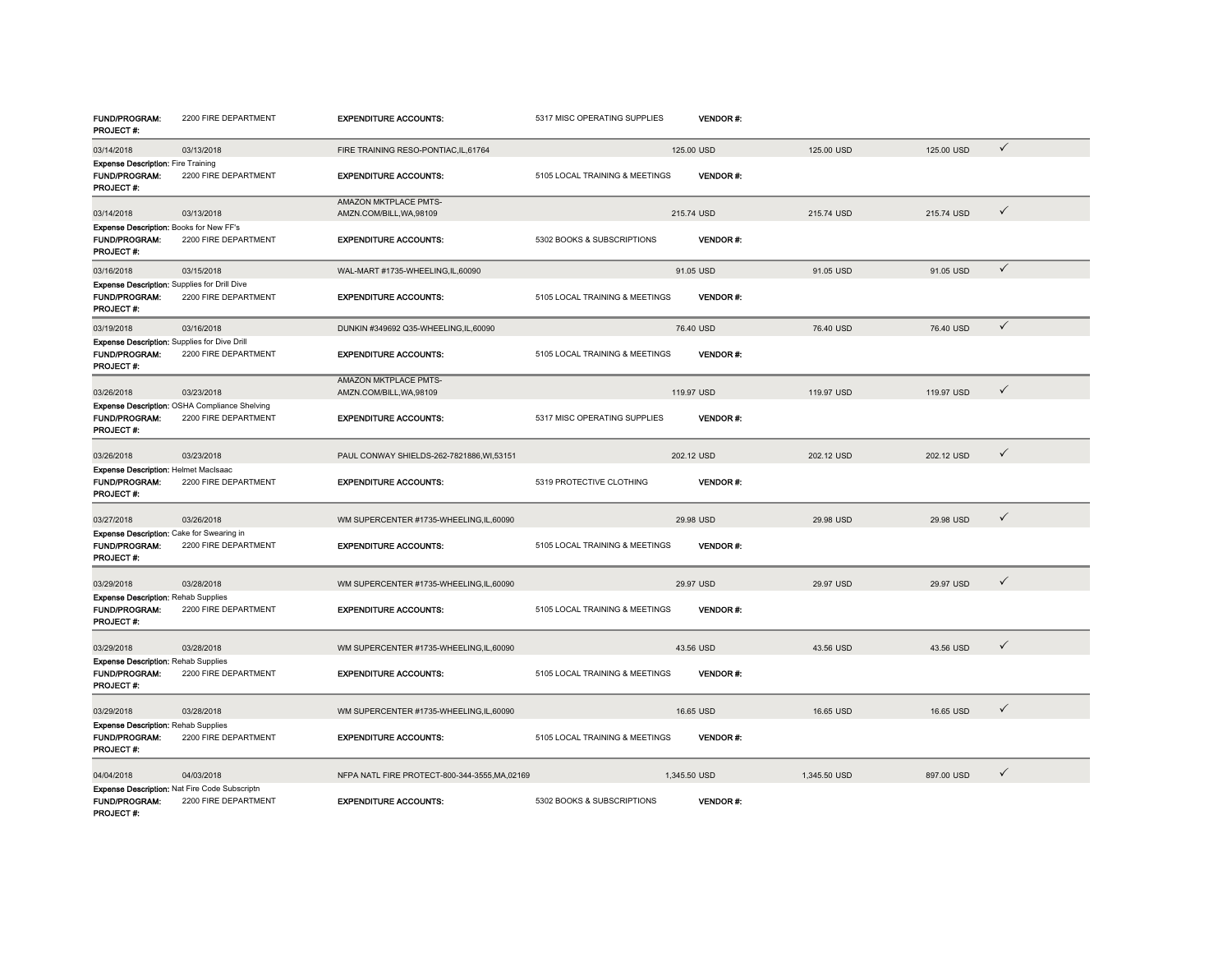| 04/04/2018                                                                               | 04/03/2018                                                                   | NFPA NATL FIRE PROTECT-800-344-3555, MA, 02169    |                            | 1.345.50 USD    | 1.345.50 USD | 448,50 USD |  |
|------------------------------------------------------------------------------------------|------------------------------------------------------------------------------|---------------------------------------------------|----------------------------|-----------------|--------------|------------|--|
| <b>FUND/PROGRAM:</b><br><b>PROJECT #:</b>                                                | <b>Expense Description: Nat Fire Code Subscriptn</b><br>2200 FIRE DEPARTMENT | <b>EXPENDITURE ACCOUNTS:</b>                      | 5302 BOOKS & SUBSCRIPTIONS | <b>VENDOR#</b>  |              |            |  |
| 04/04/2018                                                                               | 04/04/2018                                                                   | AMAZON.COM AMZN.COM/BI-<br>AMZN.COM/BILL.WA.98109 |                            | 188.41 USD      | 188.41 USD   | 188.41 USD |  |
| <b>Expense Description: Haz mat Supplies</b><br><b>FUND/PROGRAM:</b><br><b>PROJECT#:</b> | 2200 FIRE DEPARTMENT                                                         | <b>EXPENDITURE ACCOUNTS:</b>                      | 5305 FIREFIGHTING SUPPLIES | <b>VENDOR#:</b> |              |            |  |
|                                                                                          | <b>Card Subtotal</b>                                                         |                                                   |                            |                 |              | 3,149.98   |  |

## ISAAC SANTOS

| <b>Card Transactions</b> |                                                 |                                              |                             |                |           |                |          |  |  |
|--------------------------|-------------------------------------------------|----------------------------------------------|-----------------------------|----------------|-----------|----------------|----------|--|--|
| Posting                  | Transaction                                     |                                              |                             | Receipt        | Posted    | <b>Expense</b> |          |  |  |
| Date                     | Date                                            | Description                                  |                             | <b>Amount</b>  | Amount    | <b>Amount</b>  | Reviewed |  |  |
|                          |                                                 |                                              |                             |                |           |                |          |  |  |
| 03/26/2018               | 03/22/2018                                      | SHELL OIL 10089689003-SPRINGFILED, IL, 62703 |                             | 32.61 USD      | 32.61 USD | 32.61 USD      |          |  |  |
|                          | <b>Expense Description: Gasoline-AWWA CONF.</b> |                                              |                             |                |           |                |          |  |  |
| <b>FUND/PROGRAM:</b>     | 4100 WATER DIVISION                             | <b>EXPENDITURE ACCOUNTS:</b>                 | 5205 CONFERENCES & MEETINGS | <b>VENDOR#</b> |           |                |          |  |  |
| <b>PROJECT#:</b>         |                                                 |                                              |                             |                |           |                |          |  |  |
|                          | <b>Card Subtotal</b>                            |                                              |                             |                |           |                |          |  |  |

proved

### JOHN MELANIPHY III

| <b>Card Transactions</b>                                                                |                                                                   |                                                      |                             |                   |                  |                          |              |          |
|-----------------------------------------------------------------------------------------|-------------------------------------------------------------------|------------------------------------------------------|-----------------------------|-------------------|------------------|--------------------------|--------------|----------|
| Posting<br>Date                                                                         | <b>Transaction</b><br>Date                                        | Description                                          |                             | Receipt<br>Amount | Posted<br>Amount | <b>Expense</b><br>Amount | Reviewed     | Approved |
| 03/07/2018                                                                              | 03/06/2018                                                        | ICSC-NEW YORK, NY, 10020                             |                             | 95.00 USD         | 95.00 USD        | 95.00 USD                | ✓            |          |
| <b>FUND/PROGRAM:</b><br><b>PROJECT#:</b>                                                | Expense Description: ICSC Chicago Convention<br>1600 ADMIN & BOT  | <b>EXPENDITURE ACCOUNTS:</b>                         | 5205 CONFERENCES & MEETINGS | <b>VENDOR#</b>    |                  |                          |              |          |
| 03/07/2018                                                                              | 03/06/2018                                                        | WHEELING PROSPECT HEIG-847-5410170,IL,60090-<br>2726 |                             | 30.00 USD         | 30.00 USD        | 30.00 USD                | $\checkmark$ |          |
| <b>FUND/PROGRAM:</b><br>PROJECT#:                                                       | Expense Description: Chamber-State of Village<br>1600 ADMIN & BOT | <b>EXPENDITURE ACCOUNTS:</b>                         | 5205 CONFERENCES & MEETINGS | <b>VENDOR#:</b>   |                  |                          |              |          |
| 03/19/2018                                                                              | 03/15/2018                                                        | PARKINGMETER4 87724279-CHICAGO.IL.60601              |                             | 8.00 USD          | 8.00 USD         | 8.00 USD                 | $\checkmark$ |          |
| Expense Description: Parking - REIA Event<br><b>FUND/PROGRAM:</b><br><b>PROJECT#:</b>   | 1600 ADMIN & BOT                                                  | <b>EXPENDITURE ACCOUNTS:</b>                         | 5205 CONFERENCES & MEETINGS | <b>VENDOR#</b>    |                  |                          |              |          |
| 03/26/2018                                                                              | 03/22/2018                                                        | HYATT HOTELS-ROSEMONT, IL, 60018                     |                             | 15,00 USD         | 15,00 USD        | 15.00 USD                | $\checkmark$ |          |
| <b>FUND/PROGRAM:</b><br>PROJECT #:                                                      | Expense Description: Parking-ICSC Convention<br>1600 ADMIN & BOT  | <b>EXPENDITURE ACCOUNTS:</b>                         | 5205 CONFERENCES & MEETINGS | <b>VENDOR#:</b>   |                  |                          |              |          |
| 03/30/2018                                                                              | 03/29/2018                                                        | ICSC-NEW YORK, NY, 10020                             |                             | 640.00 USD        | 640.00 USD       | 128.00 USD               | $\checkmark$ |          |
| Expense Description: 3100 South<br><b>FUND/PROGRAM:</b><br>PROJECT #:                   | 3100 CROSSROAD TIF IMPLEMENT.                                     | <b>EXPENDITURE ACCOUNTS:</b>                         | 5205 CONFERENCES & MEETINGS | <b>VENDOR#:</b>   |                  |                          |              |          |
| 03/30/2018                                                                              | 03/29/2018                                                        | ICSC-NEW YORK, NY, 10020                             |                             | 640.00 USD        | 640.00 USD       | 128,00 USD               | $\checkmark$ |          |
| <b>Expense Description: 3200 Crossroads</b><br><b>FUND/PROGRAM:</b><br><b>PROJECT#:</b> | 3200 SOUTH TIF DISTRICT                                           | <b>EXPENDITURE ACCOUNTS:</b>                         | 5205 CONFERENCES & MEETINGS | <b>VENDOR#:</b>   |                  |                          |              |          |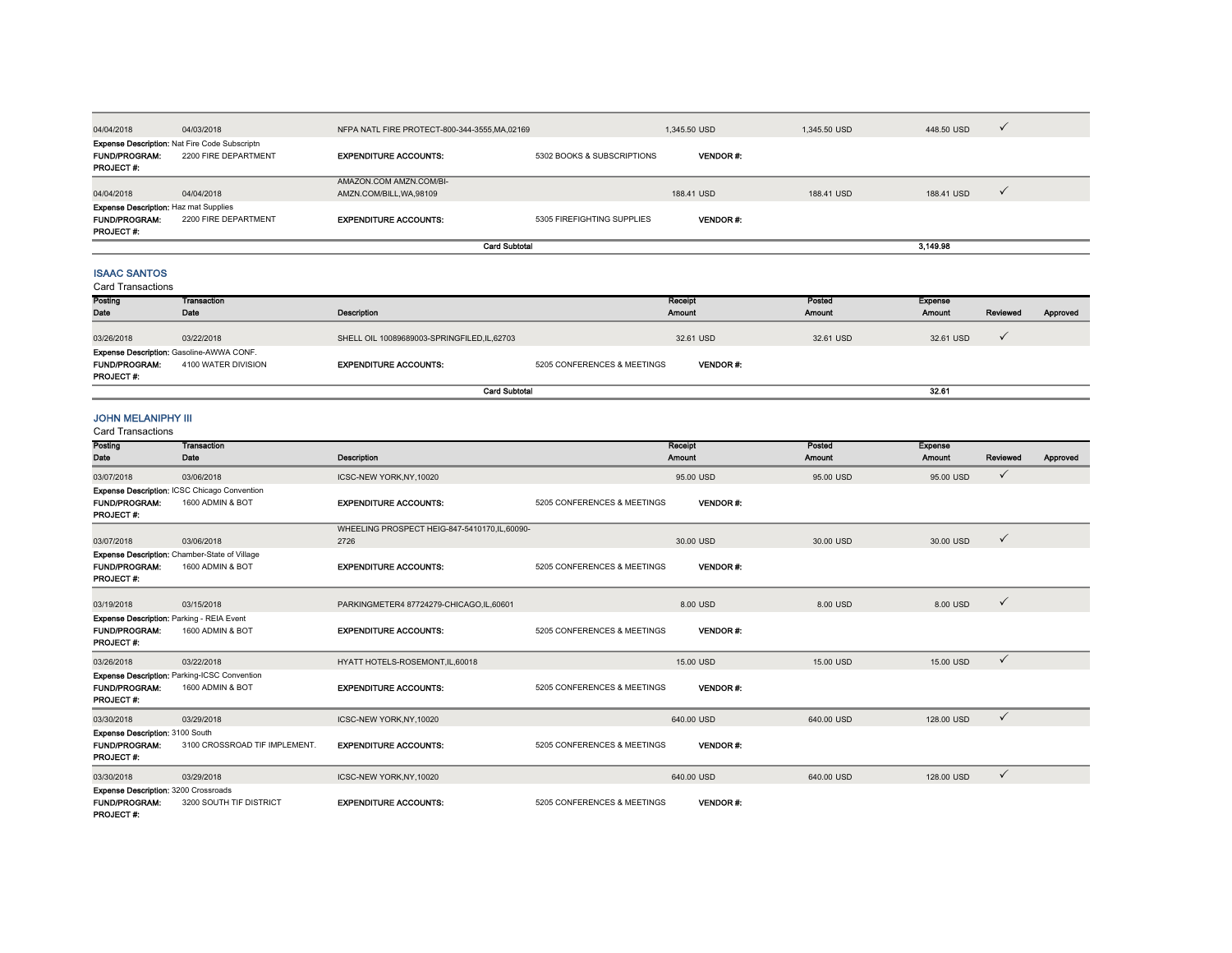| 03/30/2018                                                                           | 03/29/2018                    | ICSC-NEW YORK, NY, 10020                          |                               | 640.00 USD               | 640.00 USD              | 128.00 USD               | $\checkmark$ |          |
|--------------------------------------------------------------------------------------|-------------------------------|---------------------------------------------------|-------------------------------|--------------------------|-------------------------|--------------------------|--------------|----------|
| Expense Description: 3500 Town Center II<br><b>FUND/PROGRAM:</b><br>PROJECT#:        | 3500 Town Center 2 TIF        | <b>EXPENDITURE ACCOUNTS:</b>                      | 5205 CONFERENCES & MEETINGS   | <b>VENDOR#:</b>          |                         |                          |              |          |
| 03/30/2018                                                                           | 03/29/2018                    | ICSC-NEW YORK, NY, 10020                          |                               | 640.00 USD               | 640.00 USD              | 128.00 USD               | $\checkmark$ |          |
| Expense Description: 3600 Southeast II<br><b>FUND/PROGRAM:</b><br>PROJECT #:         | 3600 Southeast 2 TIF          | <b>EXPENDITURE ACCOUNTS:</b>                      | 5205 CONFERENCES & MEETINGS   | <b>VENDOR#:</b>          |                         |                          |              |          |
| 03/30/2018                                                                           | 03/29/2018                    | ICSC-NEW YORK, NY, 10020                          |                               | 640.00 USD               | 640.00 USD              | 128.00 USD               | $\checkmark$ |          |
| Expense Description: 3900 North<br><b>FUND/PROGRAM:</b><br>PROJECT #:                | 3900 NORTH TIF DISTRICT       | <b>EXPENDITURE ACCOUNTS:</b>                      | 5205 CONFERENCES & MEETINGS   | <b>VENDOR#:</b>          |                         |                          |              |          |
| 04/02/2018                                                                           | 03/29/2018                    | UNITED AIRLINES-800-932-2732, TX, 77002           |                               | 454.40 USD               | 454.40 USD              | 90.88 USD                | $\checkmark$ |          |
| Expense Description: 3100 Crossroads<br><b>FUND/PROGRAM:</b><br>PROJECT#:            | 3100 CROSSROAD TIF IMPLEMENT. | <b>EXPENDITURE ACCOUNTS:</b>                      | 5205 CONFERENCES & MEETINGS   | <b>VENDOR#:</b>          |                         |                          |              |          |
| 04/02/2018                                                                           | 03/29/2018                    | UNITED AIRLINES-800-932-2732, TX, 77002           |                               | 454.40 USD               | 454.40 USD              | 90.88 USD                | $\checkmark$ |          |
| Expense Description: 3200 South<br><b>FUND/PROGRAM:</b><br>PROJECT#:                 | 3200 SOUTH TIF DISTRICT       | <b>EXPENDITURE ACCOUNTS:</b>                      | 5205 CONFERENCES & MEETINGS   | <b>VENDOR#:</b>          |                         |                          |              |          |
| 04/02/2018                                                                           | 03/29/2018                    | UNITED AIRLINES-800-932-2732, TX, 77002           |                               | 454.40 USD               | 454.40 USD              | 90.88 USD                | $\checkmark$ |          |
| Expense Description: 3500 Town Center II<br><b>FUND/PROGRAM:</b><br><b>PROJECT#:</b> | 3500 Town Center 2 TIF        | <b>EXPENDITURE ACCOUNTS:</b>                      | 5205 CONFERENCES & MEETINGS   | <b>VENDOR#:</b>          |                         |                          |              |          |
| 04/02/2018                                                                           | 03/29/2018                    | UNITED AIRLINES-800-932-2732, TX, 77002           |                               | 454.40 USD               | 454.40 USD              | 90.88 USD                | $\checkmark$ |          |
| Expense Description: 3600 Southeast II<br><b>FUND/PROGRAM:</b><br>PROJECT #:         | 3600 Southeast 2 TIF          | <b>EXPENDITURE ACCOUNTS:</b>                      | 5205 CONFERENCES & MEETINGS   | <b>VENDOR#:</b>          |                         |                          |              |          |
| 04/02/2018                                                                           | 03/29/2018                    | UNITED AIRLINES-800-932-2732, TX, 77002           |                               | 454.40 USD               | 454.40 USD              | 90.88 USD                | $\checkmark$ |          |
| <b>Expense Description: 3900 North</b><br>FUND/PROGRAM:<br>PROJECT#:                 | 3900 NORTH TIF DISTRICT       | <b>EXPENDITURE ACCOUNTS:</b>                      | 5205 CONFERENCES & MEETINGS   | <b>VENDOR#:</b>          |                         |                          |              |          |
|                                                                                      |                               | <b>Card Subtotal</b>                              |                               |                          |                         | 1,242.40                 |              |          |
| <b>JOHNNY PEREZ</b><br><b>Card Transactions</b>                                      |                               |                                                   |                               |                          |                         |                          |              |          |
| Posting<br>Date                                                                      | <b>Transaction</b><br>Date    | Description                                       |                               | Receipt<br><b>Amount</b> | Posted<br><b>Amount</b> | Expense<br><b>Amount</b> | Reviewed     | Approved |
| 03/07/2018<br><b>Expense Description: Bounty Towels</b>                              | 03/07/2018                    | AMAZON MKTPLACE PMTS-<br>AMZN.COM/BILL, WA, 98109 |                               | 249.30 USD               | 249.30 USD              | 249.30 USD               | $\checkmark$ |          |
| FUND/PROGRAM:<br>PROJECT#:                                                           | 1220 BUILDING SERVICES        | <b>EXPENDITURE ACCOUNTS:</b>                      | 5309 JANITORIAL SUPPLIES      | <b>VENDOR#:</b>          |                         |                          |              |          |
| 03/23/2018                                                                           | 03/22/2018                    | AMAZON MKTPLACE PMTS W-<br>WWW.AMAZON.CO,WA,98109 |                               | 69.93 USD                | 69.93 USD               | 69.93 USD                | $\checkmark$ |          |
| <b>Expense Description: Electrical Part</b><br><b>FUND/PROGRAM:</b><br>PROJECT#:     | 1220 BUILDING SERVICES        | <b>EXPENDITURE ACCOUNTS:</b>                      | 5311 BLDG/GROUNDS MAINTENANCE | VENDOR#:                 |                         |                          |              |          |
|                                                                                      |                               | <b>Card Subtotal</b>                              |                               |                          |                         | 319.23                   |              |          |

## JON SFONDILIS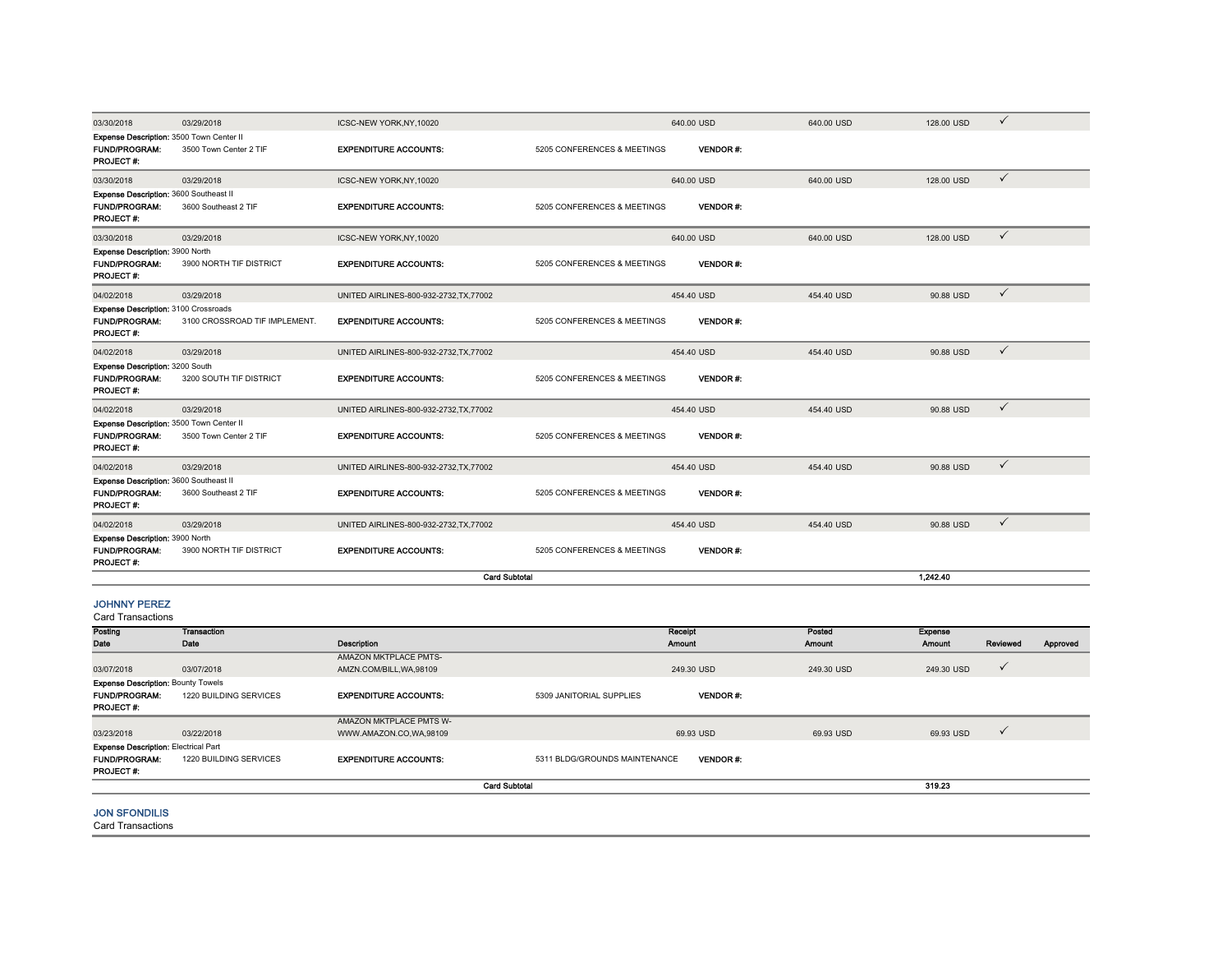| Posting                                            | <b>Transaction</b>                                    |                                               |                              | Receipt         | Posted        | <b>Expense</b> |              |          |
|----------------------------------------------------|-------------------------------------------------------|-----------------------------------------------|------------------------------|-----------------|---------------|----------------|--------------|----------|
| Date                                               | Date                                                  | Description                                   |                              | <b>Amount</b>   | <b>Amount</b> | <b>Amount</b>  | Reviewed     | Approved |
|                                                    |                                                       | DAILY HERALD/REFLEJOS-ARLINGTON               |                              |                 |               |                |              |          |
| 03/07/2018                                         | 03/05/2018                                            | HTS, IL, 60005                                |                              | 40.00 USD       | 40.00 USD     | 40.00 USD      | $\checkmark$ |          |
|                                                    | <b>Expense Description: Daily Herald Subscription</b> |                                               |                              |                 |               |                |              |          |
| FUND/PROGRAM:                                      | 1600 ADMIN & BOT                                      | <b>EXPENDITURE ACCOUNTS:</b>                  | 5302 BOOKS & SUBSCRIPTIONS   | VENDOR#:        |               |                |              |          |
| <b>PROJECT #:</b>                                  |                                                       |                                               |                              |                 |               |                |              |          |
| 03/07/2018                                         | 03/06/2018                                            | CUBESMART 621-877-2790721.IL.60090            |                              | 100.20 USD      | 100.20 USD    | 100.20 USD     | $\checkmark$ |          |
| Expense Description: Fox Point/Barrera, M          |                                                       |                                               |                              |                 |               |                |              |          |
| FUND/PROGRAM:                                      | 5600                                                  | <b>EXPENDITURE ACCOUNTS:</b>                  | 5232 RENTAL AGREEMENTS       | <b>VENDOR#:</b> |               |                |              |          |
| <b>PROJECT#:</b>                                   | 2017-026                                              |                                               |                              |                 |               |                |              |          |
| 03/12/2018                                         | 03/10/2018                                            | CUBESMART 621-877-2790721,IL,60090            |                              | 187.50 USD      | 187.50 USD    | 187.50 USD     | $\checkmark$ |          |
| Expense Description: Fox Point/Herrera             |                                                       |                                               |                              |                 |               |                |              |          |
| <b>FUND/PROGRAM:</b>                               | 5600                                                  | <b>EXPENDITURE ACCOUNTS:</b>                  | 5232 RENTAL AGREEMENTS       | <b>VENDOR#:</b> |               |                |              |          |
| <b>PROJECT#:</b>                                   | 2017-026                                              |                                               |                              |                 |               |                |              |          |
| 03/12/2018                                         | 03/10/2018                                            | CUBESMART 621-877-2790721,IL,60090            |                              | 187.50 USD      | 187.50 USD    | 187.50 USD     | $\checkmark$ |          |
| Expense Description: Fox Point/Cruz                |                                                       |                                               |                              |                 |               |                |              |          |
| <b>FUND/PROGRAM:</b><br>PROJECT #:                 | 5600<br>2017-026                                      | <b>EXPENDITURE ACCOUNTS:</b>                  | 5232 RENTAL AGREEMENTS       | <b>VENDOR#:</b> |               |                |              |          |
|                                                    |                                                       |                                               |                              |                 |               |                |              |          |
| 03/15/2018                                         | 03/14/2018                                            | CHICAGO TRIB SUBSCRIPT-03125467900, TX, 75067 |                              | 7.96 USD        | 7.96 USD      | 7.96 USD       | $\checkmark$ |          |
|                                                    | Expense Description: Chicago Trib/Auto Renewal        |                                               |                              |                 |               |                |              |          |
| <b>FUND/PROGRAM:</b>                               | 1600 ADMIN & BOT                                      | <b>EXPENDITURE ACCOUNTS:</b>                  | 5302 BOOKS & SUBSCRIPTIONS   | VENDOR#:        |               |                |              |          |
| PROJECT#:                                          |                                                       |                                               |                              |                 |               |                |              |          |
| 03/15/2018                                         | 03/14/2018                                            | CUBESMART 621-877-2790721.IL.60090            |                              | 127.20 USD      | 127,20 USD    | 127.20 USD     | $\checkmark$ |          |
| Expense Description: Fox Point/Cruz                |                                                       |                                               |                              |                 |               |                |              |          |
| FUND/PROGRAM:                                      | 5600                                                  | <b>EXPENDITURE ACCOUNTS:</b>                  | 5232 RENTAL AGREEMENTS       | <b>VENDOR#:</b> |               |                |              |          |
| PROJECT#:                                          | 2017-026                                              |                                               |                              |                 |               |                |              |          |
| 03/19/2018                                         | 03/16/2018                                            | JOURNAL & AMP TOPICS-8472995511.IL.60016      |                              | 5.99 USD        | 5.99 USD      | 5.99 USD       | $\checkmark$ |          |
| <b>Expense Description: Journal Subscription</b>   |                                                       |                                               |                              |                 |               |                |              |          |
| FUND/PROGRAM:                                      | 1600 ADMIN & BOT                                      | <b>EXPENDITURE ACCOUNTS:</b>                  | 5302 BOOKS & SUBSCRIPTIONS   | <b>VENDOR#:</b> |               |                |              |          |
| <b>PROJECT#:</b>                                   |                                                       |                                               |                              |                 |               |                |              |          |
| 03/19/2018                                         | 03/16/2018                                            | CUBESMART 621-877-2790721,IL,60090            |                              | 188.40 USD      | 188.40 USD    | 188.40 USD     | $\checkmark$ |          |
| Expense Description: Fox Point/Piotrowski          |                                                       |                                               |                              |                 |               |                |              |          |
| FUND/PROGRAM:                                      | 5600                                                  | <b>EXPENDITURE ACCOUNTS:</b>                  | 5232 RENTAL AGREEMENTS       | VENDOR#:        |               |                |              |          |
| <b>PROJECT#:</b>                                   | 2017-026                                              |                                               |                              |                 |               |                |              |          |
| 03/20/2018                                         | 03/19/2018                                            | CUBESMART 621-877-2790721,IL,60090            |                              | 122.00 USD      | 122.00 USD    | 122.00 USD     | $\checkmark$ |          |
| Expense Description: Fox Point/Barrera, M          |                                                       |                                               |                              |                 |               |                |              |          |
| FUND/PROGRAM:                                      | 5600                                                  | <b>EXPENDITURE ACCOUNTS:</b>                  | 5232 RENTAL AGREEMENTS       | <b>VENDOR#:</b> |               |                |              |          |
| <b>PROJECT#:</b>                                   | 2017-026                                              |                                               |                              |                 |               |                |              |          |
| 03/22/2018                                         | 03/22/2018                                            | 1-800-FLOWERS.COM,INC.-800-468-1141,NY,11514  |                              | 129.78 USD      | 129.78 USD    | 129.78 USD     | $\checkmark$ |          |
| <b>Expense Description: Stasek Funeral Flowers</b> |                                                       |                                               |                              |                 |               |                |              |          |
| <b>FUND/PROGRAM:</b>                               | 1600 ADMIN & BOT                                      | <b>EXPENDITURE ACCOUNTS:</b>                  | 5323 AWARDS/DECORATIONS      | <b>VENDOR#:</b> |               |                |              |          |
| <b>PROJECT#:</b>                                   |                                                       |                                               |                              |                 |               |                |              |          |
| 04/03/2018                                         | 04/02/2018                                            | CUBESMART 621-877-2790721,IL,60090            |                              | 111.00 USD      | 111.00 USD    | 111.00 USD     | $\checkmark$ |          |
| Expense Description: Fox Point/Herrera             |                                                       |                                               |                              |                 |               |                |              |          |
| <b>FUND/PROGRAM:</b>                               | 5600                                                  | <b>EXPENDITURE ACCOUNTS:</b>                  | 5232 RENTAL AGREEMENTS       | <b>VENDOR#:</b> |               |                |              |          |
| PROJECT#:                                          | 2017-026                                              |                                               |                              |                 |               |                |              |          |
| 04/04/2018                                         | 04/03/2018                                            | SP TOTEBAGFACTORY-2132751893,CA,90020         |                              | 206.27 USD      | 206.27 USD    | 206.27 USD     | $\checkmark$ |          |
| <b>Expense Description: Memorial Day Bags</b>      |                                                       |                                               |                              |                 |               |                |              |          |
| <b>FUND/PROGRAM:</b>                               | 1600 ADMIN & BOT                                      | <b>EXPENDITURE ACCOUNTS:</b>                  | 5317 MISC OPERATING SUPPLIES | VENDOR#:        |               |                |              |          |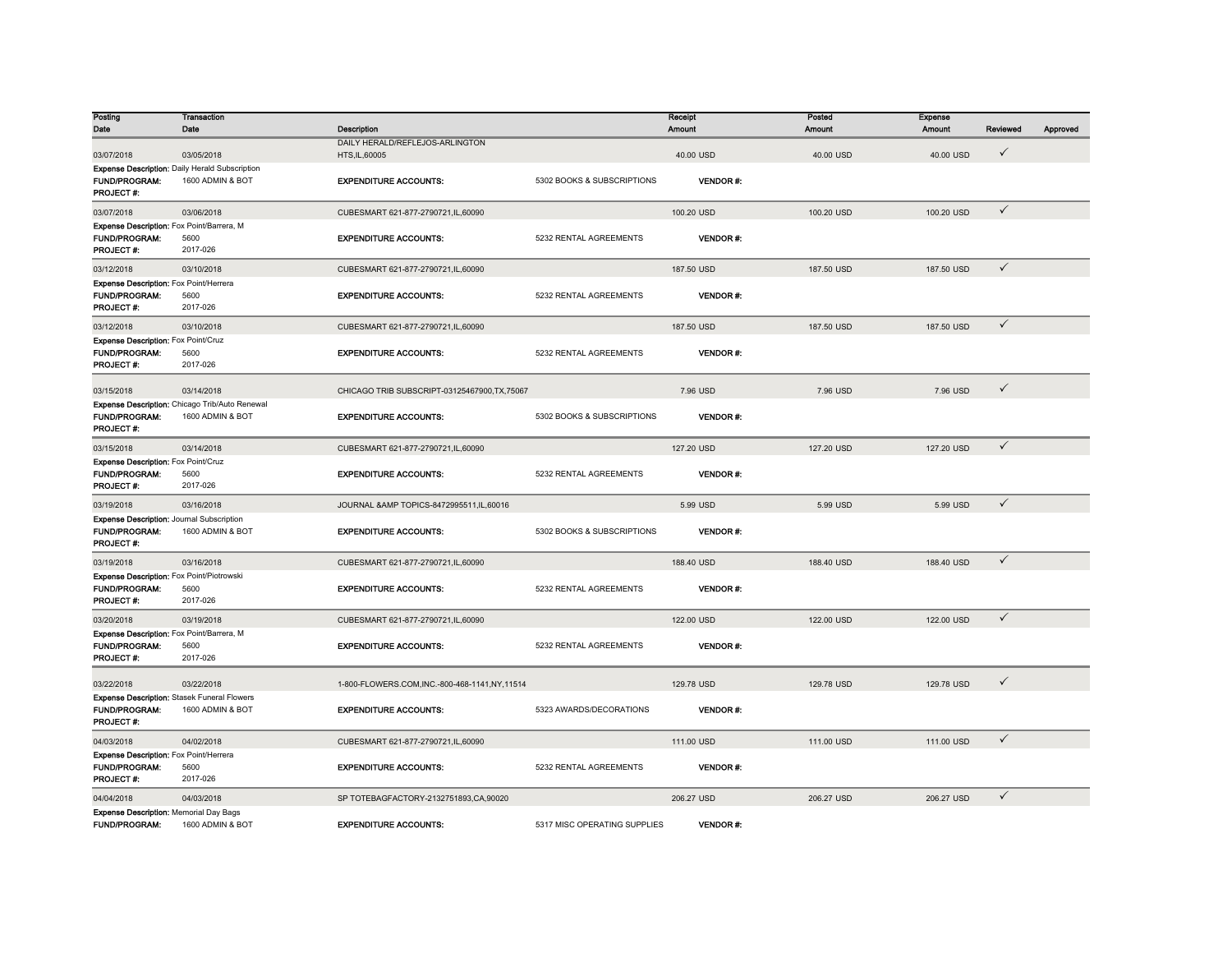#### PROJECT #:

|                                                                                |                                                                      | <b>Card Subtotal</b>                       |                               |                 |              | 1,413.80       |              |          |
|--------------------------------------------------------------------------------|----------------------------------------------------------------------|--------------------------------------------|-------------------------------|-----------------|--------------|----------------|--------------|----------|
| <b>JOSEPH WARGO</b><br>Card Transactions                                       |                                                                      |                                            |                               |                 |              |                |              |          |
| Posting                                                                        | Transaction                                                          |                                            |                               | Receipt         | Posted       | <b>Expense</b> |              |          |
| Date                                                                           | Date                                                                 | Description                                |                               | Amount          | Amount       | Amount         | Reviewed     | Approved |
| 04/02/2018                                                                     | 03/30/2018                                                           | INT IN THE MULCH CENT-847-4597200.IL.60015 |                               | 1.160.00 USD    | 1.160.00 USD | 1.160.00 USD   | $\checkmark$ |          |
| Expense Description: 40 Tons of Topsoil                                        |                                                                      |                                            |                               |                 |              |                |              |          |
| <b>FUND/PROGRAM:</b><br><b>PROJECT#:</b>                                       | 4100 WATER DIVISION                                                  | <b>EXPENDITURE ACCOUNTS:</b>               | 5344 WATER MAIN MAINTENANCE   | VENDOR #.       |              |                |              |          |
| 04/02/2018                                                                     | 03/30/2018                                                           | ARTHUR CLESEN - MA-LINCOLNSHIRE, IL, 60069 |                               | 950.00 USD      | 950.00 USD   | 950.00 USD     | $\checkmark$ |          |
|                                                                                | Expense Description: Grass Seed and PennMulch                        |                                            |                               |                 |              |                |              |          |
| <b>FUND/PROGRAM:</b><br>PROJECT #:                                             | 4100 WATER DIVISION                                                  | <b>EXPENDITURE ACCOUNTS:</b>               | 5344 WATER MAIN MAINTENANCE   | <b>VENDOR#:</b> |              |                |              |          |
|                                                                                |                                                                      | <b>Card Subtotal</b>                       |                               |                 |              | 2,110.00       |              |          |
| <b>JOSHUA BERMAN</b><br><b>Card Transactions</b>                               |                                                                      |                                            |                               |                 |              |                |              |          |
| Posting                                                                        | <b>Transaction</b>                                                   |                                            |                               | Receipt         | Posted       | Expense        |              |          |
| Date                                                                           | Date                                                                 | Description                                |                               | <b>Amount</b>   | Amount       | Amount         | Reviewed     | Approved |
|                                                                                |                                                                      | THE HOME DEPOT #1913-MT                    |                               |                 |              |                | $\checkmark$ |          |
| 03/07/2018                                                                     | 03/05/2018                                                           | PROSPECT.IL.600560000                      |                               | 5.98 USD        | 5.98 USD     | 5.98 USD       |              |          |
| <b>Expense Description: Spray Bottle</b><br><b>FUND/PROGRAM:</b><br>PROJECT #: | 4100 WATER DIVISION                                                  | <b>EXPENDITURE ACCOUNTS:</b>               | 5315 SMALL TOOLS & EQUIPMENT  | <b>VENDOR#:</b> |              |                |              |          |
| 03/12/2018                                                                     | 03/09/2018                                                           | USA BLUE BOOK-08004939876,IL,60085         |                               | 248.85 USD      | 248.85 USD   | 248.85 USD     | $\checkmark$ |          |
| Expense Description: Manhole Setter                                            |                                                                      |                                            |                               |                 |              |                |              |          |
| FUND/PROGRAM:<br>PROJECT #:                                                    | 4200 SEWER DIVISION                                                  | <b>EXPENDITURE ACCOUNTS:</b>               | 5315 SMALL TOOLS & EQUIPMENT  | <b>VENDOR#:</b> |              |                |              |          |
| 03/12/2018                                                                     | 03/09/2018                                                           | ZORO TOOLS INC-855-2899676,IL,60089        |                               | 112.60 USD      | 112.60 USD   | 112.60 USD     | $\checkmark$ |          |
| <b>Expense Description: Coated Gloves</b>                                      |                                                                      |                                            |                               |                 |              |                |              |          |
| <b>FUND/PROGRAM:</b><br>PROJECT#:                                              | 4200 SEWER DIVISION                                                  | <b>EXPENDITURE ACCOUNTS:</b>               | 5319 PROTECTIVE CLOTHING      | <b>VENDOR#:</b> |              |                |              |          |
| 03/12/2018                                                                     | 03/10/2018                                                           | ZORO TOOLS INC-855-2899676,IL,60089        |                               | 179.25 USD      | 179.25 USD   | 179.25 USD     | $\checkmark$ |          |
| Expense Description: Sewer Station Tools                                       |                                                                      |                                            |                               |                 |              |                |              |          |
| <b>FUND/PROGRAM:</b><br>PROJECT#:                                              | 4200 SEWER DIVISION                                                  | <b>EXPENDITURE ACCOUNTS:</b>               | 5315 SMALL TOOLS & EQUIPMENT  | <b>VENDOR#:</b> |              |                |              |          |
| 03/15/2018                                                                     | 03/14/2018                                                           | SP BATTERYCLERK USA-8888083520, NJ, 07450  |                               | 74.89 USD       | 74.89 USD    | 74.89 USD      | $\checkmark$ |          |
| <b>Expense Description: Exit Light Batteries</b>                               |                                                                      |                                            |                               |                 |              |                |              |          |
| <b>FUND/PROGRAM:</b><br><b>PROJECT#:</b>                                       | 4100 WATER DIVISION                                                  | <b>EXPENDITURE ACCOUNTS:</b>               | 5311 BLDG/GROUNDS MAINTENANCE | <b>VENDOR#:</b> |              |                |              |          |
| 03/21/2018                                                                     | 03/15/2018                                                           | AMAZON.COM-AMZN.COM/BILL, WA, 98109        |                               | 151.36 USD      | 151.36 USD   | 151.36 USD     | $\checkmark$ |          |
| Expense Description: Battery Back-Up<br><b>FUND/PROGRAM:</b><br>PROJECT #:     | 4100 WATER DIVISION                                                  | <b>EXPENDITURE ACCOUNTS:</b>               | 5237 TELEMETRY EQUIP MAINT    | <b>VENDOR#:</b> |              |                |              |          |
| 03/30/2018                                                                     | 03/28/2018                                                           | FULLIFE SAFETY CENTER-ROSELLE, IL, 60172   |                               | 120.00 USD      | 120.00 USD   | 120.00 USD     | $\checkmark$ |          |
| <b>FUND/PROGRAM:</b><br>PROJECT#:                                              | Expense Description: Sniffer Repair/Calibrate<br>4100 WATER DIVISION | <b>EXPENDITURE ACCOUNTS:</b>               | 5220 MAINT OFF/SPEC EQUIPMENT | <b>VENDOR#:</b> |              |                |              |          |
|                                                                                |                                                                      | <b>Card Subtotal</b>                       |                               |                 |              | 892.93         |              |          |

892.93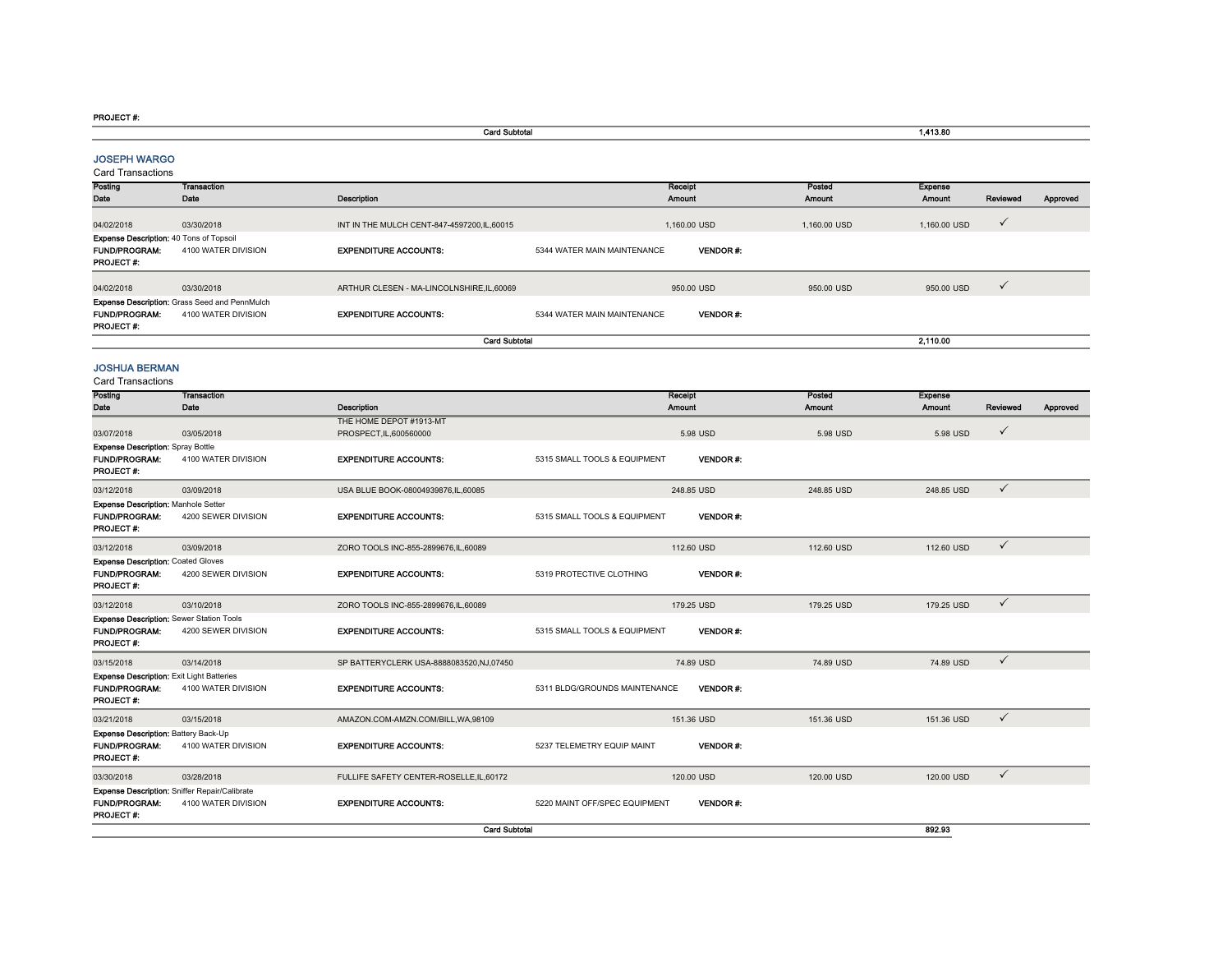## KATHERINE WHITEHEAD

| Posting                                           | <b>Transaction</b>                                   |                                           |                                | Receipt         | Posted     | <b>Expense</b> |              |          |
|---------------------------------------------------|------------------------------------------------------|-------------------------------------------|--------------------------------|-----------------|------------|----------------|--------------|----------|
| Date                                              | Date                                                 | <b>Description</b>                        |                                | Amount          | Amount     | Amount         | Reviewed     | Approved |
|                                                   |                                                      |                                           |                                |                 |            |                |              |          |
| 03/08/2018                                        | 03/06/2018                                           | CROWNE PLAZA HOTELS-SPRINGFIELD,IL,62703  |                                | 162.70 USD      | 162.70 USD | 162.70 USD     | $\checkmark$ |          |
|                                                   | <b>Expense Description: Licari ILEAS Springfield</b> |                                           |                                |                 |            |                |              |          |
| <b>FUND/PROGRAM:</b>                              | 2100 POLICE DEPARTMENT                               | <b>EXPENDITURE ACCOUNTS:</b>              | 5205 CONFERENCES & MEETINGS    | <b>VENDOR#:</b> |            |                |              |          |
| PROJECT #:                                        |                                                      |                                           |                                |                 |            |                |              |          |
|                                                   |                                                      | AMAZON MKTPLACE PMTS-                     |                                |                 |            |                |              |          |
| 03/14/2018                                        | 03/13/2018                                           | AMZN.COM/BILL, WA, 98109                  |                                | 220.48 USD      | 220.48 USD | 220.48 USD     | ✓            |          |
|                                                   |                                                      |                                           |                                |                 |            |                |              |          |
| Expense Description: 2 Blu-Ray Drives             |                                                      |                                           |                                |                 |            |                |              |          |
| <b>FUND/PROGRAM:</b>                              | 2100 POLICE DEPARTMENT                               | <b>EXPENDITURE ACCOUNTS:</b>              | 5313 IS MISC EQPT & SUPPLIES   | <b>VENDOR#:</b> |            |                |              |          |
| PROJECT#:                                         |                                                      |                                           |                                |                 |            |                |              |          |
| 03/14/2018                                        | 03/13/2018                                           | KONICA MINOLTA BUSINES-RAMSEY, NJ, 07446  |                                | 29.25 USD       | 29.25 USD  | 29.25 USD      | $\checkmark$ |          |
|                                                   |                                                      |                                           |                                |                 |            |                |              |          |
| Expense Description: 911 Copier Maint             |                                                      |                                           |                                |                 |            |                |              |          |
| <b>FUND/PROGRAM:</b>                              | 2110 DISPATCHERS                                     | <b>EXPENDITURE ACCOUNTS:</b>              | 5207 IS SERV & MAINT AGREEMENT | <b>VENDOR#:</b> |            |                |              |          |
| PROJECT #:                                        |                                                      |                                           |                                |                 |            |                |              |          |
| 03/28/2018                                        | 03/27/2018                                           | THOMSON WEST TCD-800-328-4880, MN, 55123  |                                | 220.50 USD      | 220.50 USD | 220.50 USD     | $\checkmark$ |          |
|                                                   |                                                      |                                           |                                |                 |            |                |              |          |
| Expense Description: Subscription 2/1-2/28        |                                                      |                                           |                                |                 |            |                |              |          |
| <b>FUND/PROGRAM:</b>                              | 2100 POLICE DEPARTMENT                               | <b>EXPENDITURE ACCOUNTS:</b>              | 5231 REG & SPCL AGENCY ASSESS  | <b>VENDOR#:</b> |            |                |              |          |
| PROJECT#:                                         |                                                      |                                           |                                |                 |            |                |              |          |
|                                                   |                                                      |                                           |                                |                 | 90.63 USD  |                | $\checkmark$ |          |
| 03/28/2018                                        | 03/27/2018                                           | ATT BILL PAYMENT-800-288-2020, TX, 75202  |                                | 90.63 USD       |            | 90.63 USD      |              |          |
| Expense Description: Internet Mar20-Apr19         |                                                      |                                           |                                |                 |            |                |              |          |
| <b>FUND/PROGRAM:</b>                              | 2110 DISPATCHERS                                     | <b>EXPENDITURE ACCOUNTS:</b>              | 5207 IS SERV & MAINT AGREEMENT | <b>VENDOR#:</b> |            |                |              |          |
| PROJECT #:                                        |                                                      |                                           |                                |                 |            |                |              |          |
|                                                   |                                                      |                                           |                                |                 |            |                | $\checkmark$ |          |
| 03/28/2018                                        | 03/27/2018                                           | TRANS UNION-866-8102636,IL,60661          |                                | 75.00 USD       | 75.00 USD  | 75.00 USD      |              |          |
| <b>Expense Description: Credit Report Service</b> |                                                      |                                           |                                |                 |            |                |              |          |
| <b>FUND/PROGRAM:</b>                              | 2100 POLICE DEPARTMENT                               | <b>EXPENDITURE ACCOUNTS:</b>              | 5231 REG & SPCL AGENCY ASSESS  | <b>VENDOR#:</b> |            |                |              |          |
| <b>PROJECT#:</b>                                  |                                                      |                                           |                                |                 |            |                |              |          |
| 03/28/2018                                        | 03/28/2018                                           | VZWRLSS MY VZ VB P-800-922-0204,FL,32746  |                                | 972.31 USD      | 972.31 USD | 972.31 USD     | $\checkmark$ |          |
|                                                   |                                                      |                                           |                                |                 |            |                |              |          |
| Expense Description: Broadband 2/5-3/4            |                                                      |                                           |                                |                 |            |                |              |          |
| <b>FUND/PROGRAM:</b>                              | 1600 ADMIN & BOT                                     | <b>EXPENDITURE ACCOUNTS:</b>              | 5239 CELLULAR SERVICES         | <b>VENDOR#:</b> |            |                |              |          |
| PROJECT #:                                        |                                                      |                                           |                                |                 |            |                |              |          |
|                                                   |                                                      |                                           |                                |                 |            |                |              |          |
| 03/29/2018                                        | 03/29/2018                                           | BATTERYSHARKS.COM-800-657-1303,NY,12751   |                                | 69.25 USD       | 69.25 USD  | 69.25 USD      | ✓            |          |
| Expense Description: IT-Battery                   |                                                      |                                           |                                |                 |            |                |              |          |
| <b>FUND/PROGRAM:</b>                              | 2100 POLICE DEPARTMENT                               | <b>EXPENDITURE ACCOUNTS:</b>              | 5313 IS MISC EQPT & SUPPLIES   | <b>VENDOR#:</b> |            |                |              |          |
| PROJECT#:                                         |                                                      |                                           |                                |                 |            |                |              |          |
|                                                   |                                                      |                                           |                                |                 |            |                |              |          |
|                                                   |                                                      |                                           |                                |                 |            |                | $\checkmark$ |          |
| 04/02/2018                                        | 03/31/2018                                           | VZWRLSS MW M5761-01-800-922-0204.FL.32746 |                                | 249.99 USD      | 249.99 USD | 249.99 USD     |              |          |
| Expense Description: IT - Iphone / Dunne          |                                                      |                                           |                                |                 |            |                |              |          |
| <b>FUND/PROGRAM:</b>                              | 2100 POLICE DEPARTMENT                               | <b>EXPENDITURE ACCOUNTS:</b>              | 5317 MISC OPERATING SUPPLIES   | <b>VENDOR#:</b> |            |                |              |          |
| PROJECT #:                                        |                                                      |                                           |                                |                 |            |                |              |          |
|                                                   |                                                      | AMAZON MKTPLACE PMTS-                     |                                |                 |            |                |              |          |
| 04/03/2018                                        | 04/02/2018                                           | AMZN.COM/BILL.WA.98109                    |                                | 91.36 USD       | 91.36 USD  | 91.36 USD      | ✓            |          |
|                                                   |                                                      |                                           |                                |                 |            |                |              |          |
|                                                   | Expense Description: IPhone cases - Dunne/Wolf       |                                           |                                |                 |            |                |              |          |
| <b>FUND/PROGRAM:</b>                              | 2100 POLICE DEPARTMENT                               | <b>EXPENDITURE ACCOUNTS:</b>              | 5317 MISC OPERATING SUPPLIES   | <b>VENDOR#:</b> |            |                |              |          |
| PROJECT#:                                         |                                                      |                                           |                                |                 |            |                |              |          |
|                                                   |                                                      | V AND V MANUFACTURING-CITY OF             |                                |                 |            |                |              |          |
| 04/03/2018                                        | 04/02/2018                                           | <b>INDUS, CA, 91745</b>                   |                                | 86.25 USD       | 86.25 USD  | 86.25 USD      | ✓            |          |
| Expense Description: MCAT Badge-Giltner           |                                                      |                                           |                                |                 |            |                |              |          |
| <b>FUND/PROGRAM:</b>                              | 2100 POLICE DEPARTMENT                               | <b>EXPENDITURE ACCOUNTS:</b>              | 5106 UNIFORM ALLOWANCE         | <b>VENDOR#:</b> |            |                |              |          |
|                                                   |                                                      |                                           |                                |                 |            |                |              |          |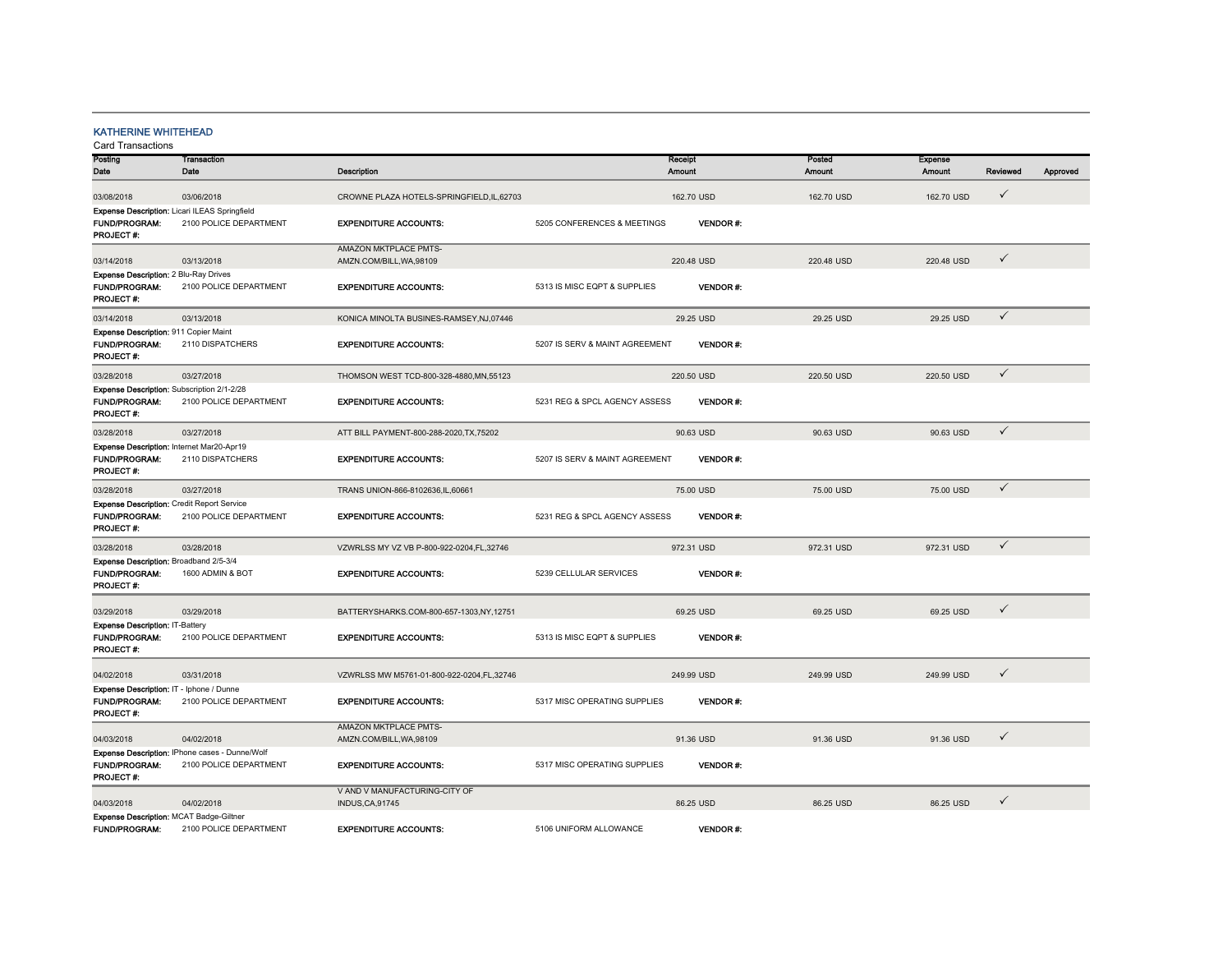#### PROJECT #:

| 04/04/2018                                                                                | 04/03/2018             | AMAZON MKTPLACE PMTS W-<br>WWW.AMAZON.CO.WA.98109 |                              | 28.00 USD       | 28.00 USD | 28.00 USD |  |
|-------------------------------------------------------------------------------------------|------------------------|---------------------------------------------------|------------------------------|-----------------|-----------|-----------|--|
| <b>Expense Description: IPhone Case-Dunne</b><br><b>FUND/PROGRAM:</b><br><b>PROJECT#:</b> | 2100 POLICE DEPARTMENT | <b>EXPENDITURE ACCOUNTS:</b>                      | 5317 MISC OPERATING SUPPLIES | <b>VENDOR#:</b> |           |           |  |
|                                                                                           |                        |                                                   | <b>Card Subtotal</b>         |                 |           | 2.295.72  |  |

LANA RUDNIK

|--|

| Posting<br>Date                                                                         | <b>Transaction</b><br>Date                                             | Description                                        |                                | Receipt<br>Amount | Posted<br><b>Amount</b> | <b>Expense</b><br>Amount | Reviewed     | Approved |
|-----------------------------------------------------------------------------------------|------------------------------------------------------------------------|----------------------------------------------------|--------------------------------|-------------------|-------------------------|--------------------------|--------------|----------|
| 03/07/2018                                                                              | 03/05/2018                                                             | OFFICEMAX/DEPOT 6869-800-463-3768,IL,60143         |                                | 99.95 USD         | 99.95 USD               | 99.95 USD                | $\checkmark$ |          |
| <b>Expense Description: Binders</b><br><b>FUND/PROGRAM:</b><br><b>PROJECT#:</b>         | 1400 CIP ENGINEERING                                                   | <b>EXPENDITURE ACCOUNTS:</b>                       | 5318 OFFICE SUPPLIES           | <b>VENDOR#</b>    |                         |                          |              |          |
| 03/15/2018                                                                              | 03/14/2018                                                             | ADMIRAL GRAPHICS-847-734-1770, IL, 60005           |                                | 36.00 USD         | 36,00 USD               | 36.00 USD                | $\checkmark$ |          |
| Expense Description: Embroidery-Mulford<br><b>FUND/PROGRAM:</b><br>PROJECT #:           | 1400 CIP ENGINEERING                                                   | <b>EXPENDITURE ACCOUNTS:</b>                       | 5319 PROTECTIVE CLOTHING       | <b>VENDOR#:</b>   |                         |                          |              |          |
| 03/21/2018                                                                              | 03/21/2018                                                             | AMAZON MKTPLACE PMTS-<br>AMZN.COM/BILL, WA, 98109  |                                | 64.77 USD         | 64.77 USD               | 64.77 USD                | $\checkmark$ |          |
| <b>Expense Description: Office Supplies</b><br><b>FUND/PROGRAM:</b><br><b>PROJECT#:</b> | 1400 CIP ENGINEERING                                                   | <b>EXPENDITURE ACCOUNTS:</b>                       | 5318 OFFICE SUPPLIES           | <b>VENDOR#:</b>   |                         |                          |              |          |
|                                                                                         |                                                                        | AMAZON MKTPLACE PMTS-                              |                                |                   |                         |                          |              |          |
| 03/22/2018                                                                              | 03/21/2018                                                             | AMZN.COM/BILL, WA, 98109                           |                                | 10.87 USD         | 10.87 USD               | 10.87 USD                | $\checkmark$ |          |
| <b>Expense Description: Screw Posts</b><br><b>FUND/PROGRAM:</b><br><b>PROJECT#:</b>     | 1400 CIP ENGINEERING                                                   | <b>EXPENDITURE ACCOUNTS:</b>                       | 5317 MISC OPERATING SUPPLIES   | <b>VENDOR#:</b>   |                         |                          |              |          |
| 03/30/2018                                                                              | 03/29/2018                                                             | AMAZON.COM-AMZN.COM/BILL, WA, 98109                |                                | 196.51 USD        | 196.51 USD              | 196.51 USD               | $\checkmark$ |          |
| <b>Expense Description: Toner</b><br><b>FUND/PROGRAM:</b><br><b>PROJECT#:</b>           | 1400 CIP ENGINEERING                                                   | <b>EXPENDITURE ACCOUNTS:</b>                       | 5317 MISC OPERATING SUPPLIES   | <b>VENDOR#:</b>   |                         |                          |              |          |
| 04/04/2018                                                                              | 04/03/2018                                                             | AMERICAN WATER WORKS A-SAINT<br>CHARLES, IL, 60174 |                                | 60.00 USD         | 60.00 USD               | 60.00 USD                | $\checkmark$ |          |
| <b>FUND/PROGRAM:</b><br>PROJECT#:                                                       | Expense Description: Excavating Safety-J. Tack<br>1400 CIP ENGINEERING | <b>EXPENDITURE ACCOUNTS:</b>                       | 5105 LOCAL TRAINING & MEETINGS | <b>VENDOR#:</b>   |                         |                          |              |          |
|                                                                                         |                                                                        | <b>Card Subtotal</b>                               |                                |                   |                         | 468.10                   |              |          |

## LINA COLUNGA

Card Transactions

| Posting<br>Date                         | <b>Transaction</b><br>Date | <b>Description</b>           | Receipt<br><b>Amount</b>    |                  | Posted<br><b>Amount</b> | <b>Expense</b><br><b>Amount</b> | Reviewed | Approved |
|-----------------------------------------|----------------------------|------------------------------|-----------------------------|------------------|-------------------------|---------------------------------|----------|----------|
| 03/26/2018                              | 03/22/2018                 | IACP-800-843-4227, VA, 22314 |                             | $(1,390.00)$ USD | $(1,390.00)$ USD        | $(1,390.00)$ USD                |          |          |
| <b>Expense Description: IACP Credit</b> |                            |                              |                             |                  |                         |                                 |          |          |
| <b>FUND/PROGRAM:</b>                    | 2100 POLICE DEPARTMENT     | <b>EXPENDITURE ACCOUNTS:</b> | 5205 CONFERENCES & MEETINGS | <b>VENDOR#:</b>  |                         |                                 |          |          |
| <b>PROJECT#:</b>                        |                            |                              |                             |                  |                         |                                 |          |          |
|                                         |                            |                              | <b>Card Subtotal</b>        |                  |                         | (1,390.00)                      |          |          |

## LUCA URSAN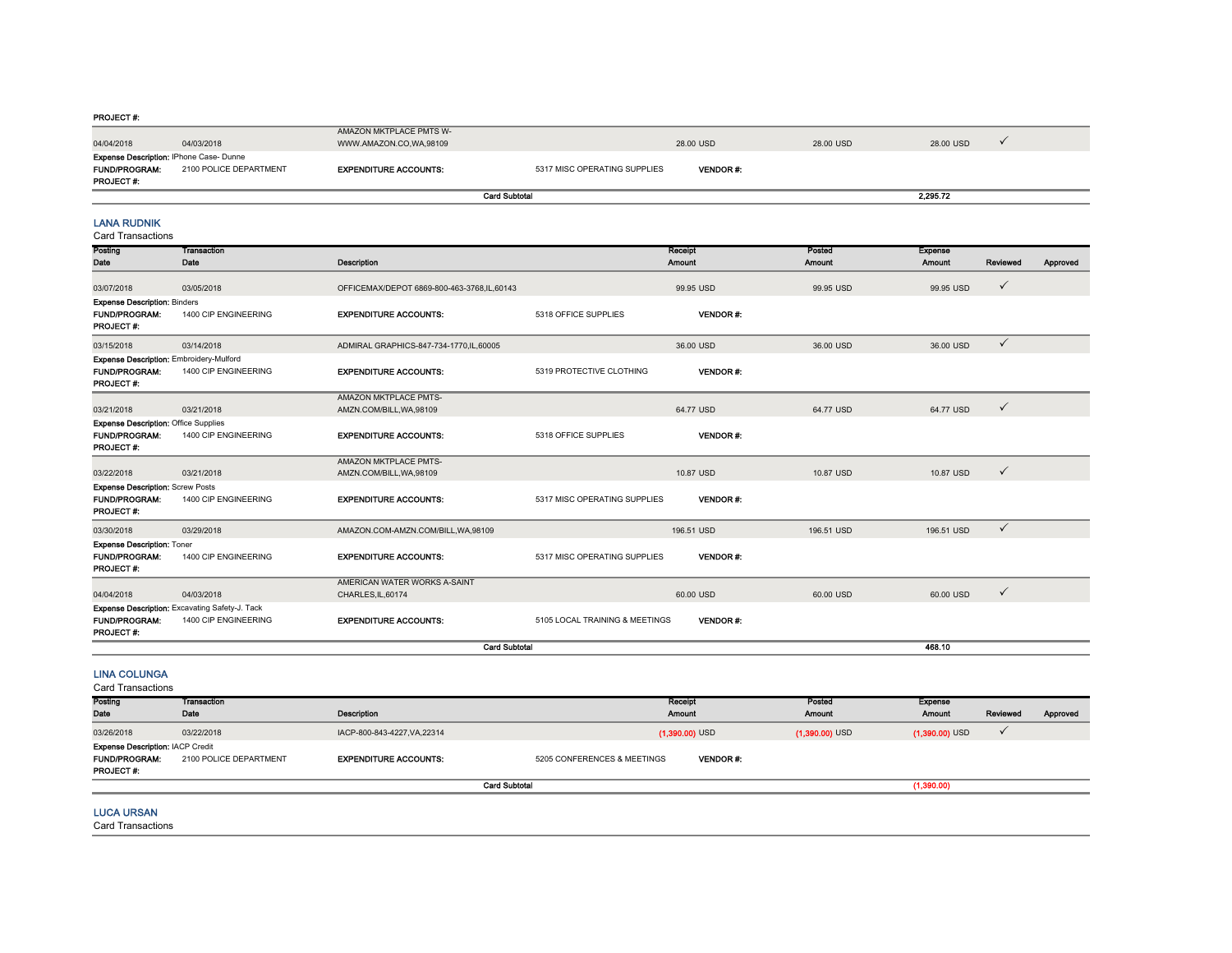| Posting<br>Date                                                                            | <b>Transaction</b><br>Date                                                | Description                                              |                                | Receipt<br>Amount | Posted<br>Amount | <b>Expense</b><br>Amount | Reviewed     | Approved |
|--------------------------------------------------------------------------------------------|---------------------------------------------------------------------------|----------------------------------------------------------|--------------------------------|-------------------|------------------|--------------------------|--------------|----------|
| 03/06/2018                                                                                 | 03/05/2018                                                                | EASYDNS.COM-TORONTO,ON,M6K 3J1                           |                                | 15.25 USD         | 15.25 USD        | 15.25 USD                | $\checkmark$ |          |
| <b>FUND/PROGRAM:</b><br>PROJECT#:                                                          | Expense Description: Domain Name Registration<br>1750 INFORMATION SYSTEMS | <b>EXPENDITURE ACCOUNTS:</b>                             | 5207 IS SERV & MAINT AGREEMENT | <b>VENDOR#:</b>   |                  |                          |              |          |
| 03/06/2018                                                                                 | 03/06/2018                                                                | COMCAST CHICAGO-800-COMCAST,IL,60173                     |                                | 239.85 USD        | 239.85 USD       | 239.85 USD               | $\checkmark$ |          |
| <b>FUND/PROGRAM:</b><br><b>PROJECT#:</b>                                                   | Expense Description: HighSpeed Internet Svcs<br>1750 INFORMATION SYSTEMS  | <b>EXPENDITURE ACCOUNTS:</b>                             | 5207 IS SERV & MAINT AGREEMENT | VENDOR#:          |                  |                          |              |          |
| 03/12/2018                                                                                 | 03/09/2018                                                                | B&H PHOTO 800-606-696-800-2215743,NY,10001               |                                | 1,127.98 USD      | 1,127.98 USD     | 1,127.98 USD             | ✓            |          |
| <b>FUND/PROGRAM:</b><br>PROJECT #:                                                         | Expense Description: IT Equipment-Computers<br>1750 INFORMATION SYSTEMS   | <b>EXPENDITURE ACCOUNTS:</b>                             | 5313 IS MISC EQPT & SUPPLIES   | <b>VENDOR#:</b>   |                  |                          |              |          |
| 03/12/2018                                                                                 | 03/10/2018                                                                | AT&T DATA-08003310500, GA, 30004                         |                                | 14.99 USD         | 14.99 USD        | 14.99 USD                | $\checkmark$ |          |
| <b>Expense Description: Wireless Data Svcs</b><br><b>FUND/PROGRAM:</b><br><b>PROJECT#:</b> | 1600 ADMIN & BOT                                                          | <b>EXPENDITURE ACCOUNTS:</b>                             | 5239 CELLULAR SERVICES         | <b>VENDOR#:</b>   |                  |                          |              |          |
| 03/12/2018                                                                                 | 03/10/2018                                                                | AT&T DATA-08003310500, GA, 30004                         |                                | 14.99 USD         | 14.99 USD        | 14.99 USD                | $\checkmark$ |          |
| <b>Expense Description: Wireless Data Svcs</b><br>FUND/PROGRAM:<br><b>PROJECT#:</b>        | 1600 ADMIN & BOT                                                          | <b>EXPENDITURE ACCOUNTS:</b>                             | 5239 CELLULAR SERVICES         | <b>VENDOR#:</b>   |                  |                          |              |          |
| 03/15/2018                                                                                 | 03/14/2018                                                                | AMAZON MKTPLACE PMTS W-<br>WWW.AMAZON.CO,WA,98109        |                                | 77.93 USD         | 77.93 USD        | 77.93 USD                | ✓            |          |
| Expense Description: IT Misc Supplies<br><b>FUND/PROGRAM:</b><br>PROJECT #:                | 1750 INFORMATION SYSTEMS                                                  | <b>EXPENDITURE ACCOUNTS:</b>                             | 5317 MISC OPERATING SUPPLIES   | <b>VENDOR#:</b>   |                  |                          |              |          |
| 03/16/2018                                                                                 | 03/14/2018                                                                | AT&T DATA-08003310500, GA, 30004                         |                                | 14.99 USD         | 14.99 USD        | 14.99 USD                | $\checkmark$ |          |
| <b>Expense Description: Wireless Data Svcs</b><br>FUND/PROGRAM:<br><b>PROJECT#:</b>        | 1600 ADMIN & BOT                                                          | <b>EXPENDITURE ACCOUNTS:</b>                             | 5239 CELLULAR SERVICES         | <b>VENDOR#:</b>   |                  |                          |              |          |
| 03/19/2018                                                                                 | 03/16/2018                                                                | AT&T DATA-08003310500, GA, 30004                         |                                | 14.99 USD         | 14.99 USD        | 14.99 USD                | $\checkmark$ |          |
| <b>Expense Description: Wireless Data Svcs</b><br><b>FUND/PROGRAM:</b><br><b>PROJECT#:</b> | 1600 ADMIN & BOT                                                          | <b>EXPENDITURE ACCOUNTS:</b>                             | 5239 CELLULAR SERVICES         | <b>VENDOR#:</b>   |                  |                          |              |          |
| 03/19/2018                                                                                 | 03/17/2018                                                                | COMCAST CHICAGO-800-COMCAST.IL.60173                     |                                | 144.85 USD        | 144.85 USD       | 144.85 USD               | $\checkmark$ |          |
| <b>FUND/PROGRAM:</b><br><b>PROJECT#:</b>                                                   | Expense Description: HighSpeed Internet Svcs<br>1750 INFORMATION SYSTEMS  | <b>EXPENDITURE ACCOUNTS:</b>                             | 5207 IS SERV & MAINT AGREEMENT | VENDOR#:          |                  |                          |              |          |
| 03/20/2018                                                                                 | 03/18/2018                                                                | AT&T DATA-08003310500, GA, 30004                         |                                | 14.99 USD         | 14.99 USD        | 14.99 USD                | $\checkmark$ |          |
| <b>Expense Description: Wireless Data Svcs</b><br><b>FUND/PROGRAM:</b><br>PROJECT#:        | 1600 ADMIN & BOT                                                          | <b>EXPENDITURE ACCOUNTS:</b>                             | 5239 CELLULAR SERVICES         | <b>VENDOR#:</b>   |                  |                          |              |          |
| 03/28/2018                                                                                 | 03/28/2018                                                                | COMCAST CHICAGO-800-COMCAST,IL,60173                     |                                | 239.85 USD        | 239.85 USD       | 239.85 USD               | $\checkmark$ |          |
| <b>FUND/PROGRAM:</b><br>PROJECT#:                                                          | Expense Description: HighSpeed Internet Svcs<br>1750 INFORMATION SYSTEMS  | <b>EXPENDITURE ACCOUNTS:</b>                             | 5207 IS SERV & MAINT AGREEMENT | <b>VENDOR#:</b>   |                  |                          |              |          |
| 03/29/2018                                                                                 | 03/28/2018                                                                | <b>AMAZON MKTPLACE PMTS-</b><br>AMZN.COM/BILL, WA, 98109 |                                | 96.71 USD         | 96.71 USD        | 96.71 USD                | ✓            |          |
| Expense Description: IT Misc Equipment<br><b>FUND/PROGRAM:</b>                             | 1750 INFORMATION SYSTEMS                                                  | <b>EXPENDITURE ACCOUNTS:</b>                             | 5313 IS MISC EQPT & SUPPLIES   | <b>VENDOR#:</b>   |                  |                          |              |          |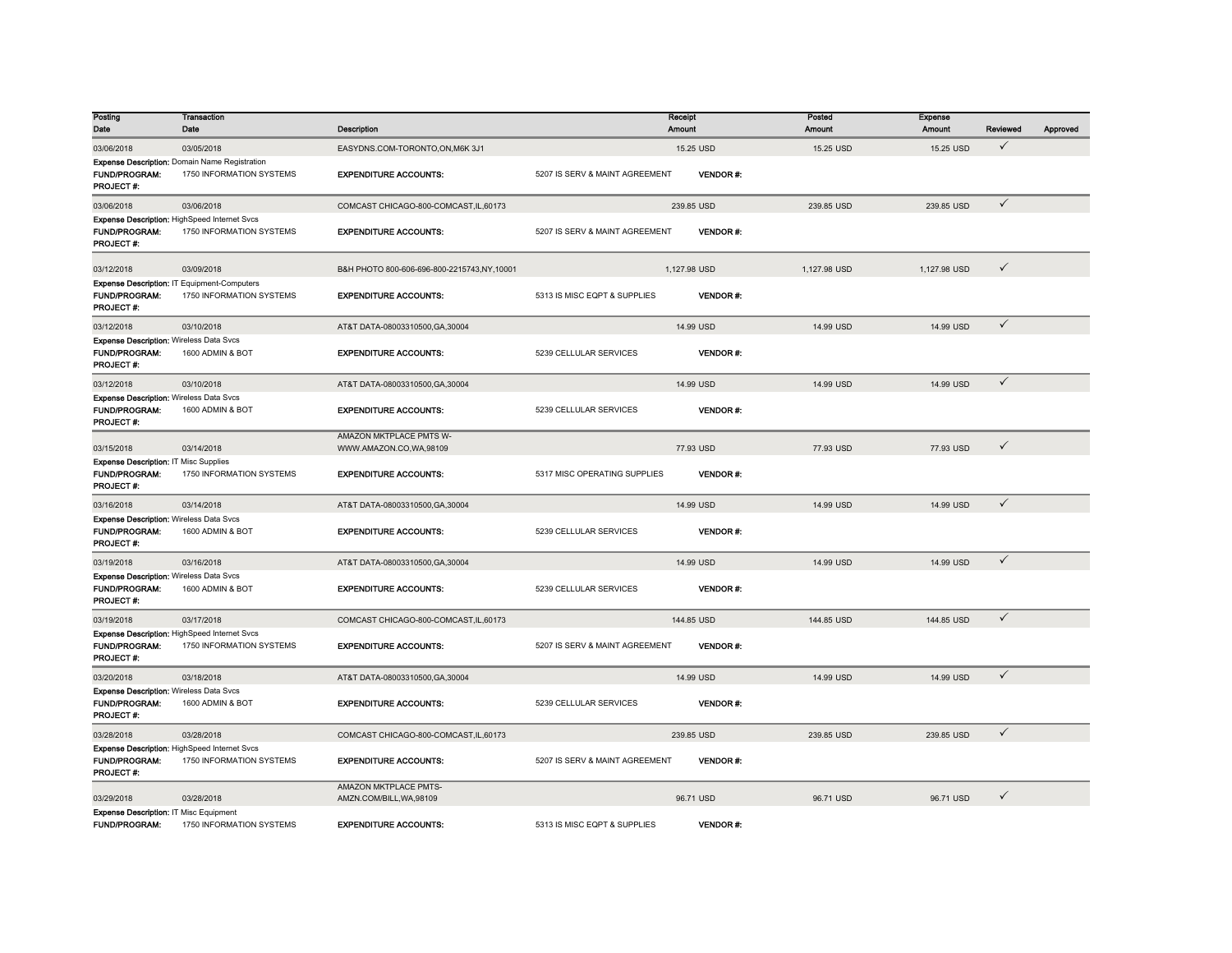#### PROJECT #:

|                                                                                     |                                                                              | <b>Card Subtotal</b>                              |                                |                 |            | 2,336.17   |              |
|-------------------------------------------------------------------------------------|------------------------------------------------------------------------------|---------------------------------------------------|--------------------------------|-----------------|------------|------------|--------------|
| <b>FUND/PROGRAM:</b><br><b>PROJECT#:</b>                                            | <b>Expense Description: Webpayments Sys Fees</b><br>1750 INFORMATION SYSTEMS | <b>EXPENDITURE ACCOUNTS:</b>                      | 5207 IS SERV & MAINT AGREEMENT | <b>VENDOR#:</b> |            |            |              |
| 04/03/2018                                                                          | 04/02/2018                                                                   | PAYFLOW/PAYPAL-08888839770,NE,68126               |                                | 34.25 USD       | 34.25 USD  | 34.25 USD  | $\checkmark$ |
| <b>FUND/PROGRAM:</b><br><b>PROJECT #:</b>                                           | <b>Expense Description: Webcasting Sys Fees</b><br>1750 INFORMATION SYSTEMS  | <b>EXPENDITURE ACCOUNTS:</b>                      | 5207 IS SERV & MAINT AGREEMENT | <b>VENDOR#</b>  |            |            |              |
| 04/02/2018                                                                          | 04/01/2018                                                                   | LEAVER & CO LEAVER & C-16153456600, TN, 37031     |                                | 60.00 USD       | 60.00 USD  | 60.00 USD  | $\checkmark$ |
| Expense Description: IT Equipment/Tools<br><b>FUND/PROGRAM:</b><br><b>PROJECT#:</b> | 1750 INFORMATION SYSTEMS                                                     | <b>EXPENDITURE ACCOUNTS:</b>                      | 5313 IS MISC EQPT & SUPPLIES   | <b>VENDOR#:</b> |            |            |              |
| 03/29/2018                                                                          | 03/28/2018                                                                   | AMAZON MKTPLACE PMTS-<br>AMZN.COM/BILL, WA, 98109 |                                | 224.55 USD      | 224.55 USD | 224.55 USD | $\checkmark$ |

### MARIANTHI THANOPOULOS

Card Transactions

| Posting                                             | <b>Transaction</b> |                                  |                                | Receipt         | Posted    | <b>Expense</b> |              |          |
|-----------------------------------------------------|--------------------|----------------------------------|--------------------------------|-----------------|-----------|----------------|--------------|----------|
| Date                                                | Date               | Description                      |                                | <b>Amount</b>   | Amount    | <b>Amount</b>  | Reviewed     | Approved |
| 03/12/2018                                          | 03/09/2018         | ICSC-NEW YORK, NY, 10020         |                                | 50.00 USD       | 50.00 USD | 50.00 USD      | $\checkmark$ |          |
| Expense Description: ICSC Membership Dues           |                    |                                  |                                |                 |           |                |              |          |
| <b>FUND/PROGRAM:</b>                                | 1600 ADMIN & BOT   | <b>EXPENDITURE ACCOUNTS:</b>     | 5222 MEMBERSHIP DUES           | <b>VENDOR#:</b> |           |                |              |          |
| <b>PROJECT#:</b>                                    |                    |                                  |                                |                 |           |                |              |          |
| 03/12/2018                                          | 03/09/2018         | ICSC-NEW YORK.NY.10020           |                                | 95.00 USD       | 95,00 USD | 95.00 USD      | $\checkmark$ |          |
| <b>Expense Description: ICSC Retail Real Estate</b> |                    |                                  |                                |                 |           |                |              |          |
| <b>FUND/PROGRAM:</b>                                | 1600 ADMIN & BOT   | <b>EXPENDITURE ACCOUNTS:</b>     | 5105 LOCAL TRAINING & MEETINGS | <b>VENDOR#:</b> |           |                |              |          |
| <b>PROJECT #:</b>                                   |                    |                                  |                                |                 |           |                |              |          |
| 03/26/2018                                          | 03/22/2018         | HYATT HOTELS-ROSEMONT, IL, 60018 |                                | 15,00 USD       | 15.00 USD | 15,00 USD      | $\checkmark$ |          |
| Expense Description: ICSC Forum Parking             |                    |                                  |                                |                 |           |                |              |          |
| <b>FUND/PROGRAM:</b>                                | 1600 ADMIN & BOT   | <b>EXPENDITURE ACCOUNTS:</b>     | 5105 LOCAL TRAINING & MEETINGS | <b>VENDOR#:</b> |           |                |              |          |
| <b>PROJECT#:</b>                                    |                    |                                  |                                |                 |           |                |              |          |
|                                                     |                    | <b>Card Subtotal</b>             |                                |                 |           | 160.00         |              |          |

## MICHAEL CROTTY

Card Transactions

| Posting                                      | <b>Transaction</b> |                                              |                     | Receipt        | Posted        | <b>Expense</b> |          |          |
|----------------------------------------------|--------------------|----------------------------------------------|---------------------|----------------|---------------|----------------|----------|----------|
| Date                                         | Date               | Description                                  |                     | <b>Amount</b>  | <b>Amount</b> | <b>Amount</b>  | Reviewed | Approved |
|                                              |                    | AMERICAN ARBITRATION A-212-7165800,NY,10271- |                     |                |               |                |          |          |
| 03/20/2018                                   | 03/19/2018         | 0016                                         |                     | 275.00 USD     | 275,00 USD    | 275,00 USD     |          |          |
| <b>Expense Description: Fire Arbitration</b> |                    |                                              |                     |                |               |                |          |          |
| <b>FUND/PROGRAM:</b>                         | 1900 LEGAL DEPT    | <b>EXPENDITURE ACCOUNTS:</b>                 | 5218 LEGAL SERVICES | <b>VENDOR#</b> |               |                |          |          |
| <b>PROJECT #:</b>                            |                    |                                              |                     |                |               |                |          |          |
|                                              |                    | <b>Card Subtotal</b>                         |                     |                |               | 275.00         |          |          |

#### MICHAEL MONDSCHAIN

Card Transactions

| Posting                            | Transaction |                          | Receipt  | Posted        | Expense  |          |          |
|------------------------------------|-------------|--------------------------|----------|---------------|----------|----------|----------|
| Date                               | Date        | <b>Description</b>       | Amount   | <b>Amount</b> | Amount   | Reviewed | Approved |
|                                    |             | AMAZON MKTPLACE PMTS-    |          |               |          |          |          |
| 03/16/2018                         | 03/15/2018  | AMZN.COM/BILL, WA, 98109 | 4.99 USD | 4.99 USD      | 4.99 USD |          |          |
| Evnence Decormion: Office Supplies |             |                          |          |               |          |          |          |

Expense Description: Office Suppli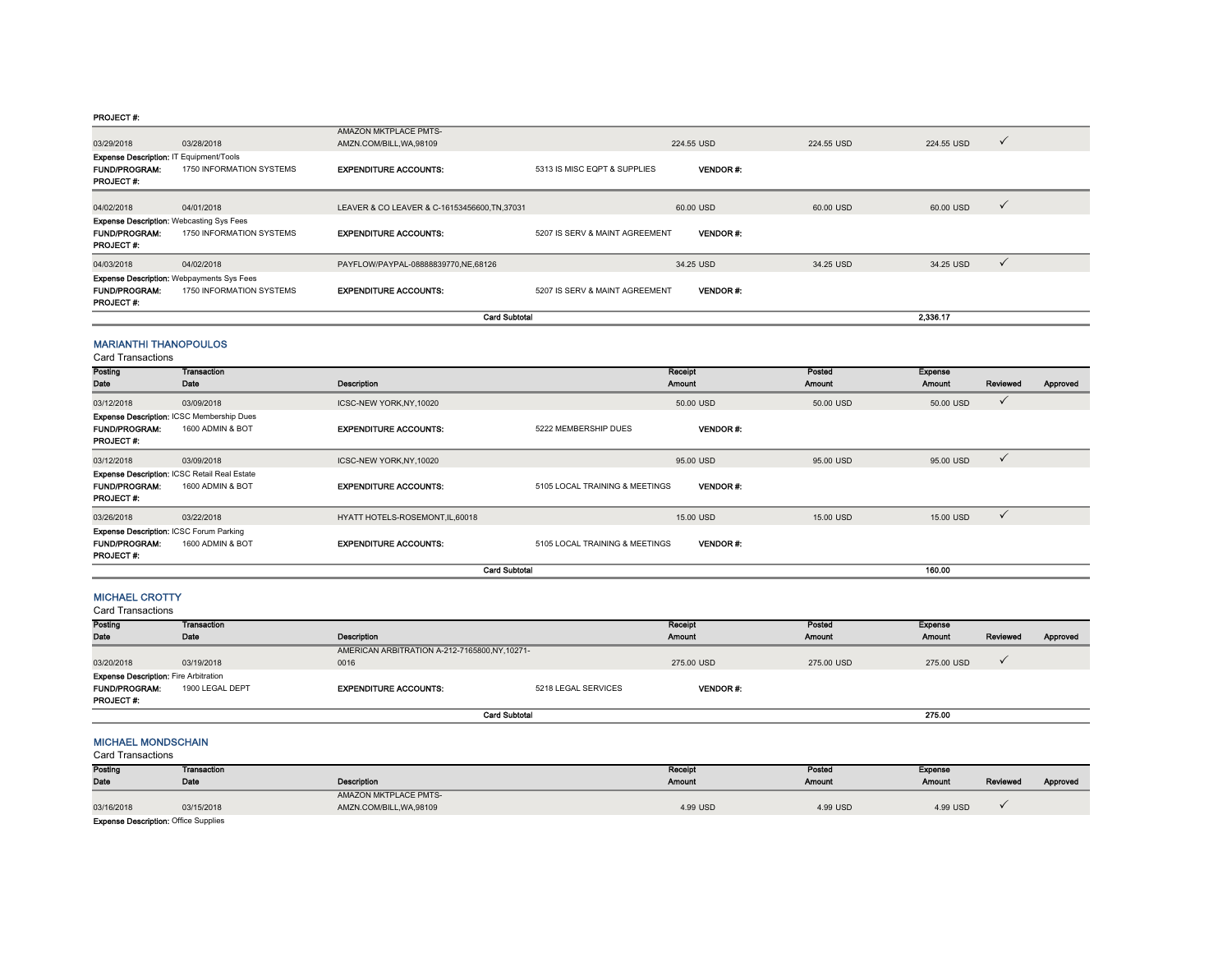| <b>FUND/PROGRAM:</b><br><b>PROJECT#:</b> | 1700 FINANCE DEPARTMENT                                                         | <b>EXPENDITURE ACCOUNTS:</b>            | 5318 OFFICE SUPPLIES    | <b>VENDOR#:</b> |            |            |  |
|------------------------------------------|---------------------------------------------------------------------------------|-----------------------------------------|-------------------------|-----------------|------------|------------|--|
| 03/30/2018                               | 03/29/2018                                                                      | GOVERNMENT FINANCE OFF-CHICAGO,IL,60601 |                         | 425,00 USD      | 425,00 USD | 425,00 USD |  |
| <b>FUND/PROGRAM:</b><br><b>PROJECT#:</b> | <b>Expense Description: Budget Award Application</b><br>1700 FINANCE DEPARTMENT | <b>EXPENDITURE ACCOUNTS:</b>            | 5323 AWARDS/DECORATIONS | <b>VENDOR#:</b> |            |            |  |
|                                          |                                                                                 | <b>Card Subtotal</b>                    |                         |                 |            | 429.99     |  |

## MICHAEL SCHROEDER

Card Transactions

| Posting                                | Transaction                                       |                                |                               | <b>Receipt</b>  | Posted        | <b>Expense</b> |              |          |
|----------------------------------------|---------------------------------------------------|--------------------------------|-------------------------------|-----------------|---------------|----------------|--------------|----------|
| Date                                   | Date                                              | Description                    |                               | <b>Amount</b>   | <b>Amount</b> | <b>Amount</b>  | Reviewed     | Approved |
|                                        |                                                   | MENARDS MOUNT PROSPECT-MT      |                               |                 |               |                |              |          |
| 03/08/2018                             | 03/06/2018                                        | PROSPECT.IL.60056              |                               | 272.87 USD      | 272.87 USD    | 272.87 USD     | $\checkmark$ |          |
|                                        | Expense Description: Building Supply PD Wrkout    |                                |                               |                 |               |                |              |          |
| <b>FUND/PROGRAM:</b>                   | 1220 BUILDING SERVICES                            | <b>EXPENDITURE ACCOUNTS:</b>   | 5311 BLDG/GROUNDS MAINTENANCE | <b>VENDOR#:</b> |               |                |              |          |
| <b>PROJECT#:</b>                       |                                                   |                                |                               |                 |               |                |              |          |
|                                        |                                                   | MENARDS MOUNT PROSPECT-MT      |                               |                 |               |                |              |          |
| 03/08/2018                             | 03/06/2018                                        | PROSPECT.IL.60056              |                               | 724.52 USD      | 724.52 USD    | 692.54 USD     | $\checkmark$ |          |
|                                        | Expense Description: Misc. Hardware Resupply      |                                |                               |                 |               |                |              |          |
| <b>FUND/PROGRAM:</b>                   | 1220 BUILDING SERVICES                            | <b>EXPENDITURE ACCOUNTS:</b>   | 5311 BLDG/GROUNDS MAINTENANCE | <b>VENDOR#:</b> |               |                |              |          |
| <b>PROJECT#:</b>                       |                                                   |                                |                               |                 |               |                |              |          |
|                                        |                                                   | MENARDS MOUNT PROSPECT-MT      |                               |                 |               |                |              |          |
| 03/08/2018                             | 03/06/2018                                        | PROSPECT, IL, 60056            |                               | 724.52 USD      | 724.52 USD    | 31.98 USD      | $\checkmark$ |          |
| Expense Description: 75&100 Watt Bulbs |                                                   |                                |                               |                 |               |                |              |          |
| <b>FUND/PROGRAM:</b>                   | 4100 WATER DIVISION                               | <b>EXPENDITURE ACCOUNTS:</b>   | 5243 PUMPHOUSE MAINTENANCE    | <b>VENDOR#:</b> |               |                |              |          |
| <b>PROJECT#:</b>                       |                                                   |                                |                               |                 |               |                |              |          |
|                                        |                                                   | BANNER PLUMBING SUPPLY-BUFFALO |                               |                 |               |                |              |          |
| 03/22/2018                             | 03/21/2018                                        | GROVE.IL.60089                 |                               | 22.55 USD       | 22.55 USD     | 22.55 USD      | $\checkmark$ |          |
|                                        | <b>Expense Description: Lavatory Repair Parts</b> |                                |                               |                 |               |                |              |          |
| <b>FUND/PROGRAM:</b>                   | 4100 WATER DIVISION                               | <b>EXPENDITURE ACCOUNTS:</b>   | 5243 PUMPHOUSE MAINTENANCE    | <b>VENDOR#:</b> |               |                |              |          |
| <b>PROJECT#:</b>                       |                                                   |                                |                               |                 |               |                |              |          |
|                                        |                                                   | <b>Card Subtotal</b>           |                               |                 |               | 1.019.94       |              |          |

#### PETER RODGERS

| Posting                                  | Transaction                                          |                                            |                              | Receipt         | Posted     | <b>Expense</b> |              |          |
|------------------------------------------|------------------------------------------------------|--------------------------------------------|------------------------------|-----------------|------------|----------------|--------------|----------|
| Date                                     | Date                                                 | Description                                |                              | Amount          | Amount     | <b>Amount</b>  | Reviewed     | Approved |
| 03/08/2018                               | 03/07/2018                                           | WHEELING CLEANERS-WHEELING,IL,60090        |                              | 15,00 USD       | 15.00 USD  | 15,00 USD      | $\checkmark$ |          |
|                                          | <b>Expense Description: Honor Guard Patch Sewing</b> |                                            |                              |                 |            |                |              |          |
| <b>FUND/PROGRAM:</b><br><b>PROJECT#:</b> | 2100 POLICE DEPARTMENT                               | <b>EXPENDITURE ACCOUNTS:</b>               | 5106 UNIFORM ALLOWANCE       | <b>VENDOR#:</b> |            |                |              |          |
|                                          |                                                      | AUTHORIZED NIKON SER-MORTON                |                              |                 |            |                |              |          |
| 03/12/2018                               | 03/09/2018                                           | GROVE, IL, 60053                           |                              | 613.00 USD      | 613.00 USD | 613.00 USD     | $\checkmark$ |          |
|                                          | Expense Description: Nikon Camera/Lens Repair        |                                            |                              |                 |            |                |              |          |
| <b>FUND/PROGRAM:</b><br><b>PROJECT#:</b> | 2100 POLICE DEPARTMENT                               | <b>EXPENDITURE ACCOUNTS:</b>               | 5317 MISC OPERATING SUPPLIES | <b>VENDOR#:</b> |            |                |              |          |
|                                          |                                                      |                                            |                              |                 |            |                |              |          |
| 03/21/2018                               | 03/20/2018                                           | B&H PHOTO 800-606-696-800-2215743,NY,10001 |                              | 534.98 USD      | 534.98 USD | 534.98 USD     | $\checkmark$ |          |
|                                          | Expense Description: UBNT SWITCH/Cable for IT        |                                            |                              |                 |            |                |              |          |
| <b>FUND/PROGRAM:</b><br><b>PROJECT#:</b> | 2100 POLICE DEPARTMENT                               | <b>EXPENDITURE ACCOUNTS:</b>               | 5313 IS MISC EQPT & SUPPLIES | <b>VENDOR#:</b> |            |                |              |          |
|                                          |                                                      | <b>Card Subtotal</b>                       |                              |                 |            | 1.162.98       |              |          |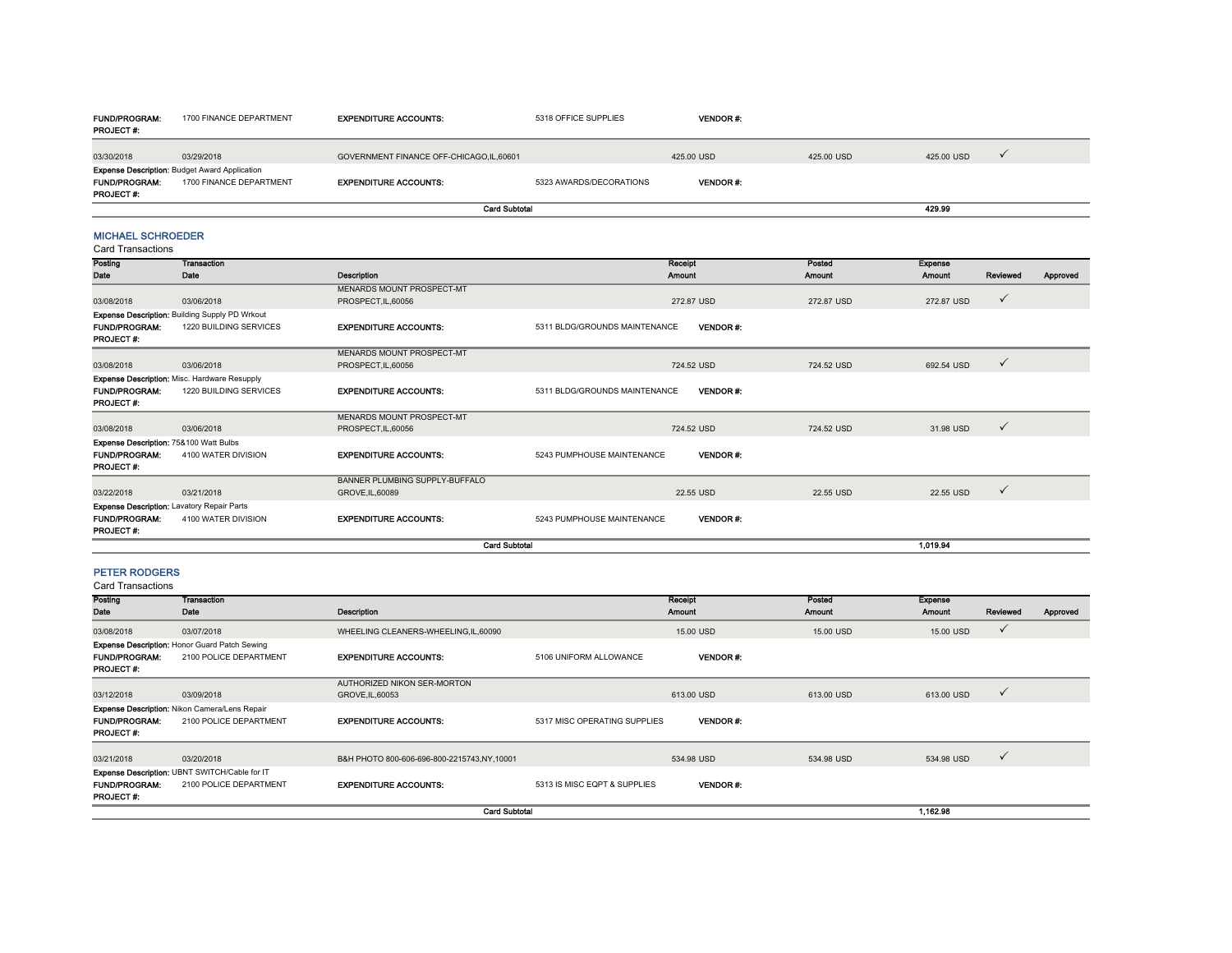## RICHARD BENBOW

Card Transactions

| Posting<br>Date                                                                     | <b>Transaction</b><br>Date                                                     | Description                                |                                | Receipt<br><b>Amount</b> | Posted<br><b>Amount</b> | <b>Expense</b><br>Amount | Reviewed     | Approved |
|-------------------------------------------------------------------------------------|--------------------------------------------------------------------------------|--------------------------------------------|--------------------------------|--------------------------|-------------------------|--------------------------|--------------|----------|
| 03/07/2018                                                                          | 03/06/2018                                                                     | NU CPS REGISTRATION-EVANSTON,IL,60208      |                                | 1,000.00 USD             | 1,000,00 USD            | 1,000,00 USD             | $\checkmark$ |          |
| <b>FUND/PROGRAM:</b><br><b>PROJECT#:</b>                                            | <b>Expense Description: Police Supervision Class</b><br>2100 POLICE DEPARTMENT | <b>EXPENDITURE ACCOUNTS:</b>               | 5105 LOCAL TRAINING & MEETINGS | <b>VENDOR#:</b>          |                         |                          |              |          |
| 03/07/2018                                                                          | 03/06/2018                                                                     | SQU SQ BRUCE WALSTAD-FOLEY, AL, 36535      |                                | 125.00 USD               | 125.00 USD              | 125.00 USD               | $\checkmark$ |          |
| <b>FUND/PROGRAM:</b><br>PROJECT #:                                                  | <b>Expense Description: Public Speaking Training</b><br>2100 POLICE DEPARTMENT | <b>EXPENDITURE ACCOUNTS:</b>               | 5105 LOCAL TRAINING & MEETINGS | <b>VENDOR#:</b>          |                         |                          |              |          |
| 03/08/2018                                                                          | 03/07/2018                                                                     | B&H PHOTO 800-606-696-800-2215743,NY,10001 |                                | 79.66 USD                | 79.66 USD               | 79.66 USD                | $\checkmark$ |          |
| Expense Description: Digital Voice Recorder<br><b>FUND/PROGRAM:</b><br>PROJECT #:   | 2100 POLICE DEPARTMENT                                                         | <b>EXPENDITURE ACCOUNTS:</b>               | 5317 MISC OPERATING SUPPLIES   | <b>VENDOR#:</b>          |                         |                          |              |          |
| 03/09/2018                                                                          | 03/08/2018                                                                     | I.T.E.A-847-440-4832,IL,60078              |                                | 100.00 USD               | 100.00 USD              | 50.00 USD                | $\checkmark$ |          |
| <b>Expense Description: Membership Dues</b><br><b>FUND/PROGRAM:</b><br>PROJECT#:    | 2100 POLICE DEPARTMENT                                                         | <b>EXPENDITURE ACCOUNTS:</b>               | 5222 MEMBERSHIP DUES           | <b>VENDOR#:</b>          |                         |                          |              |          |
| 03/09/2018                                                                          | 03/08/2018                                                                     | I.T.E.A-847-440-4832,IL,60078              |                                | 100,00 USD               | 100.00 USD              | 50.00 USD                | $\checkmark$ |          |
| <b>Expense Description: Membership Dues</b><br><b>FUND/PROGRAM:</b><br>PROJECT#:    | 2100 POLICE DEPARTMENT                                                         | <b>EXPENDITURE ACCOUNTS:</b>               | 5222 MEMBERSHIP DUES           | <b>VENDOR#:</b>          |                         |                          |              |          |
| 03/12/2018                                                                          | 03/08/2018                                                                     | ROGUE FITNESS-614-3586190, OH, 43212       |                                | 901.24 USD               | 901.24 USD              | 901.24 USD               | $\checkmark$ |          |
| <b>FUND/PROGRAM:</b><br><b>PROJECT#:</b>                                            | Expense Description: Flooring for Fitness Room<br>2100 POLICE DEPARTMENT       | <b>EXPENDITURE ACCOUNTS:</b>               | 5317 MISC OPERATING SUPPLIES   | <b>VENDOR#:</b>          |                         |                          |              |          |
| 03/15/2018                                                                          | 03/14/2018                                                                     | STAPLES 00116129-GLENVIEW.IL.60025         |                                | 84.25 USD                | 84.25 USD               | 84.25 USD                | $\checkmark$ |          |
| <b>FUND/PROGRAM:</b><br><b>PROJECT#:</b>                                            | Expense Description: Supplies-Annual Repot<br>2100 POLICE DEPARTMENT           | <b>EXPENDITURE ACCOUNTS:</b>               | 5318 OFFICE SUPPLIES           | <b>VENDOR#:</b>          |                         |                          |              |          |
| 03/22/2018                                                                          | 03/21/2018                                                                     | PAYPAL ILEETA-4029357733, WI,53144         |                                | 45.00 USD                | 45.00 USD               | 45.00 USD                | $\checkmark$ |          |
| <b>Expense Description: Membership Dues</b><br><b>FUND/PROGRAM:</b><br>PROJECT#:    | 2100 POLICE DEPARTMENT                                                         | <b>EXPENDITURE ACCOUNTS:</b>               | 5222 MEMBERSHIP DUES           | <b>VENDOR#:</b>          |                         |                          |              |          |
| 04/03/2018                                                                          | 04/02/2018                                                                     | WAV ONTARGET SOLUTION-815-5451609,IL,60560 |                                | 450.00 USD               | 450.00 USD              | 450.00 USD               | $\checkmark$ |          |
| Expense Description: *81 & *83 Training<br><b>FUND/PROGRAM:</b><br><b>PROJECT#:</b> | 2100 POLICE DEPARTMENT                                                         | <b>EXPENDITURE ACCOUNTS:</b>               | 5205 CONFERENCES & MEETINGS    | <b>VENDOR#:</b>          |                         |                          |              |          |
|                                                                                     |                                                                                | <b>Card Subtotal</b>                       |                                |                          |                         | 2.785.15                 |              |          |
| -----------                                                                         |                                                                                |                                            |                                |                          |                         |                          |              |          |

## ROSE LEMANIS

| Posting                                          | <b>Transaction</b>     |                              | Receipt                        |                 | Posted        | Expense       |          |          |
|--------------------------------------------------|------------------------|------------------------------|--------------------------------|-----------------|---------------|---------------|----------|----------|
| Date                                             | Date                   | <b>Description</b>           | <b>Amount</b>                  |                 | <b>Amount</b> | <b>Amount</b> | Reviewed | Approved |
|                                                  |                        | THYSSENKRUPP ELEVATOR-       |                                |                 |               |               |          |          |
| 03/09/2018                                       | 03/07/2018             | 06782021092.GA.30144         |                                | 1,605.28 USD    | 1.605.28 USD  | 1,605.28 USD  |          |          |
| <b>Expense Description: Elevator Maintenance</b> |                        |                              |                                |                 |               |               |          |          |
| <b>FUND/PROGRAM:</b>                             | 1220 BUILDING SERVICES | <b>EXPENDITURE ACCOUNTS:</b> | 5299 MISC CONTRACTUAL SERVICES | <b>VENDOR#:</b> |               |               |          |          |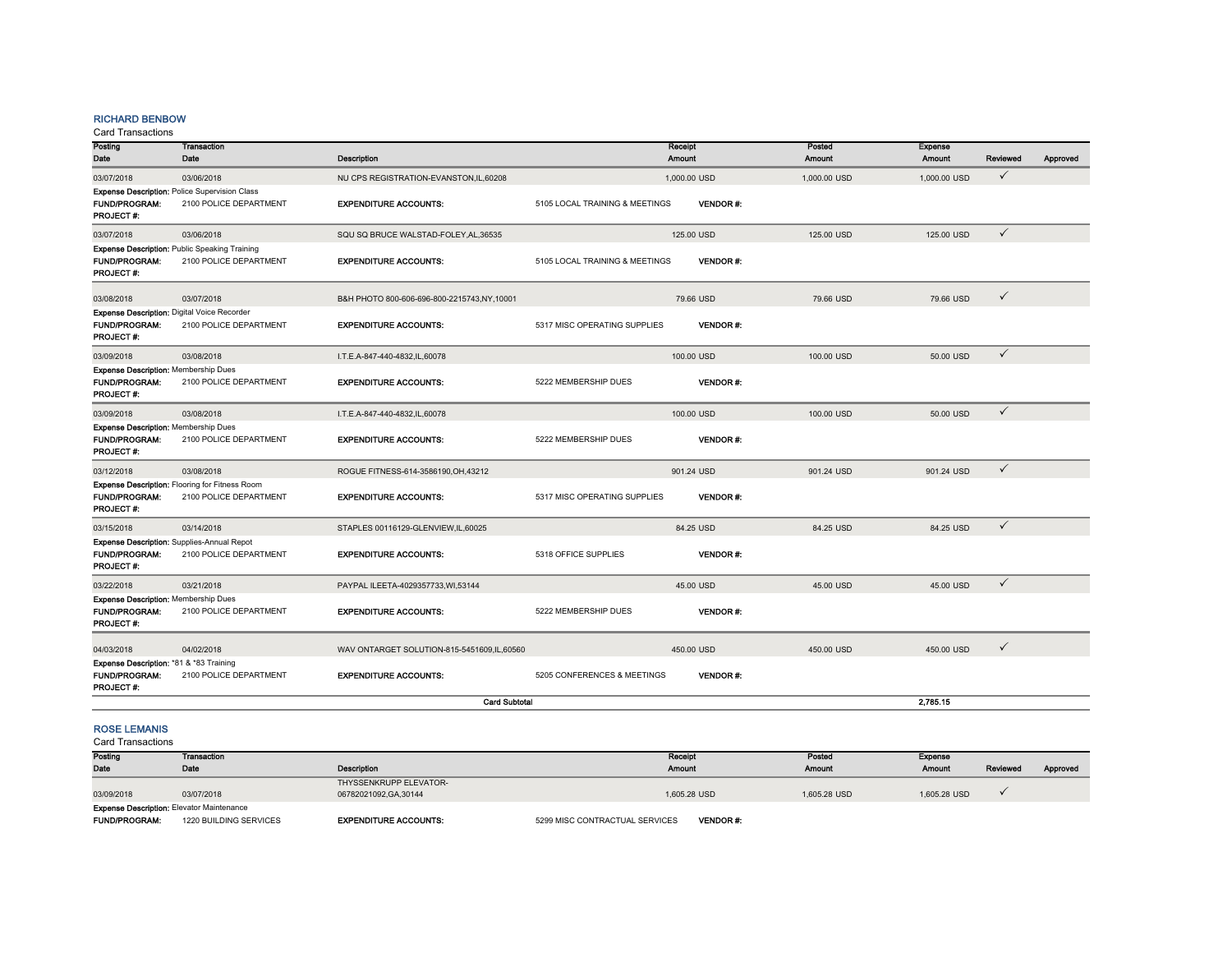#### PROJECT #:

| 03/13/2018                                                                               | 03/12/2018                                                                | STERICYCLE-08667837422.IL.60045                          |                                | 98.45 USD       | 98.45 USD  | 98.45 USD  | ✓            |
|------------------------------------------------------------------------------------------|---------------------------------------------------------------------------|----------------------------------------------------------|--------------------------------|-----------------|------------|------------|--------------|
| <b>FUND/PROGRAM:</b><br><b>PROJECT #:</b>                                                | <b>Expense Description: Hazardous Waste Pickup</b><br>4200 SEWER DIVISION | <b>EXPENDITURE ACCOUNTS:</b>                             | 5299 MISC CONTRACTUAL SERVICES | <b>VENDOR#:</b> |            |            |              |
| 03/19/2018                                                                               | 03/16/2018                                                                | OFFICEMAX/DEPOT 6869-800-463-3768,IL,60143               |                                | 17.70 USD       | 17.70 USD  | 17.70 USD  | $\checkmark$ |
| <b>Expense Description: Office Supplies</b><br>FUND/PROGRAM:<br><b>PROJECT#:</b>         | 1500 PUBLIC WORKS ADMINISTRATI                                            | <b>EXPENDITURE ACCOUNTS:</b>                             | 5318 OFFICE SUPPLIES           | <b>VENDOR#:</b> |            |            |              |
| 03/20/2018                                                                               | 03/20/2018                                                                | AMAZON MKTPLACE PMTS-<br>AMZN.COM/BILL, WA, 98109        |                                | 181.89 USD      | 181.89 USD | 181.89 USD | ✓            |
| <b>Expense Description: Dept Coffee Supplies</b><br><b>FUND/PROGRAM:</b><br>PROJECT#:    | 1500 PUBLIC WORKS ADMINISTRATI                                            | <b>EXPENDITURE ACCOUNTS:</b>                             | 5317 MISC OPERATING SUPPLIES   | VENDOR#:        |            |            |              |
| 03/21/2018                                                                               | 03/21/2018                                                                | AMAZON MKTPLACE PMTS-                                    |                                | 6.99 USD        | 6.99 USD   | 6.99 USD   | $\checkmark$ |
| <b>Expense Description: Batteries</b><br><b>FUND/PROGRAM:</b><br><b>PROJECT#:</b>        | 1500 PUBLIC WORKS ADMINISTRATI                                            | AMZN.COM/BILL, WA, 98109<br><b>EXPENDITURE ACCOUNTS:</b> | 5318 OFFICE SUPPLIES           | <b>VENDOR#:</b> |            |            |              |
| 03/26/2018                                                                               | 03/23/2018                                                                | OFFICEMAX/DEPOT 6869-800-463-3768.IL.60143               |                                | 7.73 USD        | 7.73 USD   | 7.73 USD   | ✓            |
| <b>Expense Description: Office Supplies</b><br>FUND/PROGRAM:<br>PROJECT #:               | 1500 PUBLIC WORKS ADMINISTRATI                                            | <b>EXPENDITURE ACCOUNTS:</b>                             | 5318 OFFICE SUPPLIES           | VENDOR#:        |            |            |              |
| 03/27/2018                                                                               | 03/26/2018                                                                | CHICAGO BAGEL & BIALY-WHEELING,IL,60090                  |                                | 96.76 USD       | 96.76 USD  | 96.76 USD  | $\checkmark$ |
| Expense Description: Bagels-Retirement Party<br>FUND/PROGRAM:<br>PROJECT #:              | 1500 PUBLIC WORKS ADMINISTRATI                                            | <b>EXPENDITURE ACCOUNTS:</b>                             | 5317 MISC OPERATING SUPPLIES   | <b>VENDOR#:</b> |            |            |              |
| 03/27/2018                                                                               | 03/26/2018                                                                | WHEELING DOUGHNUTS & C-WHEELING,IL,60090                 |                                | 48.45 USD       | 48.45 USD  | 48.45 USD  | $\checkmark$ |
| Expense Description: Donuts-Retirement Party<br><b>FUND/PROGRAM:</b><br>PROJECT #:       | 1500 PUBLIC WORKS ADMINISTRATI                                            | <b>EXPENDITURE ACCOUNTS:</b>                             | 5317 MISC OPERATING SUPPLIES   | <b>VENDOR#:</b> |            |            |              |
| 03/27/2018                                                                               | 03/26/2018                                                                | WALGREENS #4941-WHEELING,IL,60090                        |                                | 9.98 USD        | 9.98 USD   | 9.98 USD   | $\checkmark$ |
| Expense Description: Juice-Retirement Party<br><b>FUND/PROGRAM:</b><br><b>PROJECT #:</b> | 1500 PUBLIC WORKS ADMINISTRATI                                            | <b>EXPENDITURE ACCOUNTS:</b>                             | 5317 MISC OPERATING SUPPLIES   | <b>VENDOR#:</b> |            |            |              |
| 03/28/2018                                                                               | 03/27/2018                                                                | OFFICEMAX/DEPOT 6869-800-463-3768,IL,60143               |                                | 44.24 USD       | 44.24 USD  | 44.24 USD  | ✓            |
| <b>Expense Description: Office Supplies</b><br><b>FUND/PROGRAM:</b><br><b>PROJECT#:</b>  | 1500 PUBLIC WORKS ADMINISTRATI                                            | <b>EXPENDITURE ACCOUNTS:</b>                             | 5318 OFFICE SUPPLIES           | <b>VENDOR#:</b> |            |            |              |
| 04/04/2018                                                                               | 04/03/2018                                                                | OFFICEMAX/DEPOT 6869-800-463-3768,IL,60143               |                                | 70.21 USD       | 70.21 USD  | 70.21 USD  | $\checkmark$ |
| <b>Expense Description: Office Supplies</b><br><b>FUND/PROGRAM:</b><br><b>PROJECT#:</b>  | 1500 PUBLIC WORKS ADMINISTRATI                                            | <b>EXPENDITURE ACCOUNTS:</b>                             | 5318 OFFICE SUPPLIES           | <b>VENDOR#:</b> |            |            |              |
|                                                                                          |                                                                           | <b>Card Subtotal</b>                                     |                                |                 |            | 2,187.68   |              |
| <b>SCOTT WILSON</b><br><b>Card Transactions</b>                                          |                                                                           |                                                          |                                |                 |            |            |              |

| Posting | Transaction       |                    | Receip | Posted | Expense |          |          |
|---------|-------------------|--------------------|--------|--------|---------|----------|----------|
| Date    | $5 - 5 -$<br>valo | <b>Description</b> | Amount | Amount | Amount  | Reviewed | Approved |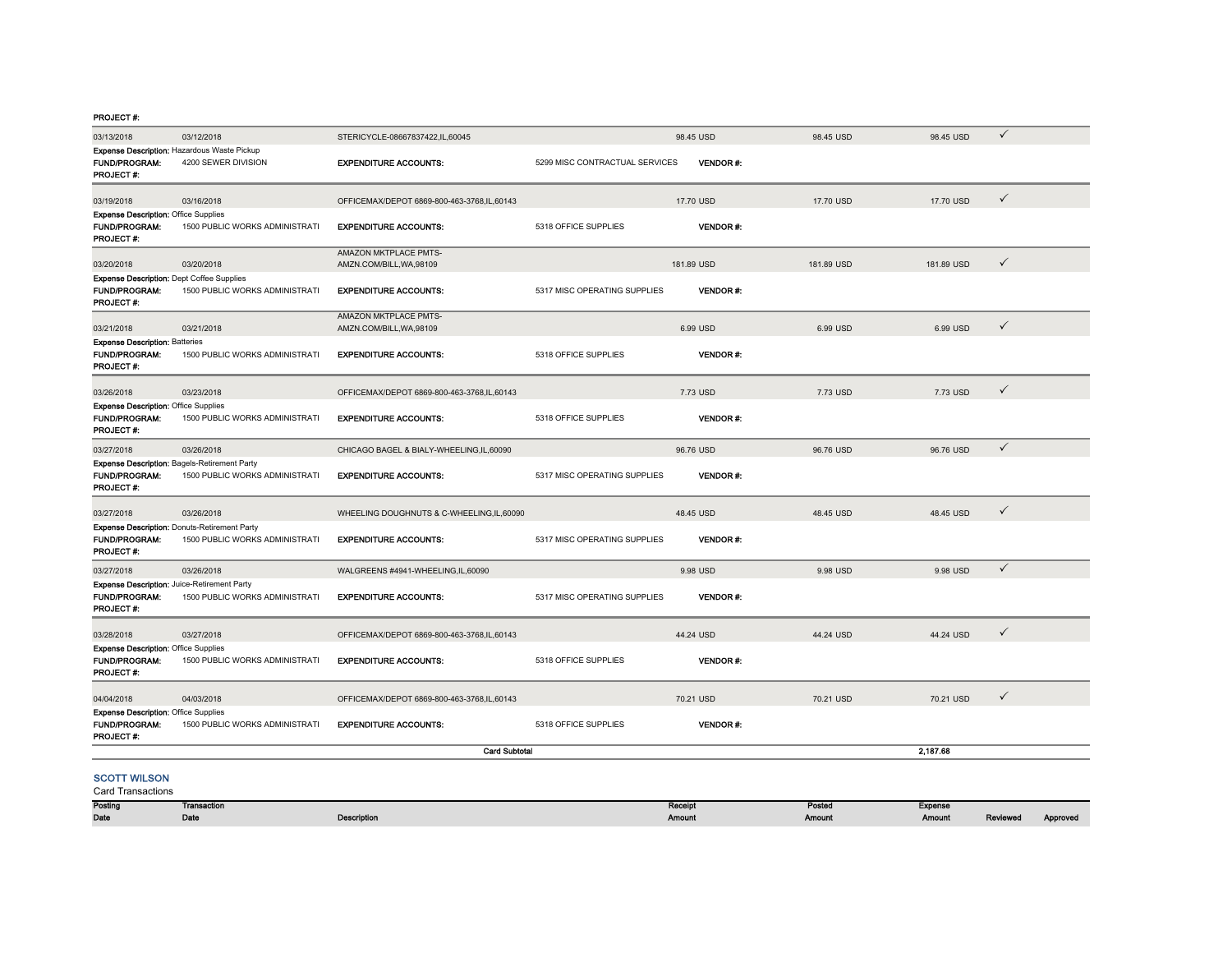| 03/08/2018                                                                         | 03/06/2018                                                             | EL COR INDUSTRIES INC-PROSPECT HEIG.IL.60070 |                              | 12.80 USD        | 12.80 USD  | 12.80 USD  | $\checkmark$ |
|------------------------------------------------------------------------------------|------------------------------------------------------------------------|----------------------------------------------|------------------------------|------------------|------------|------------|--------------|
| <b>Expense Description: Pipe Fittings- 132s</b><br>FUND/PROGRAM:<br>PROJECT #:     | 1420 STREETS DIVISION                                                  | <b>EXPENDITURE ACCOUNTS:</b>                 | 5310 VEHICLE MAINTENANCE     | <b>VENDOR#:</b>  |            |            |              |
| 03/08/2018                                                                         | 03/06/2018                                                             | EL COR INDUSTRIES INC-PROSPECT HEIG,IL,60070 |                              | 16.82 USD        | 16.82 USD  | 16.82 USD  | $\checkmark$ |
| FUND/PROGRAM:<br><b>PROJECT#:</b>                                                  | Expense Description: Pipe Cap, Plug and Socket<br>2200 FIRE DEPARTMENT | <b>EXPENDITURE ACCOUNTS:</b>                 | 5310 VEHICLE MAINTENANCE     | <b>VENDOR #:</b> |            |            |              |
| 03/12/2018                                                                         | 03/08/2018                                                             | CHEVROLET BILL STASEK-WHEELING,IL,60090      |                              | 206.25 USD       | 206.25 USD | 206.25 USD | $\checkmark$ |
| Expense Description: Sensor-104<br><b>FUND/PROGRAM:</b><br>PROJECT #:              | 1420 STREETS DIVISION                                                  | <b>EXPENDITURE ACCOUNTS:</b>                 | 5310 VEHICLE MAINTENANCE     | <b>VENDOR#:</b>  |            |            |              |
| 03/26/2018                                                                         | 03/24/2018                                                             | EL COR INDUSTRIES INC-PROSPECT HEIG,IL,60070 |                              | 4.98 USD         | 4.98 USD   | 4.98 USD   | $\checkmark$ |
| <b>Expense Description: Hose Nipple</b><br>FUND/PROGRAM:<br>PROJECT #:             | 1240 FLEET SERVICES                                                    | <b>EXPENDITURE ACCOUNTS:</b>                 | 5317 MISC OPERATING SUPPLIES | <b>VENDOR#:</b>  |            |            |              |
| 03/26/2018                                                                         | 03/24/2018                                                             | EL COR INDUSTRIES INC-PROSPECT HEIG,IL,60070 |                              | 32.66 USD        | 32.66 USD  | 32.66 USD  | $\checkmark$ |
| Expense Description: Tail Light Assy.-116<br>FUND/PROGRAM:<br>PROJECT#:            | 1420 STREETS DIVISION                                                  | <b>EXPENDITURE ACCOUNTS:</b>                 | 5310 VEHICLE MAINTENANCE     | <b>VENDOR#:</b>  |            |            |              |
| 03/26/2018                                                                         | 03/24/2018                                                             | EL COR INDUSTRIES INC-PROSPECT HEIG,IL,60070 |                              | 301.95 USD       | 301.95 USD | 235.95 USD | $\checkmark$ |
| Expense Description: Squad Car Setup<br>FUND/PROGRAM:<br>PROJECT #:                | 2100 POLICE DEPARTMENT                                                 | <b>EXPENDITURE ACCOUNTS:</b>                 | 5310 VEHICLE MAINTENANCE     | VENDOR #.        |            |            |              |
| 03/26/2018                                                                         | 03/24/2018                                                             | EL COR INDUSTRIES INC-PROSPECT HEIG,IL,60070 |                              | 301.95 USD       | 301.95 USD | 66.00 USD  | $\checkmark$ |
| <b>Expense Description: Tiger Grip Gloves</b><br>FUND/PROGRAM:<br><b>PROJECT#:</b> | 1240 FLEET SERVICES                                                    | <b>EXPENDITURE ACCOUNTS:</b>                 | 5319 PROTECTIVE CLOTHING     | <b>VENDOR#:</b>  |            |            |              |
| 03/26/2018                                                                         | 03/24/2018                                                             | EL COR INDUSTRIES INC-PROSPECT HEIG,IL,60070 |                              | 168.48 USD       | 168.48 USD | 168.48 USD | $\checkmark$ |
| Expense Description: Parts Room Stock<br><b>FUND/PROGRAM:</b><br>PROJECT #:        | 1240 FLEET SERVICES                                                    | <b>EXPENDITURE ACCOUNTS:</b>                 | 5317 MISC OPERATING SUPPLIES | <b>VENDOR#:</b>  |            |            |              |
| 03/26/2018                                                                         | 03/24/2018                                                             | EL COR INDUSTRIES INC-PROSPECT HEIG,IL,60070 |                              | 42.60 USD        | 42.60 USD  | 42.60 USD  | $\checkmark$ |
| <b>Expense Description: LED Marker Lights</b><br>FUND/PROGRAM:<br>PROJECT #:       | 2200 FIRE DEPARTMENT                                                   | <b>EXPENDITURE ACCOUNTS:</b>                 | 5310 VEHICLE MAINTENANCE     | <b>VENDOR#:</b>  |            |            |              |
| 03/26/2018                                                                         | 03/24/2018                                                             | EL COR INDUSTRIES INC-PROSPECT HEIG,IL,60070 |                              | 249.48 USD       | 249.48 USD | 202.68 USD | $\checkmark$ |
| Expense Description: Oil Room Stock<br>FUND/PROGRAM:<br><b>PROJECT#:</b>           | 1240 FLEET SERVICES                                                    | <b>EXPENDITURE ACCOUNTS:</b>                 | 5303 CHEMICALS               | <b>VENDOR#:</b>  |            |            |              |
| 03/26/2018                                                                         | 03/24/2018                                                             | EL COR INDUSTRIES INC-PROSPECT HEIG,IL,60070 |                              | 249.48 USD       | 249.48 USD | 46.80 USD  | $\checkmark$ |
| <b>Expense Description: Eversoak Pads</b><br>FUND/PROGRAM:<br><b>PROJECT#:</b>     | 1240 FLEET SERVICES                                                    | <b>EXPENDITURE ACCOUNTS:</b>                 | 5317 MISC OPERATING SUPPLIES | <b>VENDOR#:</b>  |            |            |              |
|                                                                                    |                                                                        | <b>Card Subtotal</b>                         |                              |                  |            | 1.036.02   |              |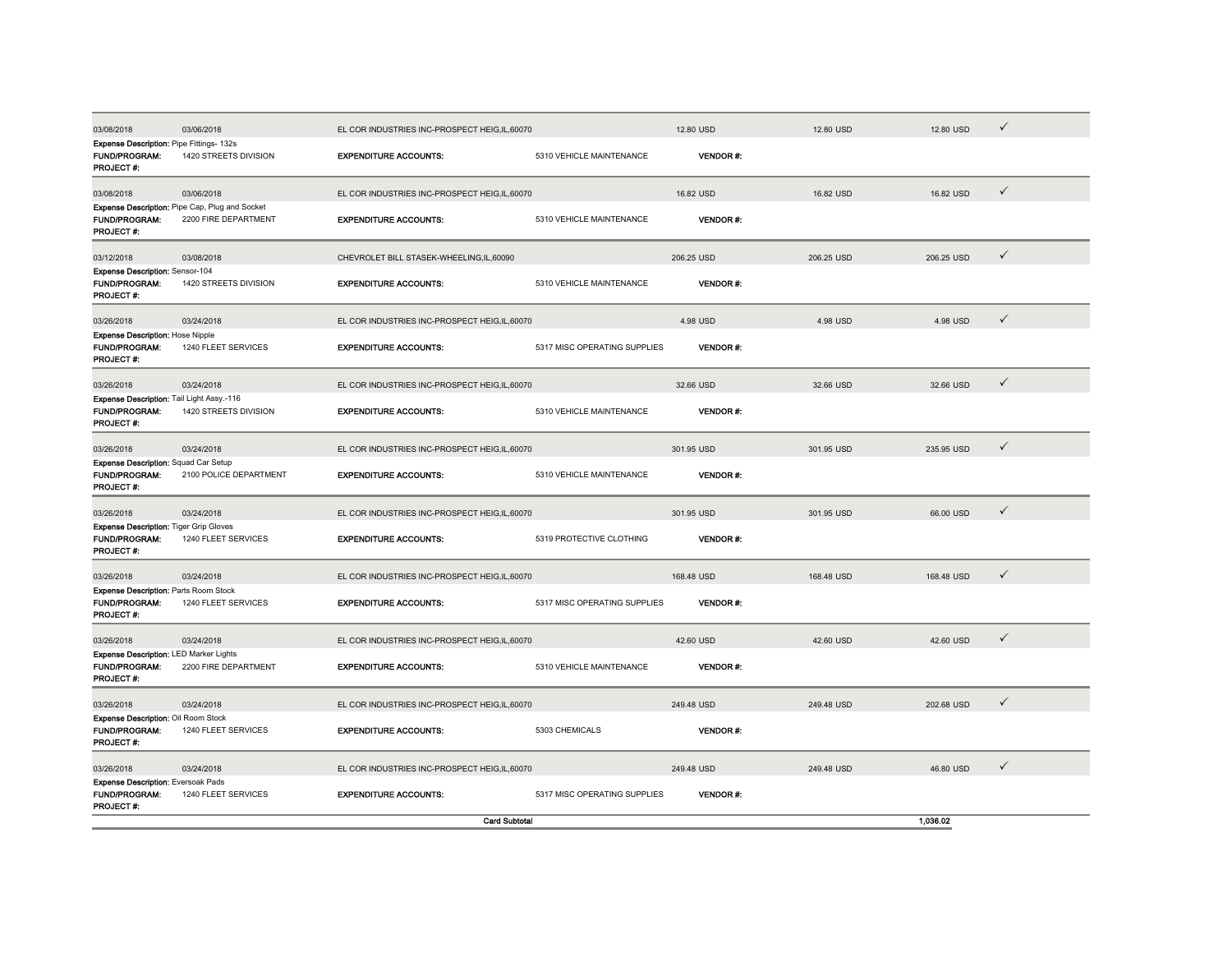## SEAN LINDSAY

| Posting                                                                                    | <b>Transaction</b>                                                            |                                                       | Receipt                       |                 | Posted       | <b>Expense</b> |              |          |
|--------------------------------------------------------------------------------------------|-------------------------------------------------------------------------------|-------------------------------------------------------|-------------------------------|-----------------|--------------|----------------|--------------|----------|
| Date                                                                                       | Date                                                                          | Description                                           | Amount                        |                 | Amount       | Amount         | Reviewed     | Approved |
| 03/07/2018                                                                                 | 03/05/2018                                                                    | FULLIFE SAFETY CENTER-ROSELLE, IL, 60172              |                               | 864.20 USD      | 864.20 USD   | 864.20 USD     | $\checkmark$ |          |
| <b>Expense Description: 4 Gas Meter</b><br><b>FUND/PROGRAM:</b><br>PROJECT #:              | 1220 BUILDING SERVICES                                                        | <b>EXPENDITURE ACCOUNTS:</b>                          | 5315 SMALL TOOLS & EQUIPMENT  | <b>VENDOR#:</b> |              |                |              |          |
| 03/28/2018                                                                                 | 03/27/2018                                                                    | WW GRAINGER-877-2022594,IL,60045                      |                               | 214.37 USD      | 214.37 USD   | 214.37 USD     | $\checkmark$ |          |
| <b>Expense Description: Emergency Lighting</b><br><b>FUND/PROGRAM:</b><br><b>PROJECT#:</b> | 4100 WATER DIVISION                                                           | <b>EXPENDITURE ACCOUNTS:</b>                          | 5311 BLDG/GROUNDS MAINTENANCE | <b>VENDOR#:</b> |              |                |              |          |
| 03/29/2018                                                                                 | 03/27/2018                                                                    | AMERICAN DOOR & DOCK-SCHAUMBURG, IL, 60173            |                               | 2,150.00 USD    | 2,150.00 USD | 2,150.00 USD   | $\checkmark$ |          |
| <b>FUND/PROGRAM:</b><br><b>PROJECT #:</b>                                                  | <b>Expense Description: Replacement Door Panels</b><br>1220 BUILDING SERVICES | <b>EXPENDITURE ACCOUNTS:</b>                          | 5311 BLDG/GROUNDS MAINTENANCE | <b>VENDOR#:</b> |              |                |              |          |
| 03/30/2018                                                                                 | 03/29/2018                                                                    | INT IN DOORS DONE RIG-815-3565760, IL, 60014-<br>7618 |                               | 1,380.00 USD    | 1,380.00 USD | 1,380.00 USD   | $\checkmark$ |          |
| Expense Description: Replacement Man Door<br><b>FUND/PROGRAM:</b><br>PROJECT#:             | 1220 BUILDING SERVICES                                                        | <b>EXPENDITURE ACCOUNTS:</b>                          | 5311 BLDG/GROUNDS MAINTENANCE | <b>VENDOR#:</b> |              |                |              |          |
|                                                                                            |                                                                               | <b>Card Subtotal</b>                                  |                               |                 |              | 4,608.57       |              |          |

#### SHARI MATTHEWS HUIZAR

| <b>Card Transactions</b>                            |                                                       |                                         |                              |                 |            |                |              |          |
|-----------------------------------------------------|-------------------------------------------------------|-----------------------------------------|------------------------------|-----------------|------------|----------------|--------------|----------|
| Posting                                             | <b>Transaction</b>                                    |                                         |                              | Receipt         | Posted     | <b>Expense</b> |              |          |
| Date                                                | Date                                                  | <b>Description</b>                      |                              | <b>Amount</b>   | Amount     | <b>Amount</b>  | Reviewed     | Approved |
| 03/09/2018                                          | 03/08/2018                                            | NASW ONLINE-02024088600,DC,20002        |                              | 450.00 USD      | 450.00 USD | 450.00 USD     | $\checkmark$ |          |
|                                                     | Expense Description: Shari's NASW Conference          |                                         |                              |                 |            |                |              |          |
| <b>FUND/PROGRAM:</b><br><b>PROJECT#:</b>            | 1315 SOCIAL SERVICES                                  | <b>EXPENDITURE ACCOUNTS:</b>            | 5205 CONFERENCES & MEETINGS  | <b>VENDOR#:</b> |            |                |              |          |
| 03/15/2018                                          | 03/14/2018                                            | ETSY.COM-BROOKLYN,NY,11201              |                              | 171.20 USD      | 171.20 USD | 171.20 USD     | $\checkmark$ |          |
|                                                     | <b>Expense Description: Honey Jars for Volunteers</b> |                                         |                              |                 |            |                |              |          |
| <b>FUND/PROGRAM:</b>                                | 1320 SENIOR CITIZENS SERVICES                         | <b>EXPENDITURE ACCOUNTS:</b>            | 5297 PROGRAMS/ACTIVITIES     | <b>VENDOR#:</b> |            |                |              |          |
| PROJECT#:                                           |                                                       |                                         |                              |                 |            |                |              |          |
| 03/19/2018                                          | 03/16/2018                                            | QUILL CORPORATION-800-982-3400.SC.29223 |                              | 179.99 USD      | 179.99 USD | 179.99 USD     | $\checkmark$ |          |
|                                                     | <b>Expense Description: Keurig for Clients/Office</b> |                                         |                              |                 |            |                |              |          |
| <b>FUND/PROGRAM:</b><br><b>PROJECT#:</b>            | 1315 SOCIAL SERVICES                                  | <b>EXPENDITURE ACCOUNTS:</b>            | 5317 MISC OPERATING SUPPLIES | <b>VENDOR#:</b> |            |                |              |          |
|                                                     |                                                       | AMAZON MKTPLACE PMTS W-                 |                              |                 |            |                |              |          |
| 03/26/2018                                          | 03/24/2018                                            | WWW.AMAZON.CO,WA,98109                  |                              | 37.99 USD       | 37.99 USD  | 37.99 USD      | $\checkmark$ |          |
|                                                     | Expense Description: Walkie Talkies for LAP           |                                         |                              |                 |            |                |              |          |
| <b>FUND/PROGRAM:</b><br><b>PROJECT#:</b>            | 1320 SENIOR CITIZENS SERVICES                         | <b>EXPENDITURE ACCOUNTS:</b>            | 5297 PROGRAMS/ACTIVITIES     | <b>VENDOR#:</b> |            |                |              |          |
| 03/30/2018                                          | 03/28/2018                                            | OTC BRANDS, INC.-OMAHA.NE.68137         |                              | 195.64 USD      | 195.64 USD | 195.64 USD     | $\checkmark$ |          |
|                                                     | Expense Description: Volunteer Party-Supplies         |                                         |                              |                 |            |                |              |          |
| <b>FUND/PROGRAM:</b><br><b>PROJECT#:</b>            | 1320 SENIOR CITIZENS SERVICES                         | <b>EXPENDITURE ACCOUNTS:</b>            | 5297 PROGRAMS/ACTIVITIES     | <b>VENDOR#:</b> |            |                |              |          |
|                                                     |                                                       | AMAZON MKTPLACE PMTS-                   |                              |                 |            |                |              |          |
| 03/30/2018                                          | 03/29/2018                                            | AMZN.COM/BILL, WA, 98109                |                              | 42.99 USD       | 42.99 USD  | 42.99 USD      | $\checkmark$ |          |
| <b>Expense Description: Toners for Dell Printer</b> |                                                       |                                         |                              |                 |            |                |              |          |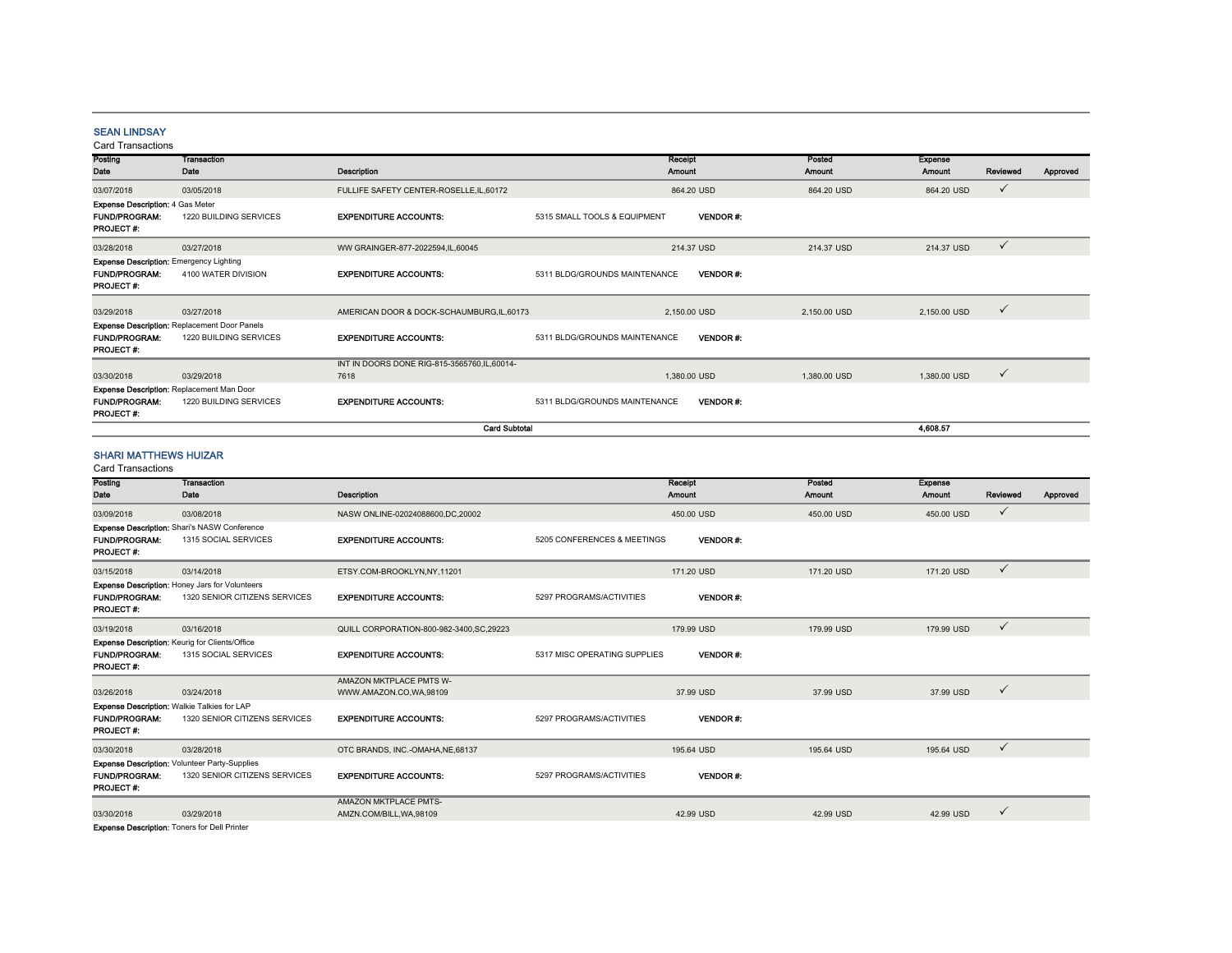EXPENDITURE ACCOUNTS: 5318 OFFICE SUPPLIES VENDOR #:

| <b>PROJECT #:</b>                                                                        |                                             |                                               |                               |                          |                         |                          |              |          |
|------------------------------------------------------------------------------------------|---------------------------------------------|-----------------------------------------------|-------------------------------|--------------------------|-------------------------|--------------------------|--------------|----------|
|                                                                                          |                                             | <b>Card Subtotal</b>                          |                               |                          |                         | 1,077.81                 |              |          |
| <b>THOMAS LUEDERS</b><br>Card Transactions                                               |                                             |                                               |                               |                          |                         |                          |              |          |
| Posting<br>Date                                                                          | <b>Transaction</b><br>Date                  | Description                                   |                               | Receipt<br>Amount        | Posted<br>Amount        | <b>Expense</b><br>Amount | Reviewed     | Approved |
| 03/14/2018                                                                               | 03/13/2018                                  | FASTENAL COMPANY01-WHEELING,IL,60090          |                               | 78.17 USD                | 78.17 USD               | 78.17 USD                | $\checkmark$ |          |
| <b>Expense Description: Supply Bins</b><br><b>FUND/PROGRAM:</b><br><b>PROJECT#:</b>      | 4100 WATER DIVISION                         | <b>EXPENDITURE ACCOUNTS:</b>                  | 5315 SMALL TOOLS & EQUIPMENT  | <b>VENDOR#:</b>          |                         |                          |              |          |
| 03/19/2018                                                                               | 03/17/2018                                  | CERTIFIED LABORATORIES-09724380831,TX,75062   |                               | 845.26 USD               | 845.26 USD              | 649.63 USD               | $\checkmark$ |          |
| Expense Description: Hydrant Lube<br><b>FUND/PROGRAM:</b><br>PROJECT#:                   | 4100 WATER DIVISION                         | <b>EXPENDITURE ACCOUNTS:</b>                  | 5214 HYDRANT MAINTENANCE      | <b>VENDOR#:</b>          |                         |                          |              |          |
| 03/19/2018                                                                               | 03/17/2018                                  | CERTIFIED LABORATORIES-09724380831, TX, 75062 |                               | 845.26 USD               | 845.26 USD              | 195.63 USD               | $\checkmark$ |          |
| <b>Expense Description: Hand Wipes</b><br><b>FUND/PROGRAM:</b><br><b>PROJECT #:</b>      | 4200 SEWER DIVISION                         | <b>EXPENDITURE ACCOUNTS:</b>                  | 5319 PROTECTIVE CLOTHING      | <b>VENDOR#:</b>          |                         |                          |              |          |
| 04/02/2018                                                                               | 03/31/2018                                  | CERTIFIED LABORATORIES-09724380831,TX,75062   |                               | 127.56 USD               | 127.56 USD              | 127.56 USD               | $\checkmark$ |          |
| <b>Expense Description: Antibacterial Wipes</b><br><b>FUND/PROGRAM:</b><br>PROJECT #:    | 4200 SEWER DIVISION                         | <b>EXPENDITURE ACCOUNTS:</b>                  | 5319 PROTECTIVE CLOTHING      | <b>VENDOR#:</b>          |                         |                          |              |          |
|                                                                                          |                                             | <b>Card Subtotal</b>                          |                               |                          |                         | 1,050.99                 |              |          |
| <b>TY JOHNSON</b><br><b>Card Transactions</b>                                            |                                             |                                               |                               |                          |                         |                          |              |          |
| Posting<br>Date                                                                          | <b>Transaction</b><br>Date                  | Description                                   |                               | Receipt<br><b>Amount</b> | Posted<br><b>Amount</b> | Expense<br>Amount        | Reviewed     | Approved |
| 03/12/2018                                                                               | 03/08/2018                                  | MENARDS LONG GROVE IL-LONG GROVE, IL, 60047   |                               | 114.51 USD               | 114.51 USD              | 114.51 USD               | ✓            |          |
| <b>Expense Description: Metal Track/Wire</b><br><b>FUND/PROGRAM:</b><br><b>PROJECT#:</b> | 1220 BUILDING SERVICES                      | <b>EXPENDITURE ACCOUNTS:</b>                  | 5311 BLDG/GROUNDS MAINTENANCE | <b>VENDOR#:</b>          |                         |                          |              |          |
| 03/21/2018                                                                               | 03/20/2018                                  | SHERWIN WILLIAMS 70371-WHEELING,IL,60090      |                               | 326.40 USD               | 326.40 USD              | 326.40 USD               | ✓            |          |
| <b>Expense Description: Paint</b><br><b>FUND/PROGRAM:</b><br>PROJECT#:                   | 1220 BUILDING SERVICES                      | <b>EXPENDITURE ACCOUNTS:</b>                  | 5311 BLDG/GROUNDS MAINTENANCE | <b>VENDOR#:</b>          |                         |                          |              |          |
| 03/28/2018                                                                               | 03/28/2018                                  | ADI-EG-847-472-2900,IL,60007                  |                               | 50.00 USD                | 50.00 USD               | 50.00 USD                | $\checkmark$ |          |
|                                                                                          | Expense Description: Shipping-Repair Keypad |                                               |                               |                          |                         |                          |              |          |

FUND/PROGRAM: 1220 BUILDING SERVICESEXPENDITURE ACCOUNTS: 5311 BLDG/GROUNDS MAINTENANCE VENDOR #:

## VINCENT HOFFMAN

Card Transactions

PROJECT #:

| Posting | Transaction |                    | Receipt | _<br>Posted | <b>Expense</b> |          |          |
|---------|-------------|--------------------|---------|-------------|----------------|----------|----------|
| Date    | Date        | <b>Description</b> | Amount  | Amount      | Amount         | Reviewed | Approveo |

490.91

490.91

Card Subtotal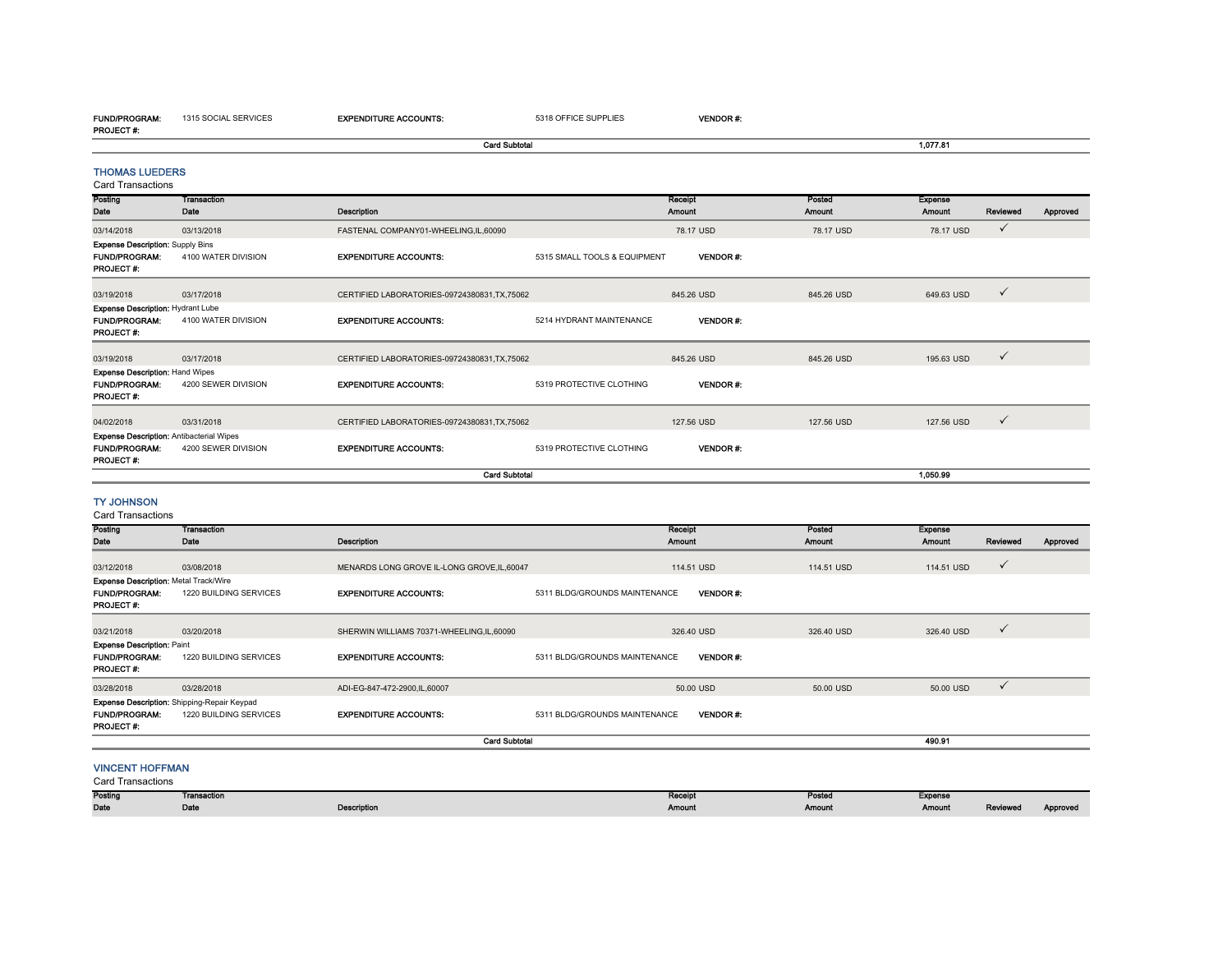| 03/15/2018                                                                                                         | 03/14/2018             | INT IN THE MULCH CENT-847-4597200, IL, 60015       |                              | 100,00 USD      | 100,00 USD | 100,00 USD | $\checkmark$ |
|--------------------------------------------------------------------------------------------------------------------|------------------------|----------------------------------------------------|------------------------------|-----------------|------------|------------|--------------|
| <b>Expense Description: Wood Chip Disposal</b><br><b>FUND/PROGRAM:</b><br><b>PROJECT #:</b>                        | 1430 FORESTRY DIVISION | <b>EXPENDITURE ACCOUNTS:</b>                       | 5208 DEBRIS DUMP CHARGES     | <b>VENDOR#</b>  |            |            |              |
| 03/19/2018                                                                                                         | 03/16/2018             | THE HOME DEPOT #1913-MT<br>PROSPECT, IL, 600560000 |                              | 59.47 USD       | 59.47 USD  | 59.47 USD  |              |
| <b>Expense Description: Measuring Wheel</b><br><b>Accounting Codes</b><br><b>FUND/PROGRAM:</b><br><b>PROJECT#:</b> | 1420 STREETS DIVISION  | <b>EXPENDITURE ACCOUNTS:</b>                       | 5315 SMALL TOOLS & EQUIPMENT | <b>VENDOR#:</b> |            |            |              |
| <b>Card Subtotal</b>                                                                                               |                        |                                                    |                              |                 | 159.47     |            |              |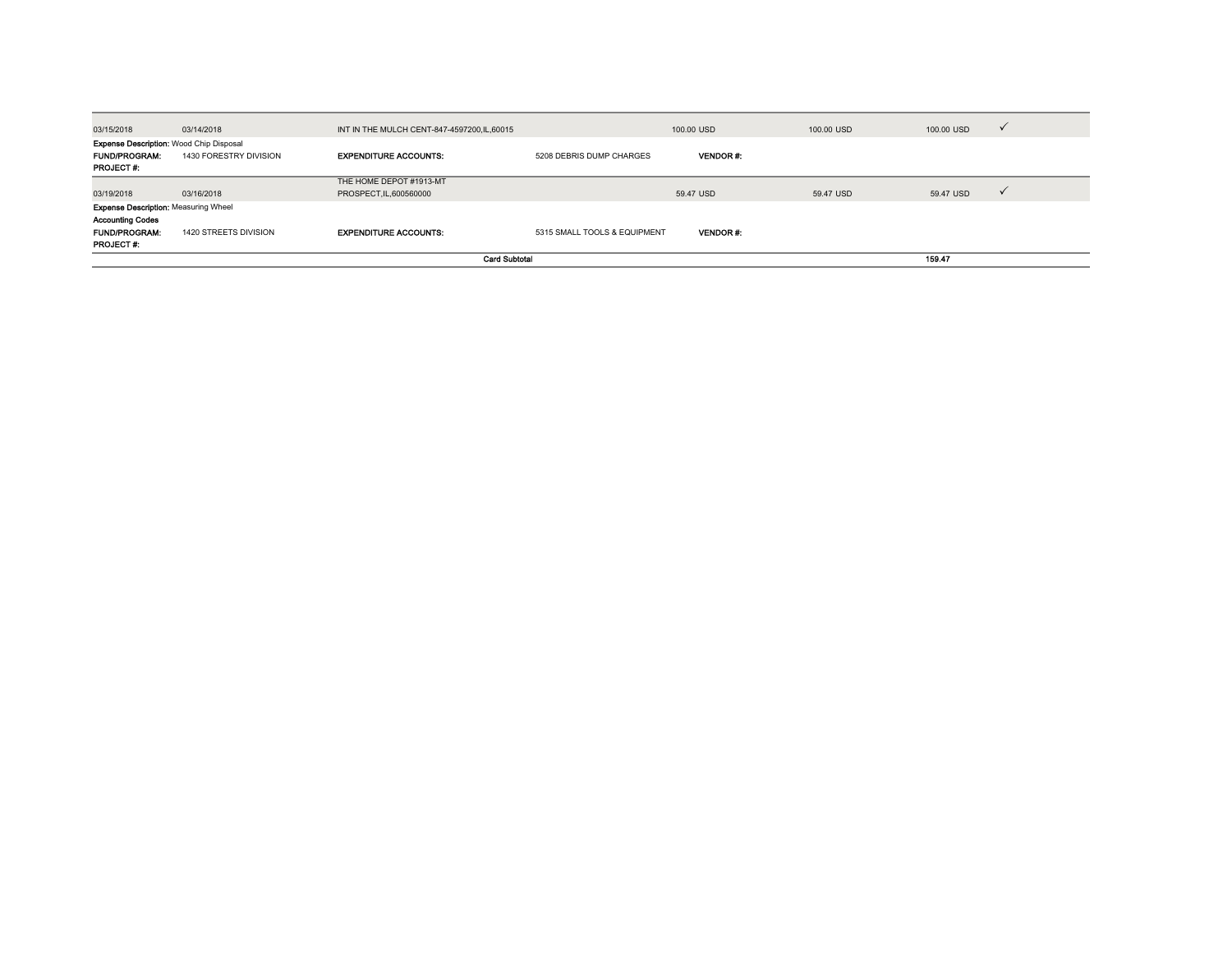# **Village of Wheeling Payroll Summary Pay Period Ended 04/20/2018**

| <b>Fund Number</b> | Fund                            | <b>Salaries</b> | <b>Benefits</b> | <b>Total Payroll</b> |
|--------------------|---------------------------------|-----------------|-----------------|----------------------|
|                    |                                 |                 |                 |                      |
| 01                 | <b>General Fund</b>             | 795,735.75      | 324,386.52      | 1,120,122.27         |
| 31                 | <b>Crossroads TIF</b>           | 572.52          | 467.10          | 1,039.62             |
| 32                 | So Milwaukee TIF                | 572.52          | 467.10          | 1,039.62             |
| 34                 | <b>Capital Projects</b>         | 6,051.49        | 3,566.34        | 9,617.83             |
| 35                 | <b>Town Center II TIF</b>       | 572.52          | 467.10          | 1,039.62             |
| 36                 | <b>Southeast II TIF</b>         | 572.52          | 467.10          | 1,039.62             |
| 39                 | Lake Cook/Milwaukee TIF         | 572.54          | 467.04          | 1,039.58             |
| 40                 | Water & Sewer Fund              | 54,622.57       | 33,346.07       | 87,968.64            |
| 55                 | <b>Grant Fund</b>               | 4,298.31        | 2,522.00        | 6,820.31             |
|                    |                                 |                 |                 |                      |
|                    | <b>Total Gross Payroll</b>      | 863,570.74      | 366,156.37      | 1,229,727.11         |
|                    |                                 |                 |                 |                      |
|                    | <b>Total Payroll Deductions</b> | 324,864.27      | 366,156.37      | 691,020.64           |
|                    |                                 |                 |                 |                      |
|                    | <b>Total Net Payroll</b>        | 538,706.47      | 0.00            | 538,706.47           |
|                    |                                 |                 |                 |                      |
|                    |                                 |                 |                 |                      |
|                    | <b>Payroll Checks</b>           | 0.00            |                 |                      |
|                    |                                 |                 |                 |                      |
|                    | <b>Direct Deposits</b>          | 538,706.47      |                 |                      |
|                    |                                 |                 |                 |                      |
|                    | <b>Total Net Payroll</b>        | 538,706.47      |                 |                      |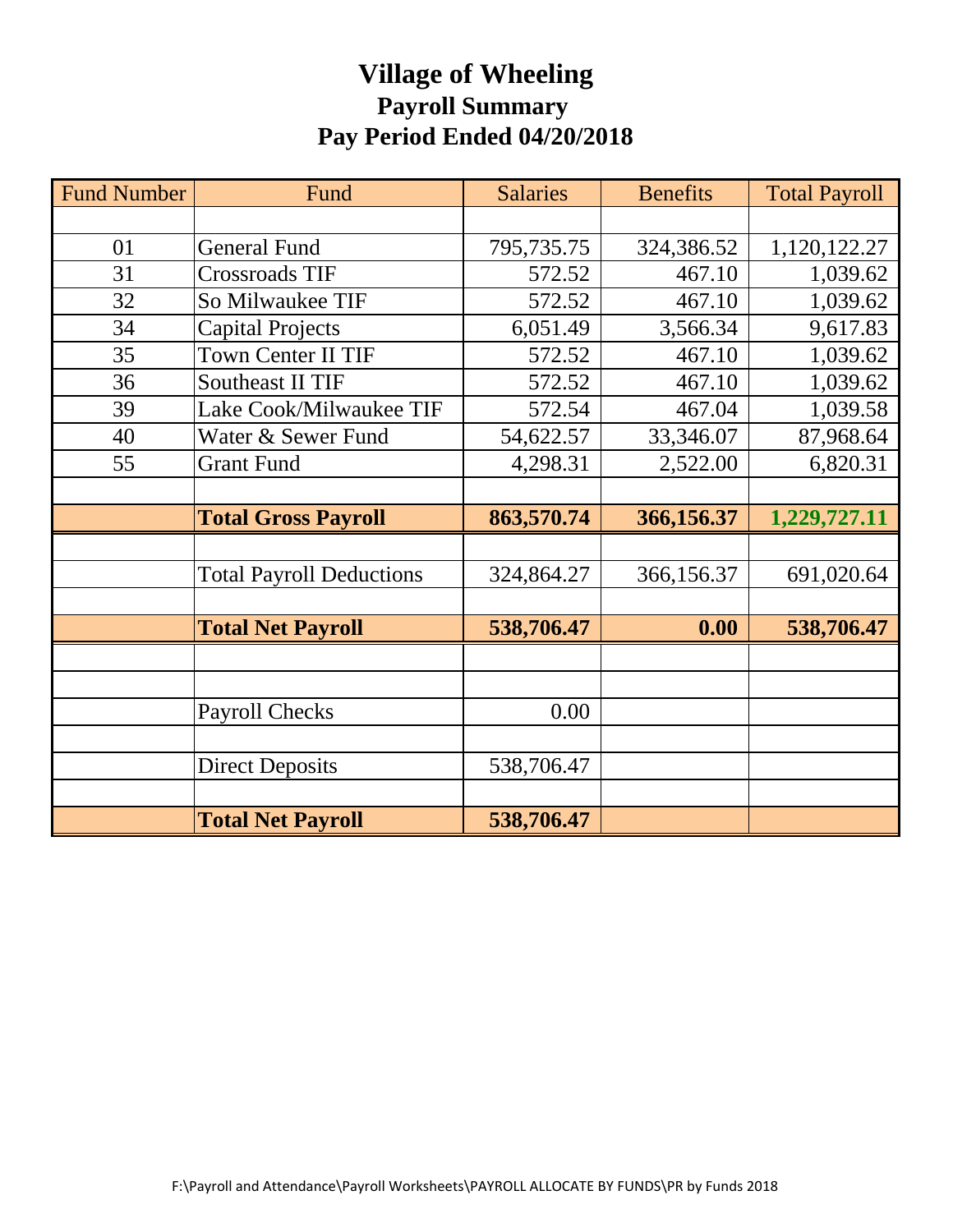| SUNGARD PENTAMATION                          |                                                           | PAGE NUMBER:            |
|----------------------------------------------|-----------------------------------------------------------|-------------------------|
| DATE: 05/02/2018                             | VILLAGE OF WHEELING                                       | ACCTPA51                |
| TIME: 08:39:19                               | CASH REOUIREMENTS - CHECK FORMAT - DUE DATE: $05/08/2018$ | ACCOUNTING PERIOD: 5/18 |
| SELECTION CRITERIA: payable.batch='AMM05/08' |                                                           |                         |

| <b>VENDOR</b>                                            | <b>ORGANIZATION</b> | <b>ACCOUNT</b> | PURCHASE OR INVOICE  |                  | <b>AMOUNT</b>                     | DESCRIPTION                                |
|----------------------------------------------------------|---------------------|----------------|----------------------|------------------|-----------------------------------|--------------------------------------------|
| 10805<br>21ST CENTURY LEARNING & CONS                    | 2100                | 5105           | 18000876             |                  | 500.00                            | TRAINING                                   |
| TOTAL CHECK                                              |                     |                |                      |                  | 500.00                            |                                            |
| 9236<br>ABSOLUTE VENDING SERVICE<br>TOTAL VOUCHER        | 1500                | 5317           | 18000779             | 27467            | 105.00<br>105.00                  | WATER COOLER APR-JUNE                      |
| 84<br>AIR ONE EQUIPMENT, INC<br>TOTAL VOUCHER            | 2200<br>33          | 5220<br>5315   | 18000612<br>18000162 | 131623<br>132108 | 421.50<br>38,245.00<br>38,666.50  | SCBA HYDO CYL. TEST<br>AIR COMPRESSOR      |
| 136<br>AMERICAN CHARGE SERVICE<br>TOTAL CHECK            | 1320                | 5231           | 18000791             | 201847           | 20.00<br>20.00                    | TAXI PROGRAM-MAR.                          |
|                                                          |                     |                |                      |                  |                                   |                                            |
| 9351<br>AMERICAN CONSERVATION/BILLIN 4100<br>TOTAL CHECK | 01                  | 1501<br>5207   | 18000908<br>18000908 | 8120<br>8120     | 5,460.00<br>5,460.00<br>10,920.00 | AQUAHAWK WEB PORTAL<br>AOUAHAWK WEB PORTAL |
| 10131<br>ANDY FRAIN SERVICES INC<br>TOTAL VOUCHER        | 2100                | 5299           | 18000871             | 253258           | 6,183.36<br>6,183.36              | CROSSING GUARDS-MAR                        |
|                                                          |                     |                |                      |                  |                                   |                                            |
| 4175<br>ARLINGTON HEIGHTS FORD<br>TOTAL CHECK            | 4100                | 5310           | 18000814             | 828892           | 164.10<br>164.10                  | MIRROR                                     |
| 263                                                      | 1300                | 5310           | 18000769             | 286069           | 228.99                            | TIRES                                      |
| AUTO TECH CENTERS INC                                    | 2100                | 5310           | 18000769             | 286069           | 649.37                            | TIRES                                      |
| TOTAL CHECK                                              | 4100                | 5310           | 18000815             | 286232           | 596.54<br>1,474.90                | TIRES                                      |
| 296                                                      | 4200                | 5206           | 18000801             | 0198233          | 490.00                            | NPDES ASSISTANCE                           |
| BAXTER & WOODMAN INC<br>TOTAL CHECK                      |                     |                |                      |                  | 490.00                            |                                            |
| 483                                                      | 2110                | 5221           | 18000385             | 300634           | 147.00                            | RADIO EQUIP MAINT-MAY                      |
| CHICAGO COMMUNICATIONS LLC<br>TOTAL VOUCHER              |                     |                |                      |                  | 147.00                            |                                            |
| 6074                                                     | 2200                | 5310           | 18000894             | 15120            | 472.00                            | VEHICLE LIGHTS                             |
| CHICAGO PARTS & SOUND LLC<br>TOTAL CHECK                 | 1500                | 5310           | 18000893             | 883226           | 325.00<br>797.00                  | DOOR TRIM PANEL                            |
| 7259                                                     | 1900                | 5218           | 18000858             | 9738             | 1,236.25                          | LABOR LEGAL FEES                           |
| CLARK BAIRD SMITH LLP<br>TOTAL VOUCHER                   |                     |                |                      |                  | 1,236.25                          |                                            |
| 557                                                      | 11                  | 5209           | 18000818             |                  | 3,196.22                          | ELECTRIC SERVICE-MAR.                      |
| COMED<br>TOTAL CHECK                                     |                     |                |                      |                  | 3,196.22                          |                                            |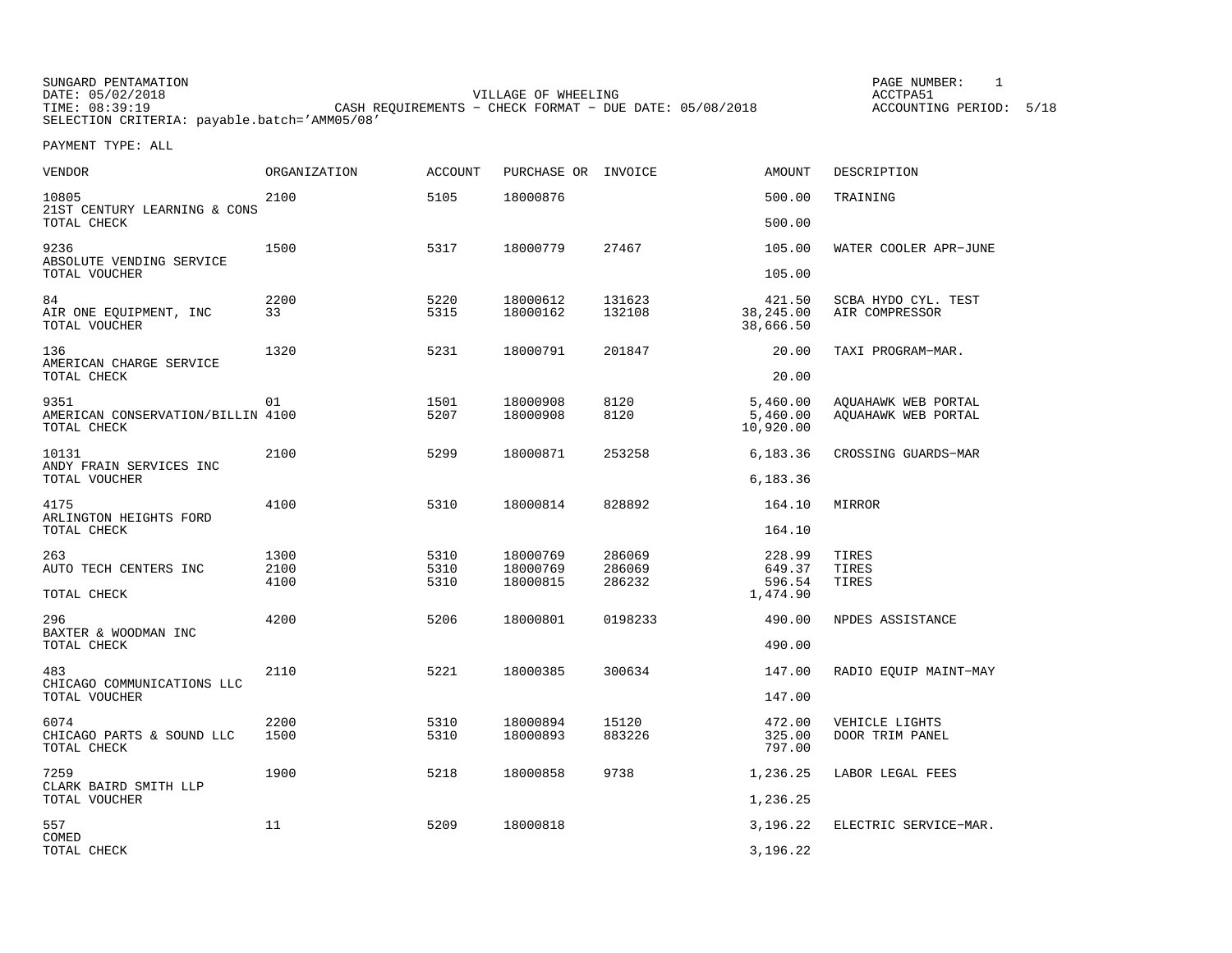SUNGARD PENTAMATION PAGE NUMBER: 2DATE: 05/02/2018 VILLAGE OF WHEELING ACCTPA51TIMES OF MILLING CASH REQUIREMENTS - CHECK FORMAT - DUE DATE: 05/08/2018 SELECTION CRITERIA: payable.batch='AMM05/08'

ACCOUNTING PERIOD: 5/18

| VENDOR                                      | ORGANIZATION | <b>ACCOUNT</b> | PURCHASE OR INVOICE  |                              | AMOUNT                            | DESCRIPTION                              |
|---------------------------------------------|--------------|----------------|----------------------|------------------------------|-----------------------------------|------------------------------------------|
| 5842<br>COOK COUNTY RECORDER OF DEED        | 1900         | 5230           | 18000855             | 3493312018                   | 60.00                             | RECORDING FEES                           |
| TOTAL CHECK                                 |              |                |                      |                              | 60.00                             |                                          |
| 599<br>COOK COUNTY TREASURER<br>TOTAL CHECK | 11           | 5251           | 18000906             | $2018 - 1$                   | 2,736.00<br>2,736.00              | 1ST QTR SIGNAL MAINT.                    |
|                                             |              |                |                      |                              |                                   |                                          |
| 3145<br>CUMMINS NPOWER LLC<br>TOTAL CHECK   | 2200         | 5310           | 18000770             | F2-10960                     | 28.46<br>28.46                    | SEAL/O-RING                              |
| 5958<br>CUTLER WORKWEAR                     | 4100<br>4200 | 5106<br>5106   | 18000780<br>18000780 | 108146<br>108146             | 90.86<br>90.87                    | UNIFORM ITEMS<br>UNIFORM ITEMS           |
| TOTAL CHECK                                 |              |                |                      |                              | 181.73                            |                                          |
| 678<br>DELL COMPUTER CORPORATION            | 2110         | 5313           | 18000386             | 10225959268                  | 4,510.36                          | COMPUTERS                                |
| TOTAL VOUCHER                               |              |                |                      |                              | 4,510.36                          |                                          |
| 707<br>DIRECTOR ILLINOIS STATE POLI         | 01           | 2206           | 18000869             | 17-01634                     | 3,385.00                          | ASSET FORFEITURE                         |
| TOTAL CHECK                                 |              |                |                      |                              | 3,385.00                          |                                          |
| 735<br>DOUGLAS TRUCK PARTS                  | 1240         | 5317           | 18000793             | 41025                        | 24.57                             | RADIATOR CAN                             |
| TOTAL CHECK                                 |              |                |                      |                              | 24.57                             |                                          |
| 7931<br>EJ USA INC<br>TOTAL VOUCHER         | 4200<br>4200 | 5342<br>5342   | 18000845<br>18000846 | 110180020360<br>110180020404 | 903.00<br>1,800.00<br>2,703.00    | RUBBER RISER RINGS<br>SEWER GRATES       |
| 807                                         | 4200         | 5217           | 18000776             | 4055                         | 2,500.00                          | BUFFALO CREEK MAINT.                     |
| ENCAP INC<br>TOTAL CHECK                    |              |                |                      |                              | 2,500.00                          |                                          |
| 806                                         | 2200         | 5220           | 18000922             | 71569                        | 529.49                            | STRETCHER MAINTENANCE                    |
| ERLA INC<br>TOTAL CHECK                     |              |                |                      |                              | 529.49                            |                                          |
| 10803<br>ESO SOLUTIONS INC<br>TOTAL CHECK   | 01<br>2200   | 1501<br>5207   | 18000898<br>18000898 | INV00006491<br>INV00006491   | 3,395.00<br>6,790.00<br>10,185.00 | ANNUAL FH MAIN FEE<br>ANNUAL FH MAIN FEE |
| 3939<br>EXPRESS PRINTING CENTER             | 2100         | 5106           | 18000872             | 63265                        | 50.00                             | BUSINESS CARDS                           |
| TOTAL CHECK                                 |              |                |                      |                              | 50.00                             |                                          |
| 10807<br>FIRE CONTROL INC                   | 2200         | 5311           | 18000901             | 10276DW                      | 678.00                            | RELOCATE (3) SPRINKLERS                  |
| TOTAL CHECK                                 |              |                |                      |                              | 678.00                            |                                          |
| 1394<br>JOSEPH D FOREMAN & CO               | 4200         | 5342           | 18000777             | 322133                       | 780.00                            | HYDRO PLUG                               |
| TOTAL CHECK                                 |              |                |                      |                              | 780.00                            |                                          |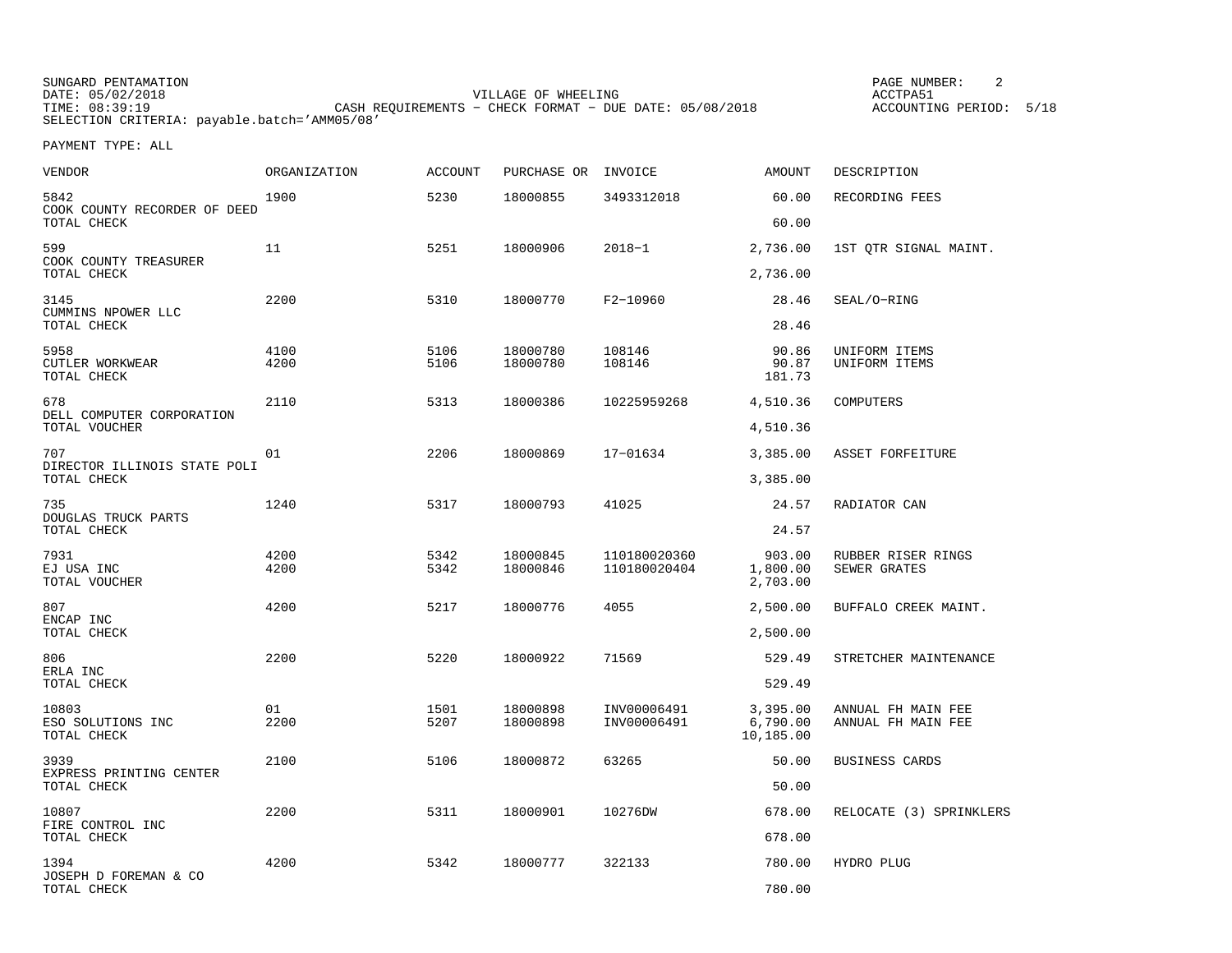SUNGARD PENTAMATION PAGE NUMBER: 3DATE: 05/02/2018 VILLAGE OF WHEELING ACCTPA51TIME: 08:39:19 CASH REQUIREMENTS − CHECK FORMAT − DUE DATE: 05/08/2018 ACCOUNTING PERIOD: 5/18SELECTION CRITERIA: payable.batch='AMM05/08'

ACCOUNTING PERIOD: 5/18

| VENDOR                                           | ORGANIZATION | <b>ACCOUNT</b> | PURCHASE OR          | INVOICE                      | AMOUNT             | DESCRIPTION                                      |
|--------------------------------------------------|--------------|----------------|----------------------|------------------------------|--------------------|--------------------------------------------------|
| 3136<br>FOUNTAIN TECHNOLOGIES LTD                | 1430         | 5299           | 18000911             | 11674                        | 4,478.70           | FOUNTAIN MAINT. #1                               |
| TOTAL VOUCHER                                    |              |                |                      |                              | 4,478.70           |                                                  |
| 9013<br>GEO-COMM INC                             | 2110         | 5207           | 18000806             | 4562                         | 3,022.00           | DESKTOP BACKUP                                   |
| TOTAL VOUCHER                                    |              |                |                      |                              | 3,022.00           |                                                  |
| 2752                                             | 2100         | 5310           | 18000771             | 9672590289                   | 23.78              | CORD WRAP                                        |
| GRAINGER                                         | 2200         | 5310           | 18000787             | 9747329960                   | 79.08              | HAND RAIL KIT                                    |
|                                                  | 1220<br>2200 | 5311<br>5311   | 18000895<br>18000904 | 9753559138<br>9754191634     | 129.32<br>96.48    | GASOLINE HOSE<br>EQUIPMENT TAGS                  |
| TOTAL CHECK                                      |              |                |                      |                              | 328.66             |                                                  |
| 9678                                             | 1220         | 5215           | 18000798             | INR048001                    | 6,746.00           | CLEANING SERVICE-APR                             |
| GSF USA INC                                      |              |                |                      |                              |                    |                                                  |
| TOTAL VOUCHER                                    |              |                |                      |                              | 6,746.00           |                                                  |
| 1010                                             | 51           | 5272           | 18000844             | 30082                        | 698.68             | STREETLIGHT KNOCKDOWN REP                        |
| H & H ELECTRIC CO                                | 51           | 5272           | 18000848             | 30083 R1                     | 697.30             | STREETLIGHT KNOCKDOWN                            |
|                                                  | 51           | 5272           | 18000844             | 30084                        | 3,051.67           | STREETLIGHT KNOCKDOWN REP                        |
|                                                  | 51<br>1420   | 5272<br>5251   | 18000844<br>18000843 | 30085<br>30155               | 2,791.38<br>620.04 | STREETLIGHT KNOCKDOWN REP<br>STREETLIGHT REPAIRS |
|                                                  | 1420         | 5251           | 18000907             | 30156 R1                     | 2,501.47           | STREETLIGHT REPAIR                               |
| TOTAL CHECK                                      |              |                |                      |                              | 10,360.54          |                                                  |
| 1018                                             | 2200         | 5228           | 18000477             | 331287                       | 2,415.05           | STAIRWAY SIGNS                                   |
| HALL SIGNS INC<br>TOTAL VOUCHER                  |              |                |                      |                              | 2,415.05           |                                                  |
| 4542                                             | 2200         | 5246           | 18000840             | 6671                         | 200.00             | MEDICAL PHYSICAL                                 |
| HEALTH ENDEAVORS, SC                             |              |                |                      |                              |                    |                                                  |
| TOTAL CHECK                                      |              |                |                      |                              | 200.00             |                                                  |
| 1164                                             | 1240         | 5310           | 18000896             | G12100002199                 | 23.95              | TOLLS                                            |
| IL STATE TOLL HIGHWAY AUTHOR 4100                | 4200         | 5310<br>5310   | 18000896<br>18000896 | G12100002199<br>G12100002199 | 30.53<br>.95       | <b>TOLLS</b><br><b>TOLLS</b>                     |
| TOTAL CHECK                                      |              |                |                      |                              | 55.43              |                                                  |
| 1196                                             | 2200         | 5205           | 18000923             | 19729                        | 75.00              | SEMINAR REGISTRATION                             |
| ILLINOIS FIRE INSPECTORS ASC 2200                |              | 5222           | 18000827             | 19732                        | 95.00              | 2018 MEMBERSHIPS                                 |
| TOTAL CHECK                                      |              |                |                      |                              | 170.00             |                                                  |
| 9256                                             | 4200         | 5310           | 18000772             |                              | 330.68             | BELT/TENSIONER                                   |
| INTERSTATE BILLING SERVICE I 4200<br>TOTAL CHECK |              | 5310           | 18000789             | 3010094543                   | 233.90<br>564.58   | BELT, ENG COOLING FAN                            |
|                                                  |              |                |                      |                              |                    |                                                  |
| 4285                                             | 2100         | 5106           | 18000873             |                              | 784.96             | UNIFORMS                                         |
| J.G. UNIFORMS INC                                | 2110         | 5106           | 18000873             |                              | 196.24             | UNIFORMS                                         |
| TOTAL CHECK                                      |              |                |                      |                              | 981.20             |                                                  |
| 10598                                            | 1700         | 5228           | 18000915             | 60048                        | 337.99             | WINDOW ENVELOPES                                 |
| JOHN WAGNER<br>TOTAL CHECK                       |              |                |                      |                              | 337.99             |                                                  |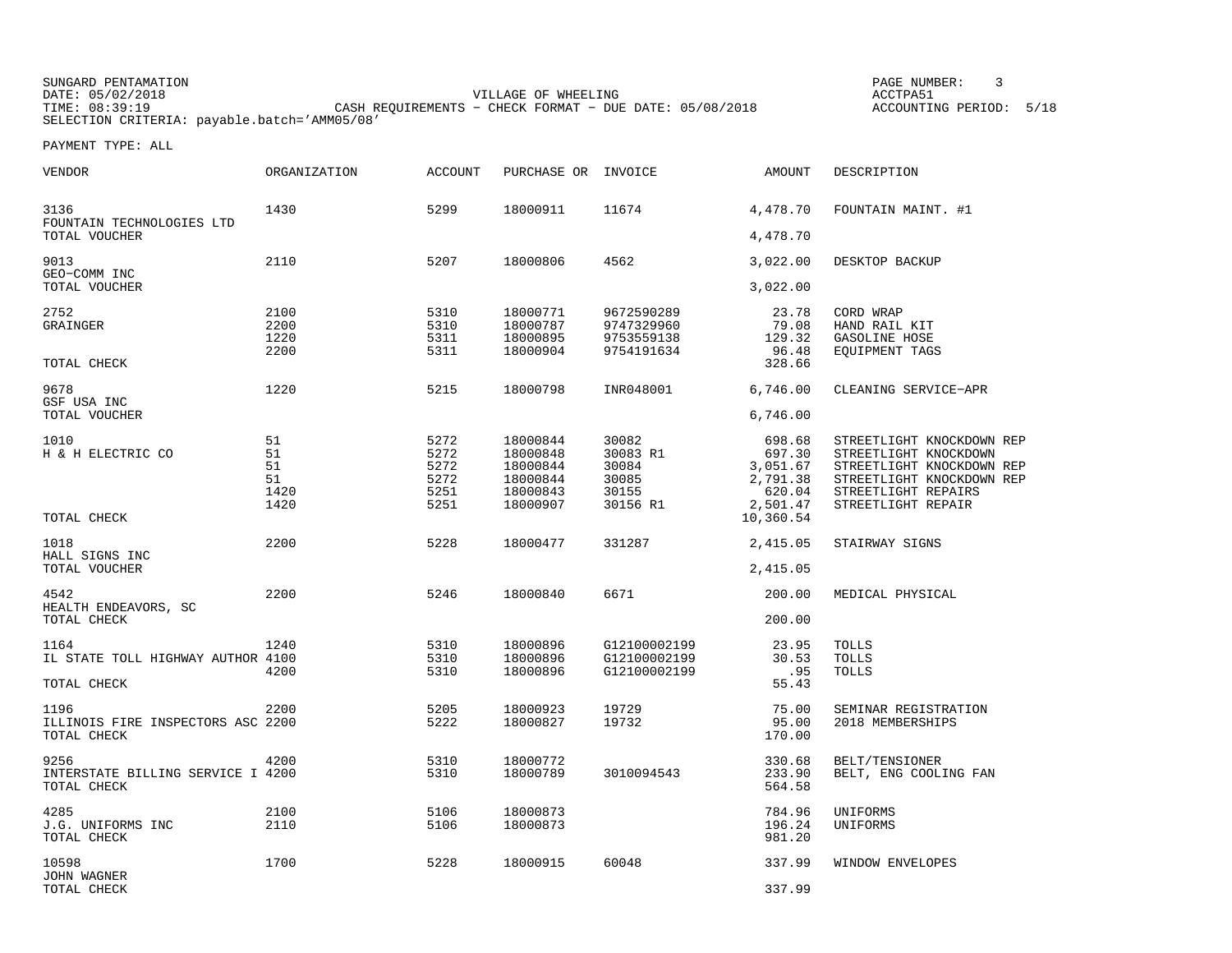| SUNGARD PENTAMATION                          |                                                         | PAGE NUMBER:            |  |
|----------------------------------------------|---------------------------------------------------------|-------------------------|--|
| DATE: 05/02/2018                             | VILLAGE OF WHEELING                                     | ACCTPA51                |  |
| TIME: 08:39:19                               | CASH REOUIREMENTS - CHECK FORMAT - DUE DATE: 05/08/2018 | ACCOUNTING PERIOD: 5/18 |  |
| SELECTION CRITERIA: payable.batch='AMM05/08' |                                                         |                         |  |

| <b>VENDOR</b>                                    | <b>ORGANIZATION</b>                                                  | <b>ACCOUNT</b>                                                       | PURCHASE OR INVOICE                                                                                      |                                                                                         | AMOUNT                                                                                             | DESCRIPTION                                                                                           |
|--------------------------------------------------|----------------------------------------------------------------------|----------------------------------------------------------------------|----------------------------------------------------------------------------------------------------------|-----------------------------------------------------------------------------------------|----------------------------------------------------------------------------------------------------|-------------------------------------------------------------------------------------------------------|
| 6646<br>KIEFT BROS INC<br>TOTAL CHECK            | 4200                                                                 | 5342                                                                 | 18000778                                                                                                 | 228144                                                                                  | 868.18<br>868.18                                                                                   | STORM SEWER PARTS                                                                                     |
| 1487                                             | 2200                                                                 | 5222                                                                 | 18000823                                                                                                 |                                                                                         | 225.00                                                                                             | 2018 MEMBERSHIPS                                                                                      |
| LAKE COUNTY FIRE CHIEFS ASSO<br>TOTAL CHECK      |                                                                      |                                                                      |                                                                                                          |                                                                                         | 225.00                                                                                             |                                                                                                       |
| 4463<br>LAKE/COOK C.V. JOINTS INC<br>TOTAL CHECK | 1220                                                                 | 5310                                                                 | 18000763                                                                                                 | 73159                                                                                   | 345.00<br>345.00                                                                                   | DRIVE AXLE                                                                                            |
| 9833                                             | 1700                                                                 | 5225                                                                 | 18000920                                                                                                 | 27924                                                                                   | 3,600.00                                                                                           | GASB 67/68 REPORTS                                                                                    |
| LAUTERBACH & AMEN LLP<br>TOTAL VOUCHER           |                                                                      |                                                                      |                                                                                                          |                                                                                         | 3,600.00                                                                                           |                                                                                                       |
| 1676                                             | 2200                                                                 | 5220                                                                 | 18000825                                                                                                 | 680495                                                                                  | 6, 210.00                                                                                          | INSPECT (27) EVP'S                                                                                    |
| MEADE ELECTRIC CO INC<br>TOTAL VOUCHER           |                                                                      |                                                                      |                                                                                                          |                                                                                         | 6, 210.00                                                                                          |                                                                                                       |
| 1704                                             | 4200                                                                 | 5340                                                                 | 18000775                                                                                                 | 0000333011                                                                              | 2,956.00                                                                                           | LIFT STATION REPAIR                                                                                   |
| METROPOLITAN INDUSTRIES<br>TOTAL CHECK           |                                                                      |                                                                      |                                                                                                          |                                                                                         | 2,956.00                                                                                           |                                                                                                       |
| 5989<br>MGP INC<br>TOTAL VOUCHER                 | 1600<br>4100<br>4200                                                 | 5207<br>5207<br>5207                                                 | 18000329<br>18000329<br>18000329                                                                         | 4361<br>4361<br>4361                                                                    | 5,796.30<br>2,898.15<br>2,898.15<br>11,592.60                                                      | GIS STAFFING-APR.<br>GIS STAFFING-APR.<br>GIS STAFFING-APR.                                           |
| 8444                                             | 1430                                                                 | 5217                                                                 | 18000821                                                                                                 | 129435                                                                                  | 24,190.00                                                                                          | MULCHING                                                                                              |
| MILIEU DESIGN LLC                                | 1430<br>1430                                                         | 5217<br>5217                                                         | 18000822<br>18000849                                                                                     | 129439<br>129448                                                                        | 15,515.00<br>780.00                                                                                | FERT/WEED/MULCH<br>WEED CONTROL                                                                       |
|                                                  | 1140                                                                 | 5317                                                                 | 18000853                                                                                                 | 129455                                                                                  | 5,280.00                                                                                           | RNR SEEDING                                                                                           |
| TOTAL CHECK                                      | 1430                                                                 | 5217                                                                 | 18000910                                                                                                 | 129530                                                                                  | 840.00<br>46,605.00                                                                                | WEED CONTROL                                                                                          |
| 1783<br>MONROE TRUCK EQUIPMENT<br>TOTAL VOUCHER  | 1220<br>1240<br>1420<br>1430<br>2100<br>2200<br>4100<br>4200<br>1420 | 5310<br>5310<br>5310<br>5310<br>5310<br>5310<br>5310<br>5310<br>5310 | 18000794<br>18000794<br>18000794<br>18000794<br>18000794<br>18000794<br>18000794<br>18000794<br>18000764 | 320778<br>320778<br>320778<br>320778<br>320778<br>320778<br>320778<br>320778<br>5373701 | 311.87<br>311.87<br>311.87<br>311.87<br>311.88<br>311.88<br>311.88<br>311.88<br>317.28<br>2,812.28 | LIFTGATE<br>LIFTGATE<br>LIFTGATE<br>LIFTGATE<br>LIFTGATE<br>LIFTGATE<br>LIFTGATE<br>LIFTGATE<br>PARTS |
| 1792                                             | 2100                                                                 | 5106                                                                 | 18000805                                                                                                 |                                                                                         | 294.95                                                                                             | UNIFORM RADIO EOUIPT                                                                                  |
| MOTOROLA SOLUTIONS INC<br>TOTAL CHECK            |                                                                      |                                                                      |                                                                                                          |                                                                                         | 294.95                                                                                             |                                                                                                       |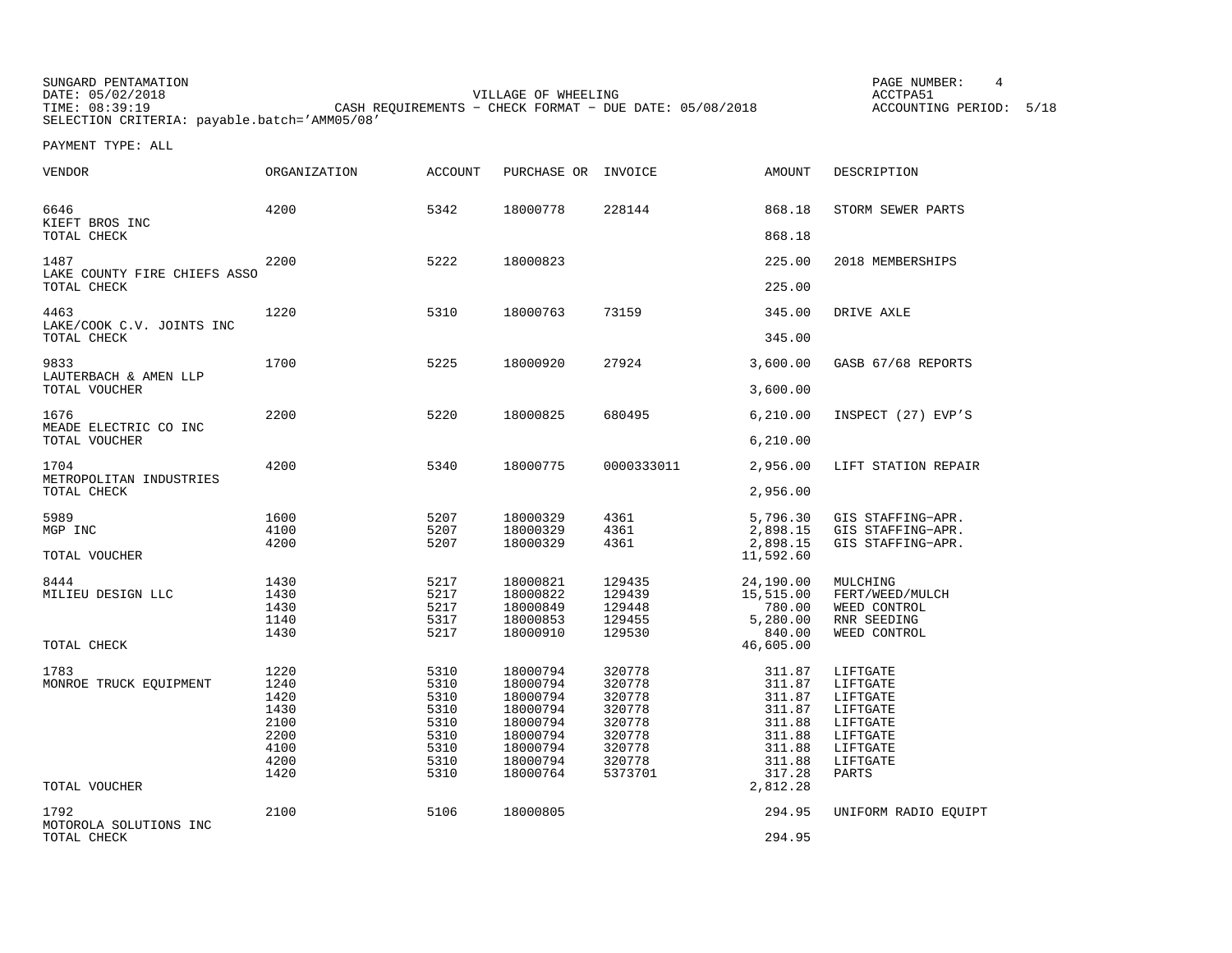| SUNGARD PENTAMATION                          |                                                         | PAGE NUMBER:            |
|----------------------------------------------|---------------------------------------------------------|-------------------------|
| DATE: 05/02/2018                             | VILLAGE OF WHEELING                                     | ACCTPA51                |
| TIME: 08:39:19                               | CASH REOUIREMENTS - CHECK FORMAT - DUE DATE: 05/08/2018 | ACCOUNTING PERIOD: 5/18 |
| SELECTION CRITERIA: payable.batch='AMM05/08' |                                                         |                         |

| VENDOR                                                | ORGANIZATION               | <b>ACCOUNT</b>               | PURCHASE OR                                  | INVOICE                              | AMOUNT                               | DESCRIPTION                                                                          |
|-------------------------------------------------------|----------------------------|------------------------------|----------------------------------------------|--------------------------------------|--------------------------------------|--------------------------------------------------------------------------------------|
| 8411<br>MSDS ONLINE                                   | 01<br>1500<br>2100<br>2200 | 1501<br>5299<br>5299<br>5299 | 18000909<br>18000909<br>18000909<br>18000909 | 179407<br>179407<br>179407<br>179407 | 460.00<br>153.33<br>153.33<br>153.34 | DATA SAFETY SHEETS<br>DATA SAFETY SHEETS<br>DATA SAFETY SHEETS<br>DATA SAFETY SHEETS |
| TOTAL CHECK                                           |                            |                              |                                              |                                      | 920.00                               |                                                                                      |
| 6625<br>MUNICIPAL CODE CORP<br>TOTAL VOUCHER          | 1600<br>1600               | 5204<br>5204                 | 18000860<br>18000859                         | 00306414<br>00307019                 | 616.32<br>167.52<br>783.84           | CODIFICATION<br>CODIFICATION                                                         |
| 10307<br>MUNICIPAL COLLECTION SERVICE<br>TOTAL CHECK  | 40                         | 4441                         | 18000838                                     | 011970                               | 145.29<br>145.29                     | COLLECTION FEE-MAR.                                                                  |
| 1805<br>MUNICIPAL ELECTRONICS INC<br>TOTAL VOUCHER    | 2100                       | 5324                         | 18000807                                     | 065420                               | 354.28<br>354.28                     | RADAR REPAIR                                                                         |
| 1695<br>MUNICIPAL EMERGENCY SERVICES<br>TOTAL CHECK   | 2200                       | 5319                         | 18000509                                     | IN1217403                            | 2,528.00<br>2,528.00                 | TURNOUT GEAR                                                                         |
| 10396<br>MUNICIPAL SYSTEMS INC<br>TOTAL CHECK         | 2100                       | 5231                         | 18000403                                     | 15246                                | 1,050.00<br>1,050.00                 | TICKET SOFTWARE-MAR.                                                                 |
| 1039<br>NAPA HEIGHTS AUTOMOTIVE<br>TOTAL CHECK        | 2200                       | 5310                         | 18000792                                     | 3563-079456                          | 41.97<br>41.97                       | HOSES                                                                                |
| 6361<br>NORTHSHORE UNIVERSITY<br>TOTAL CHECK          | 1500                       | 5246                         | 18000797                                     |                                      | 43.00<br>43.00                       | HEP B ANTIBODY                                                                       |
| 1954<br>NORTHWEST MUNICIPAL CONFEREN<br>TOTAL VOUCHER | 1600                       | 5205                         | 18000861                                     | 10323                                | 74.54<br>74.54                       | LEGISLATIVE DINNER                                                                   |
| 3092<br>OFFICE DEPOT<br>TOTAL CHECK                   | 2200<br>1700               | 5318<br>5318                 | 18000830<br>18000852                         | 118850338001<br>121966740001         | 45.22<br>34.42<br>79.64              | OFFICE SUPPLIES<br>OFFICE SUPPLIES                                                   |
| 9726<br>OHD LLLP<br>TOTAL VOUCHER                     | 2200                       | 5220                         | 18000619                                     | 57152                                | 810.00<br>810.00                     | OFIT CALIBRATION                                                                     |
| 2176<br>RAY O'HERRON CO., INC<br>TOTAL CHECK          | 2100                       | 5106                         | 18000870                                     |                                      | 939.81<br>939.81                     | UNIFORMS                                                                             |
| 2018<br>PADDOCK PUBLICATIONS<br>TOTAL CHECK           | 1600                       | 5201                         | 18000912                                     |                                      | 153.90<br>153.90                     | BID NOTICE                                                                           |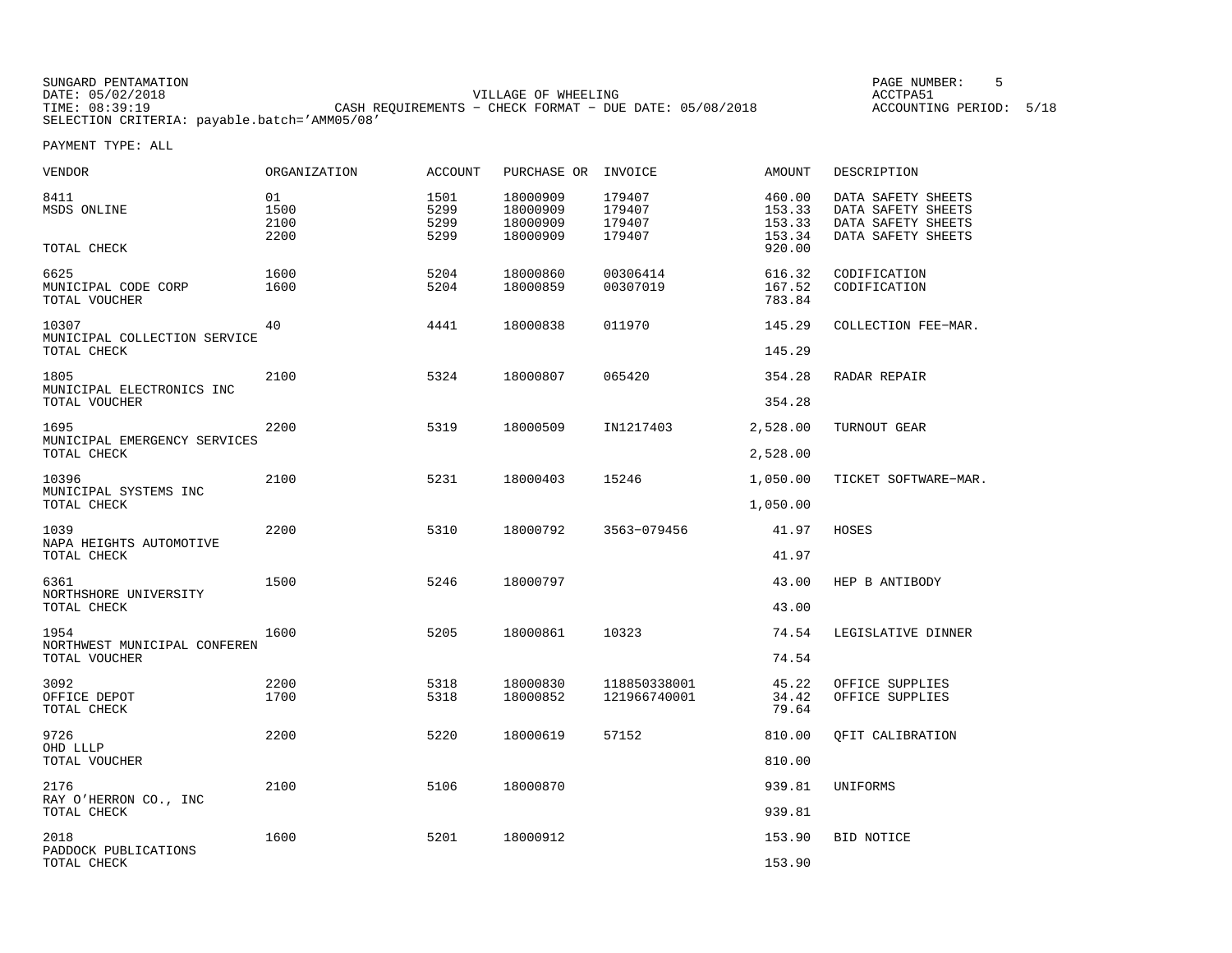| SUNGARD PENTAMATION                          |                                                         |                     | PAGE NUMBER:       |      |
|----------------------------------------------|---------------------------------------------------------|---------------------|--------------------|------|
| DATE: 05/02/2018                             |                                                         | VILLAGE OF WHEELING | ACCTPA51           |      |
| TIME: 08:39:19                               | CASH REOUIREMENTS - CHECK FORMAT - DUE DATE: 05/08/2018 |                     | ACCOUNTING PERIOD: | 5/18 |
| SELECTION CRITERIA: payable.batch='AMM05/08' |                                                         |                     |                    |      |

| VENDOR                                        | ORGANIZATION         | <b>ACCOUNT</b>       | PURCHASE OR                      | INVOICE                                | AMOUNT                    | DESCRIPTION                                           |
|-----------------------------------------------|----------------------|----------------------|----------------------------------|----------------------------------------|---------------------------|-------------------------------------------------------|
| 10804<br>BRIAN PRADD                          | 01                   | 4512                 | 18000867                         | CS10348                                | 30.00                     | TICKET REFUND                                         |
| TOTAL CHECK                                   |                      |                      |                                  |                                        | 30.00                     |                                                       |
| 2426<br>PRESENCE ST. FRANCIS HOSPITA          | 2200                 | 5231                 | 18000841                         |                                        | 1,030.00                  | CONT ED & ADMIN FEE                                   |
| TOTAL CHECK                                   |                      |                      |                                  |                                        | 1,030.00                  |                                                       |
| 3712<br>RICOH USA INC<br>TOTAL CHECK          | 2200<br>1600         | 5220<br>5220         | 18000824<br>18000857             | 5052990514<br>5052991027               | 67.51<br>230.56<br>298.07 | FD COPIER FEE-MAR.<br>ADMIN COPIER FEE-MAR.           |
| 7990<br>RMS UTILITY SERVICES                  | 4200                 | 5342                 | 18000796                         | 9648                                   | 850.00                    | SEWER PLUG                                            |
| TOTAL CHECK                                   |                      |                      |                                  |                                        | 850.00                    |                                                       |
| 4129<br>RONDOUT SERVICE CENTER<br>TOTAL CHECK | 1420<br>1420         | 5310<br>5310         | 18000774<br>18000768             | 12618<br>12677                         | 23.50<br>58.50<br>82.00   | SAFETY INSPECTION<br>SAFETY INSPECTION                |
| 2288<br>THE SALEM GROUP                       | 1400<br>1400         | 5103<br>5103         | 18000817<br>18000817             | 2492659<br>2497667                     | 293.28<br>293.28          | TEMP ENG CLERK 3/24<br>TEMP ENG CLERK 3/31            |
| TOTAL VOUCHER                                 | 1400                 | 5103                 | 18000905                         | 2502639                                | 293.28<br>879.84          | TEMP ENG CLERK 4/7                                    |
| 2375<br>SIKICH LLP                            | 1700                 | 5203                 | 18000854                         | 335188                                 | 28,000.00                 | 2017 AUDIT FEES                                       |
| TOTAL VOUCHER                                 |                      |                      |                                  |                                        | 28,000.00                 |                                                       |
| 3904<br>SPARTAN MOTORS USA INC                | 2200<br>2200         | 5310<br>5310         | 18000762<br>18000790             | IN00726198<br>IN00727209               | 230.95<br>277.06          | <b>HANDLE</b><br>PARTS                                |
| TOTAL VOUCHER                                 |                      |                      |                                  |                                        | 508.01                    |                                                       |
| 2436<br>STANDARD EQUIPMENT COMPANY            | 4200                 | 5315                 | 18000773                         | P05133                                 | 1,638.81                  | MISC. SEWER TOOLS                                     |
| TOTAL CHECK                                   |                      |                      |                                  |                                        | 1,638.81                  |                                                       |
| 5415<br>STAPLES                               | 2100<br>2100<br>2100 | 5318<br>5318<br>5318 | 18000808<br>18000808<br>18000808 | 8049174278<br>8049258506<br>8049350989 | 1.24<br>127.18<br>142.16  | OFFICE SUPPLIES<br>OFFICE SUPPLIES<br>OFFICE SUPPLIES |
| TOTAL CHECK                                   |                      |                      |                                  |                                        | 270.58                    |                                                       |
| 8318<br>STERTIL ALM CORP                      | 1240                 | 5317                 | 18000788                         | 48465                                  | 420.00                    | CABLE EXTENSION                                       |
| TOTAL CHECK                                   |                      |                      |                                  |                                        | 420.00                    |                                                       |
| 10514<br>SUBURBAN LABORATORIES INC            | 4100                 | 5308                 | 18000795                         | 153939                                 | 1,126.00                  | WATER SAMPLES                                         |
| TOTAL CHECK                                   |                      |                      |                                  |                                        | 1,126.00                  |                                                       |
| 2509<br>T O P S IN DOG TRAINING CORP          | 2100                 | 5317                 | 18000214                         | 19812                                  | 389.00                    | K-9 TRAINING/FOOD                                     |
| TOTAL CHECK                                   |                      |                      |                                  |                                        | 389.00                    |                                                       |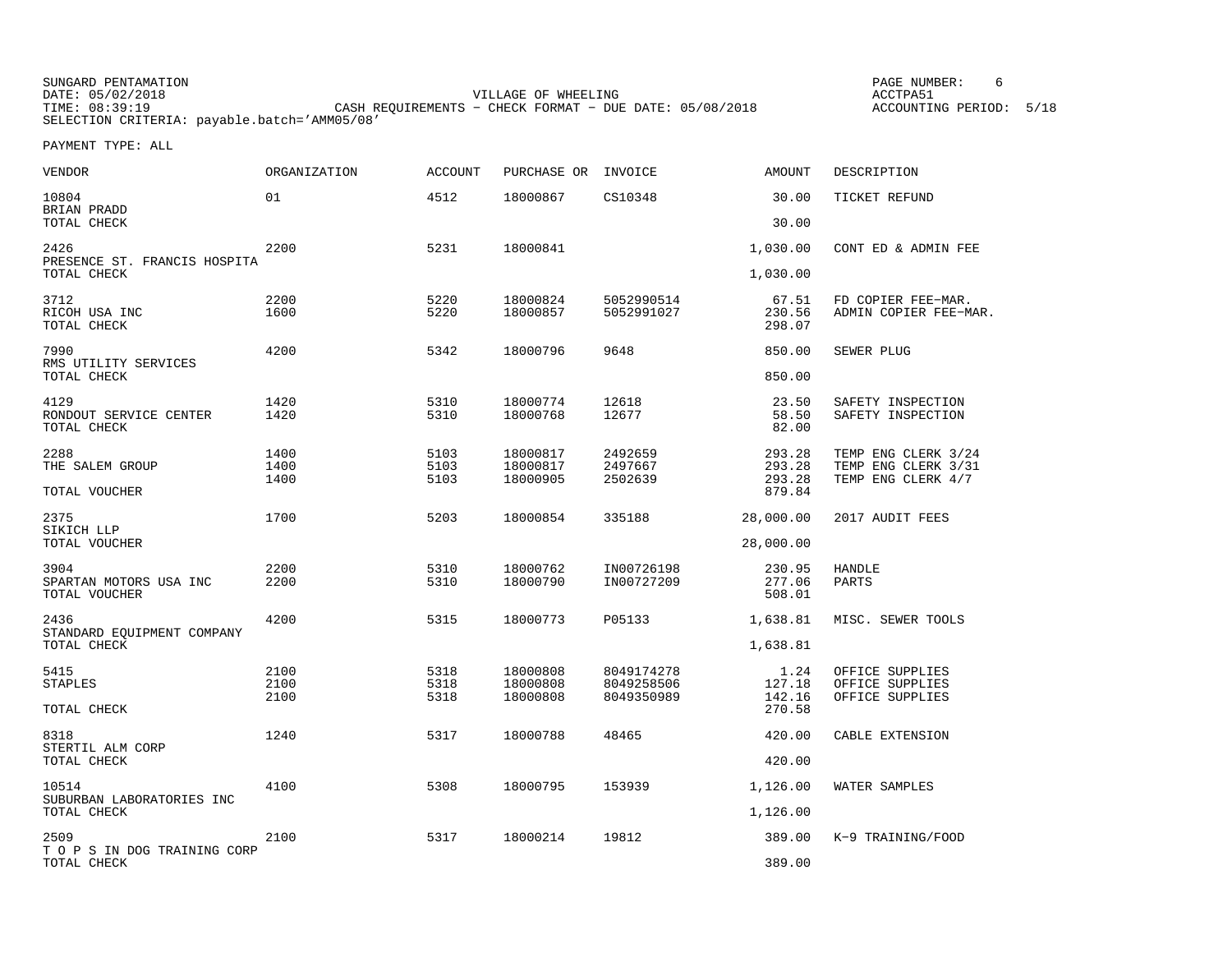| SUNGARD PENTAMATION                          |                                                         | PAGE NUMBER:      |
|----------------------------------------------|---------------------------------------------------------|-------------------|
| DATE: 05/02/2018                             | VILLAGE OF WHEELING                                     | ACCTPA51          |
| TIME: 08:39:19                               | CASH REOUIREMENTS - CHECK FORMAT - DUE DATE: 05/08/2018 | ACCOUNTING PERIOD |
| SELECTION CRITERIA: payable.batch='AMM05/08' |                                                         |                   |

ING PERIOD: 5/18

| <b>VENDOR</b>                                            | ORGANIZATION         | <b>ACCOUNT</b>               | PURCHASE OR INVOICE                          |                                  | <b>AMOUNT</b>                                      | DESCRIPTION                                                                                  |
|----------------------------------------------------------|----------------------|------------------------------|----------------------------------------------|----------------------------------|----------------------------------------------------|----------------------------------------------------------------------------------------------|
| 8760<br>TODAY'S UNIFORMS                                 | 2200<br>2200<br>2200 | 5106<br>5106<br>5106         | 18000826<br>18000828<br>18000903             |                                  | 607.30<br>839.29<br>276.75                         | UNIFORMS<br>UNIFORMS<br>UNIFORMS                                                             |
| TOTAL CHECK                                              |                      |                              |                                              |                                  | 1,723.34                                           |                                                                                              |
| 2628<br>TRAFFIC CONTROL & PROTECTION 1420<br>TOTAL CHECK | 1420<br>1420<br>1420 | 5320<br>5320<br>5320<br>5320 | 18000847<br>18000847<br>18000847<br>18000847 | 92224<br>92225<br>92226<br>92243 | 215.40<br>2,791.50<br>368.40<br>131.00<br>3,506.30 | SIGN BLANKS/SUPPLIES<br>SIGN BLANKS/SUPPLIES<br>SIGN BLANKS/SUPPLIES<br>SIGN BLANKS/SUPPLIES |
| 8862<br>USIC LOCATING SERVICES INC<br>TOTAL VOUCHER      | 4100<br>4200         | 5299<br>5299                 | 18000799<br>18000799                         | 278526<br>278526                 | 3,931.25<br>3,931.25<br>7,862.50                   | LOCATING SERVICES MARCH<br>LOCATING SERVICES MARCH                                           |
| 3289<br>VILLAGE OF GLENVIEW<br>TOTAL CHECK               | 1900                 | 5218                         | 18000784                                     | 8493                             | 1,429.60<br>1,429.60                               | IMET GROUP LEGAL FEES                                                                        |
| 4200<br>W S DARLEY CO<br>TOTAL CHECK                     | 2200                 | 5305                         | 18000902                                     | 17320283                         | 63.45<br>63.45                                     | FIREFIGHTING EQUIPMENT                                                                       |
| 3147<br>WAREHOUSE DIRECT<br>TOTAL VOUCHER                | 1600<br>1600         | 5318<br>5318                 | 18000863<br>18000864                         | 3864854-0<br>3865188-0           | 67.41<br>14.05<br>81.46                            | OFFICE SUPPLIES<br>OFFICE SUPPLIES                                                           |
| 10806<br>WEBQA INC<br>TOTAL CHECK                        | 01<br>1600           | 1501<br>5327                 | 18000875<br>18000875                         | 1327-180401<br>1327-180401       | 1,485.00<br>6, 255.00<br>7,740.00                  | FOIA MANAGEMENT<br>FOIA MANAGEMENT                                                           |
| 10737<br>WEX BANK<br>TOTAL CHECK                         | 1240<br>2100         | 5301<br>5301                 | 18000766<br>18000766                         | 53720949<br>53720949             | 28.45<br>221.89<br>250.34                          | <b>FUEL</b><br><b>FUEL</b>                                                                   |
| 2801<br>WHEELING PARK DISTRICT<br>TOTAL CHECK            | 1320                 | 5297                         | 18000785                                     | 1ST QTR 2018                     | 128.63<br>128.63                                   | 1ST QTR BUS TRIPS                                                                            |
| 6513<br>WILMETTE TRUCK & BUS SERVICE<br>TOTAL VOUCHER    | 2200                 | 5310                         | 18000900                                     | 1122                             | 30.00<br>30.00                                     | SAFETY TEST                                                                                  |
| 2830<br>WISCONSIN CENTRAL LTD<br>TOTAL CHECK             | 4100                 | 5299                         | 18000781                                     | 9500184957                       | 71.32<br>71.32                                     | PIPELINE CROSSING FEE                                                                        |
| 7499<br>XAVUS SOLUTIONS<br>TOTAL VOUCHER                 | 01<br>1320           | 1501<br>5220                 | 18000786<br>18000786                         | 11651<br>11651                   | 650.00<br>650.00<br>1,300.00                       | SOFTWARE RENEWAL<br>SOFTWARE RENEWAL                                                         |
| TOTAL CASHABLE CHECKS<br>TOTAL EFT VOUCHERS              |                      |                              |                                              |                                  | 129,942.05<br>135, 112.57                          |                                                                                              |
| TOTAL REPORT                                             |                      |                              |                                              |                                  | 265,054.62                                         |                                                                                              |